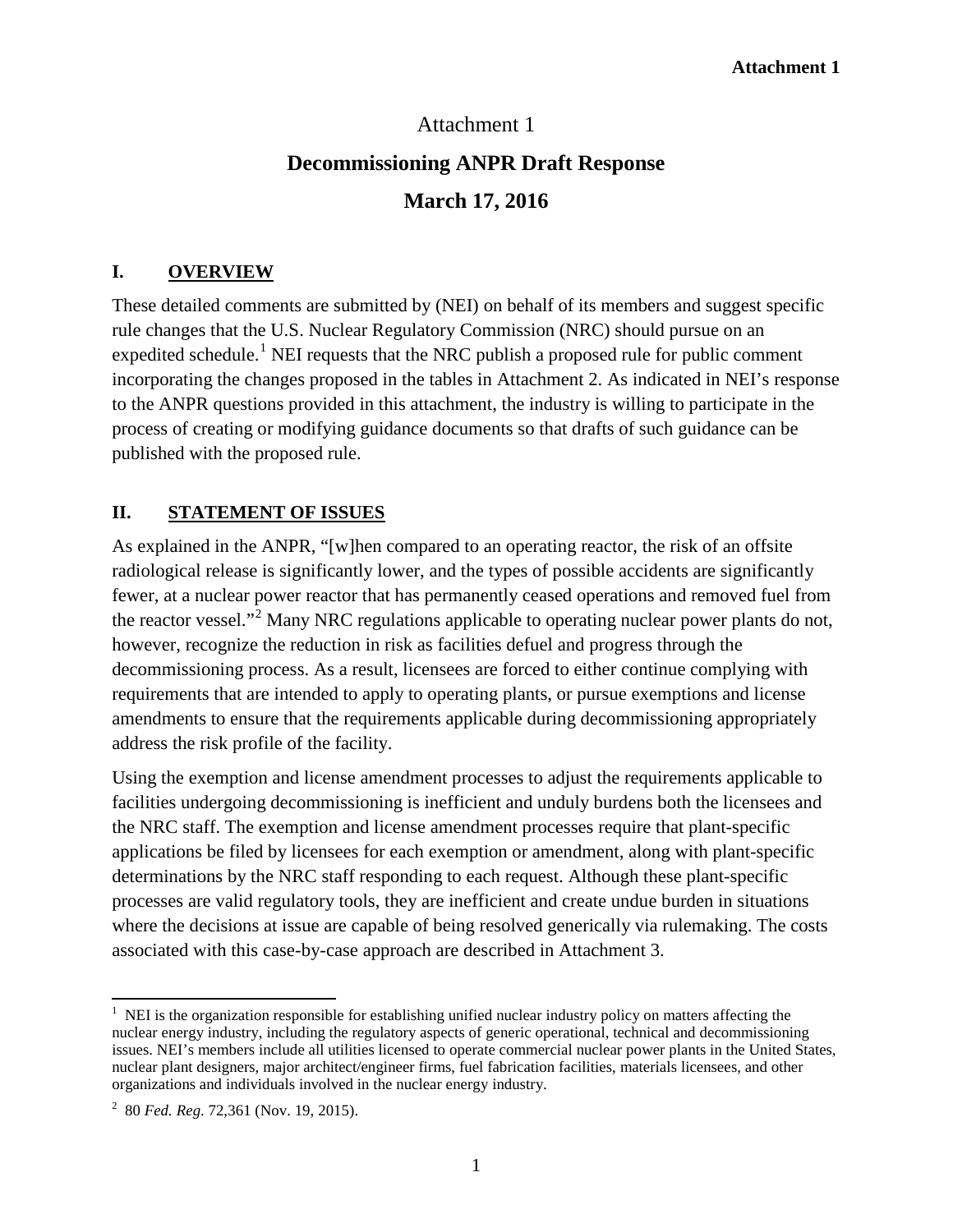### **III. PROPOSED SOLUTIONS ADDRESS THE UNDERLYING ISSUES**

The rulemaking proposal included in Attachment 2 identifies several generic decommissioning milestones or transition points, at which requirements can be adjusted. These proposed milestones and the associated regulatory requirements are primarily derived from the plantspecific licensing actions that have been processed and approved by the NRC staff in the past. Attachment 2 provides proposed rule changes that would adjust the regulatory requirements in several areas once certain milestones in the decommissioning process are reached. These milestones and affected requirements include:

| <b>Decommissioning Milestone</b>                 | <b>Affected Requirements</b>                                                                                                  |
|--------------------------------------------------|-------------------------------------------------------------------------------------------------------------------------------|
| <b>Permanently Defueled</b>                      | Emergency preparedness (EP), security, work<br>hours, staffing/training, use of nuclear<br>decommissioning trust, backfitting |
| Permanently Defueled with Qualifying<br>Analysis | EP, insurance                                                                                                                 |
| All Used Fuel in Dry Storage                     | EP, security, staffing/training, foreign<br>ownership, control, or domination                                                 |
| All Used Fuel Removed From Site                  | EP, security                                                                                                                  |

The rule changes proposed in Attachment 2 are designed to address generically many issues that are currently addressed on a plant-specific basis. Thus, these proposed changes would substantially reduce the overall regulatory burden on licensees and the NRC associated with the decommissioning process. More specifically, the rule changes proposed in Attachment 2 are designed to accomplish several purposes, including the following:

- **Continued Protection of Public Health and Safety, and Common Defense and Security**: The proposed rule changes will continue to assure the protection of the public health and safety, and the common defense and security in the context of plant shutdown and decommissioning. The continued protection of the public health, safety, and security is assured in that these proposed changes would facilitate addressing several key decommissioning transition issues in a manner that is generally consistent with previously approved plant-specific licensing changes (through exemptions or license amendments), but on a more efficient and transparent generic basis for decommissioning plants going forward. In each of those cases of prior plant-specific relief, the NRC found that the exemptions or license amendments provided assurance of the continued protection of the public health and safety.
- **Reduction of Unnecessary Regulatory Burden**: The exemption and license amendment processes dictate that plant-specific applications be filed with respect to each request, and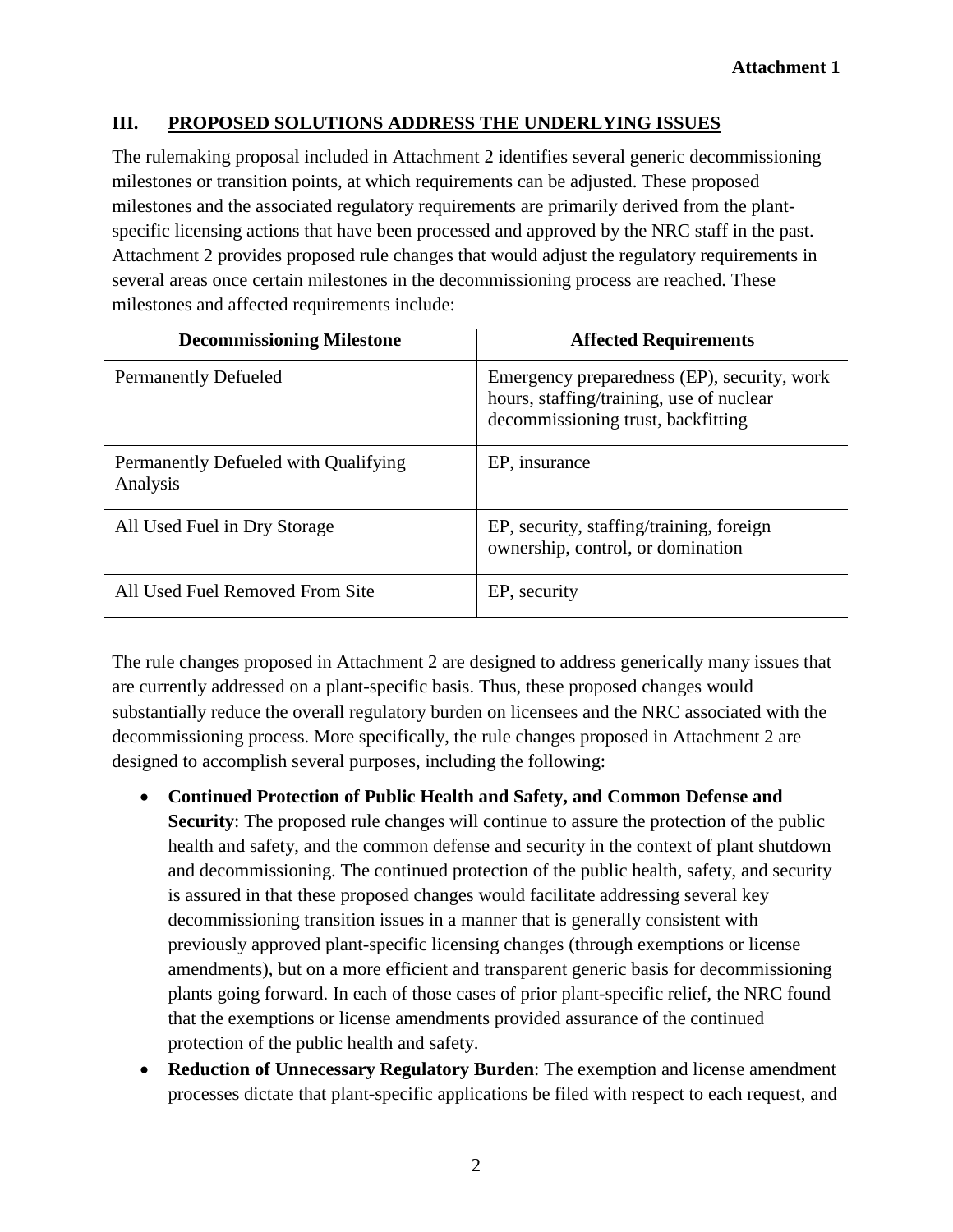that plant-specific determinations of safety be made by the NRC staff in each case, on fundamentally the same regulatory and plant status issues. As such, current NRC requirements do not account for the reduced risk profile of *all plants* that have permanently defueled and are in the process of being decommissioned, as compared to operating plants. Thus, the current regulatory framework imposes unnecessary burden and unnecessarily diverts the resources of both licensees and the NRC staff to process multiple exemption and license amendment requests to permit changes in licensee programs and staffing that could be addressed more efficiently on a generic basis.

# **IV. NRC AUTHORITY AND ADOPTION OF THE APPROACH MOST FAVORABLE TO RESOLUTION OF ISSUES**

The requested actions are within the NRC's authority to adopt. The suggested changes are primarily derived from regulatory actions previously taken by the NRC on a plant-specific basis, pursuant to NRC regulations for exemptions or license amendments. In addition, this proposed rulemaking is the most efficient approach for addressing these issues. Because power reactor facilities follow essentially the same course following shutdown in implementing decommissioning activities, and because most of the regulatory issues addressed by the industry's rulemaking proposal have already been addressed on a plant-specific basis, enabling the generic treatment of topics would allow for efficient regulatory transitions from operation to decommissioning without requiring additional plant-specific licensee or NRC actions.

### **V. APPLICABILITY**

The ANPR states:

The NRC has not identified any significant risks to public health and safety in the current regulatory framework for decommissioning power reactors. Consequently, the need for a power reactor decommissioning rulemaking is not based on any identified safety-driven or security driven concerns. When compared to an operating reactor, the risk of an offsite radiological release is significantly lower, and the types of possible accidents are significantly fewer, at a nuclear power reactor that has permanently ceased operations and removed fuel from the reactor vessel. Although the need for a power reactor decommissioning rulemaking is not based on safety concerns, the NRC understands that the decommissioning process can be improved and made more efficient and predictable by reducing its reliance on processing licensing actions to achieve a long-term regulatory framework for decommissioning. Therefore, the primary objective of the decommissioning rulemaking is to implement appropriate regulatory changes that reduce the number of licensing actions needed during decommissioning.<sup>[3](#page-2-0)</sup>

<span id="page-2-0"></span>3  $3\,$  80 Fed. Reg. 72,361 (Nov. 19, 2015).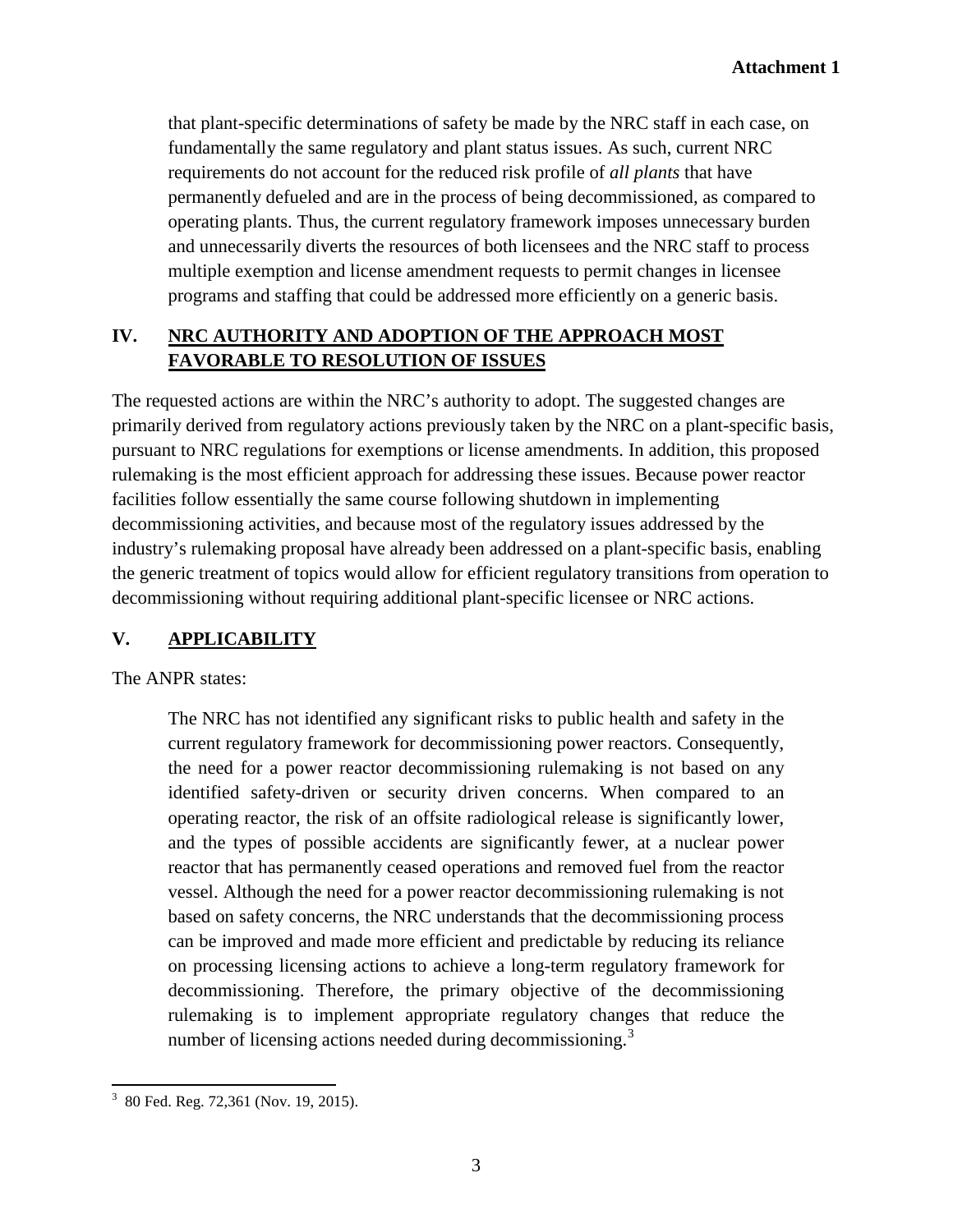NEI agrees with this description of the rulemaking, which focuses primarily on increasing the efficiency, clarity and reliability of the agency's decommissioning framework by reducing the number of exemptions and licensing actions needed during the decommissioning process. In order to ensure that this objective is achieved, and given the agency's position that the need for this rulemaking is not based upon safety or security concerns, the changes proposed in Attachment 2 should be implemented as an alternative to the requirements that currently apply to both: (1) facilities that have entered decommissioning prior to the effective date of the final rule, and (2) facilities that permanently cease operation after the final rule becomes effective. In other words, a facility that is currently engaged in decommissioning or does so in the future could decide to continue to comply with existing requirements, or transition to the requirements in the rules proposed in Attachment 2.

*(1) Facilities that Have Ceased Operation Prior to the Effective Date of the Final Rule:* If the changes proposed in Attachment 2 are codified in a final rule, there will be facilities that have already ceased operation when the rule becomes effective. Such facilities will likely be at various stages in the decommissioning process—*i.e.*, some may be in the early stages of transitioning from operating to decommissioning status, others will have completed decommissioning and be in an ISFSI-only configuration. For example, there are currently seven licensed decommissioning sites that the NRC describes as being managed in an ISFSI-only configuration.[4](#page-3-0)

In order to avoid having the unintended consequence of imposing additional regulatory burden on facilities that have successfully completed all or a portion of the decommissioning activities under the current regulatory framework, the requirements in the final rule should be implemented in a way that would allow such licensees to continue to meet current requirements rather than the new requirements.<sup>[5](#page-3-1)</sup> For example, a licensee that is in the process of decommissioning when this rule is finalized should be permitted to either continue complying with its current licensing basis (*i.e.*, the regulations applicable to operating plants, as modified by any exemptions, license amendments, or other licensing actions that have been issued by the NRC), or transition to the new generic requirements for the applicable milestone identified in the final rule (permanently defueled, permanently defueled with qualifying analysis, *etc*.). Likewise, a licensee that is at a more advanced stage of decommissioning when this rule is finalized (*e.g.*, in a ISFSI-only

<span id="page-3-0"></span> $\frac{1}{4}$ <sup>4</sup> "Backgrounder: Decommissioning Nuclear Power Plants," available at [http://www.nrc.gov/reading-rm/doc](http://www.nrc.gov/reading-rm/doc-collections/fact-sheets/decommissioning.pdf)[collections/fact-sheets/decommissioning.pdf.](http://www.nrc.gov/reading-rm/doc-collections/fact-sheets/decommissioning.pdf)

<span id="page-3-1"></span><sup>&</sup>lt;sup>5</sup> The NRC's long-standing backfitting guidance states:

The backfit rule applies to actions that impose positions or requirements on licensees; it does not apply to requested actions that are optional or voluntary. Generally, it does not apply to relaxations. However, if requirements are reduced but made mandatory, the backfit rule would apply if licensees are required to make the changes in order to achieve a greater level of safety.

Backfitting Guidelines," NUREG-1409, at pg. 2 (July 1990)(footnotes omitted). The charter of the Committee to Review Generic Requirements (CRGR) provides additional context on "voluntary relaxations" and "voluntary actions," which do not meet the definition of backfitting. "Charter: Committee to Review Generic Requirements," Rev. 8, at FN 5 (March 2011).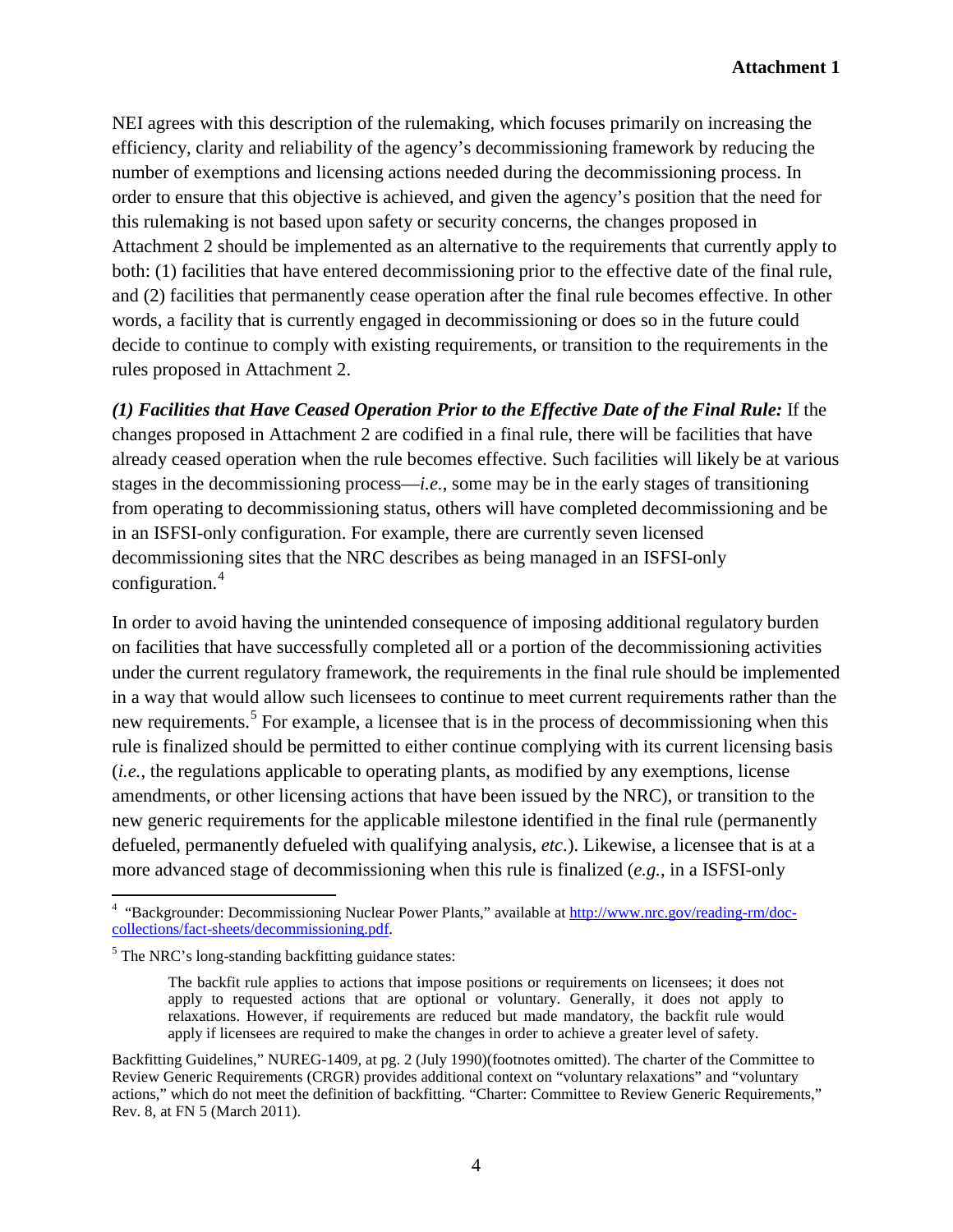configuration) should be permitted to continue managing the facility according to its current licensing basis, with no changes required as a result of any alternative methods provided in this rulemaking. This approach is appropriate because such facilities have been decommissioned safely and are currently being managed in a safe and secure fashion, in accordance with the requirements and licensing basis documents that are currently applicable. There is no safety or security reason for the agency to *impose* any new or amended requirements on such licensees as a result of this rulemaking. Rather, any changes to the decommissioning regulatory process by such licensees to conform to the revised requirements proposed below would be undertaken as an alternative to the approaches currently being implemented. Either regulatory path would provide for licensees to safely and securely manage these facilities.

*(2) Facilities that Permanently Cease Operation after the Effective Date of the Final Rule:* As explained above, the purpose of this rulemaking is to incorporate rule changes that "reduce the number of licensing actions needed during decommissioning."<sup>[6](#page-4-0)</sup> The reason those additional licensing actions are needed is to adjust the requirements applicable to facilities that have permanently ceased operation, in recognition of the reduced risk posed by such facilities when compared to operating reactors. Thus, with respect to facilities that permanently cease operation after the effective date of the proposed rule, the changes proposed below should be implemented as alternatives to the requirements applicable to operating plants. That is, a plant that permanently ceases operation after the effective date of a final rule adopting the changes proposed below should have the option of either continuing to comply with the more stringent requirements applicable to operating plants; or utilizing the generic, tiered approach provided in the rule. $<sup>7</sup>$  $<sup>7</sup>$  $<sup>7</sup>$ </sup>

<span id="page-4-0"></span><sup>6</sup> 80 Fed. Reg. 72,361.

<span id="page-4-1"></span> $7$  Of course, licensees would also continue to have the option to request exemptions and license amendments in either regulatory path, although the goal of industry's proposal is to minimize or eliminate the need for such facilityspecific actions.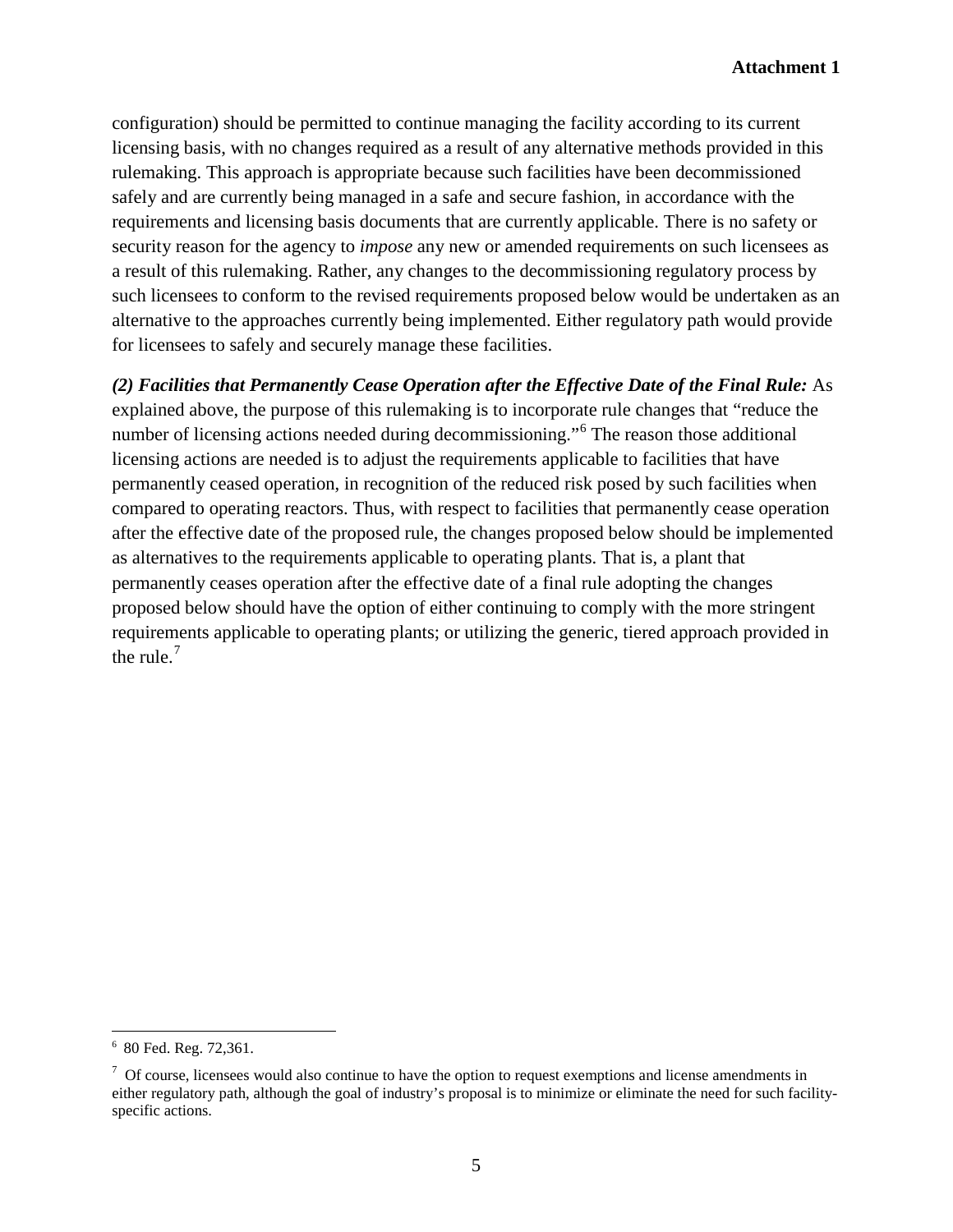*The following contains the nuclear energy industry's response to each specific question asked in NRC's Advance Notice of Proposed Rulemaking (ANPR) on Regulatory Improvements for Decommissioning Power Reactors (Docket ID NRC-2015-0070). In many cases, our response is given in the form of a cross-reference to the industry's proposal for a decommissioning rule (Attachment 2). In such cases, the specific rule language referenced represents the industry's answer to the question posed. Therefore, all such cross references should be considered as comments in response to the ANPR.*

# **I. QUESTIONS RELATED TO EMERGENCY PREPAREDNESS (EP) REQUIREMENTS FOR DECOMMISSIONING POWER REACTOR LICENSEES**

**EP-1:** *The NRC has previously approved exemptions from the emergency planning regulations in § 50.47 and appendix E to 10 CFR Part 50 at permanently shut down and defueled power reactor sites based on the determination that there are no possible design-basis events at a decommissioning licensee's facility that could result in an offsite radiological release exceeding the limits established by the EPA's early-phase protective action guidelines of 1 rem at the exclusion area boundary. In addition, the possibility of the spent fuel in the SFP reaching the point of a beyond-design-basis zirconium fire is highly unlikely based on an analysis of the amount of time before spent fuel could reach the zirconium ignition temperature during a SFP partial drain-down event, assuming a reasonably conservative adiabatic heat-up calculation. A minimum of 10 hours is the time that was used in previously approved exemptions, which allows for onsite mitigative actions to be taken by the licensee or actions to be taken by offsite authorities in accordance with the comprehensive emergency management plans (i.e., all hazards plans). For licensees that have been granted exemptions, the EP regulations, as exempted, continue to require the licensees to, among other things, maintain an onsite emergency plan addressing the classification of an emergency, notification of emergencies to licensee personnel and offsite authorities, and coordination with designated offsite government officials following an event declaration so that, if needed, offsite authorities may implement protective actions using a comprehensive emergency management (all-hazard) approach to protect public health and safety. The EP exemptions relieve the licensee from the requirement to maintain formal offsite radiological emergency preparedness, including the 10-mile emergency planning zone.*

**A. What specific EP requirements in § 50.47 and appendix E to 10 CFR Part 50 should be evaluated for modification, including any EP requirements not addressed in previously approved exemption requests for licensees with decommissioning reactors?**

In our rulemaking proposal, the industry has comprehensively identified the EP requirements that we believe should be modified and has proposed specific modifications (*see* pp. 2-14 and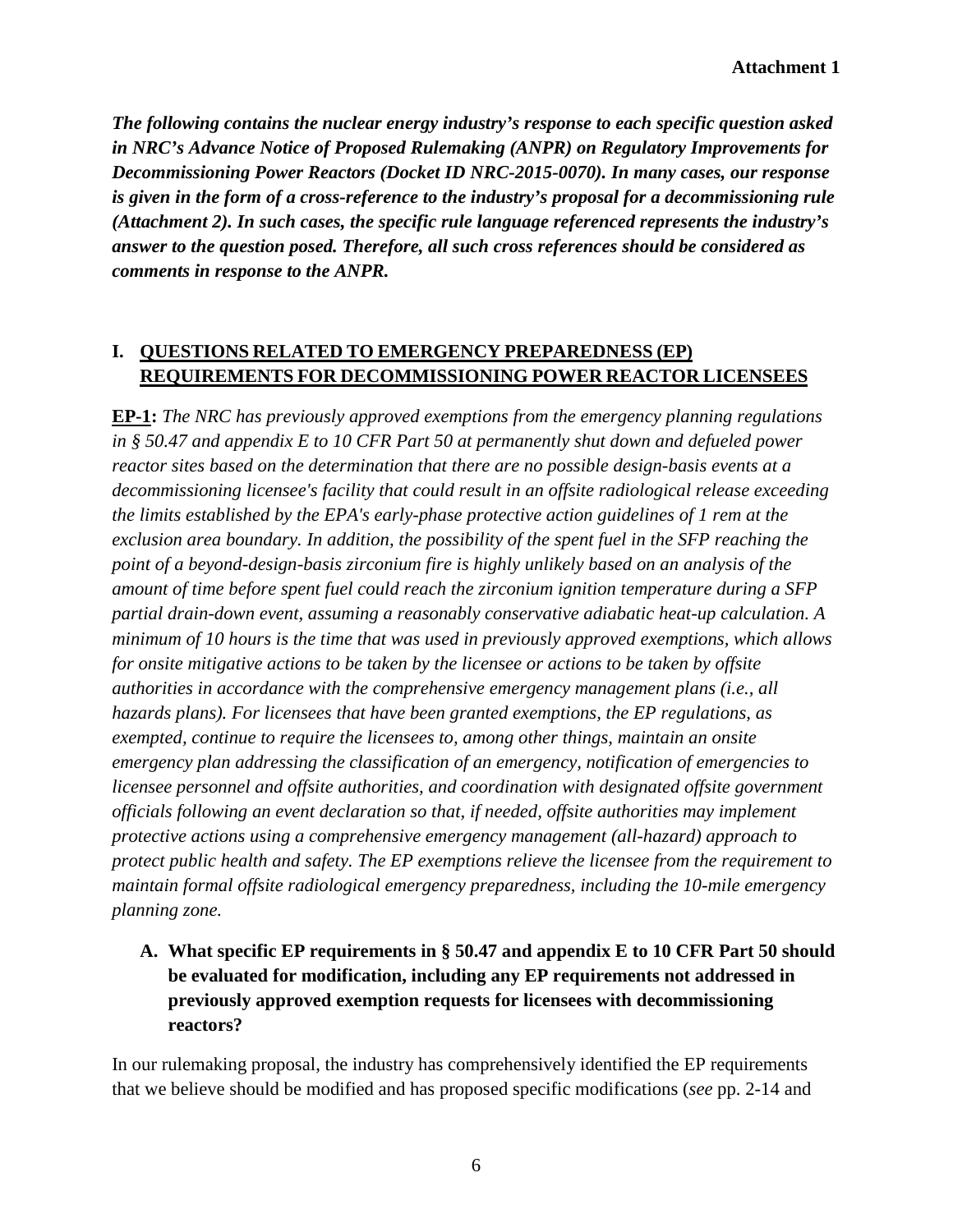29-44 in Attachment 2) that can be promulgated to establish a more effective and efficient regulatory framework in this area. This proposal has a sound basis in the exemption and amendment requests that the NRC has previously reviewed and approved. It is important to note that this proposal also addresses two key aspects of this regulatory framework that were not mentioned in the ANPR.

- 1. The ANPR only addresses plants going from operating to permanently defueled status. The rulemaking proposal provided in Attachment 2 addresses the entire decommissioning process—from permanent shutdown and defueling to the point in time when all fuel is removed from the site (*see* pp. 2-14 and 29-44 in Attachment 2).
- 2. The ANPR does not mention 10 CFR 72.32. Changes to 10 CFR 72.32 are needed to correspond to 10 CFR 50.47 and 10 CFR Part 50, Appendix E.

Our proposal would allow a licensee to transition to a Permanently Defueled Emergency Plan after it has submitted the certification of permanent removal of fuel from the reactor vessel pursuant to 10 CFR 50.82 or 52.110; and performed a Qualifying Analysis. Qualifying Analysis means an analysis, conducted using a method approved by the NRC for the intended application, that demonstrates that given the calculated amount of radioactive decay, there is no design basis accident that would require protective actions to the public and also demonstrates that the licensee is capable of mitigating an NRC-approved beyond design basis accident scenario such that protective actions to the public are not required.[8](#page-6-0) The phrase "method approved by NRC for the intended application" is taken from the well-understood language in 10 CFR 50.59(a)(2)(ii) and would allow a licensee, for example, to use a method of analysis approved by the NRC in a previous exemption, license amendment or topical report.

# **B. What existing NRC EP-related guidance and other documents should be revised to address implementation of changes to the EP requirements?**

To conform the NRC's guidance to the modifications proposed in Attachment 2, we believe that the following guidance documents should be revised:

- NUREG 0654, Criteria for Preparation and Evaluation of Radiological Emergency Response Plans and Preparedness in Support of Nuclear Power Plants
- NRC Form 361, Reactor Plant Event Notification Worksheet
- Reg. Guide 1.219, Guidance for Making Changes to Emergency Plans for Nuclear Power Reactors
- ISG-01, Emergency Planning for Nuclear Power Plants (Guidance for EP rule changes)
- RIS 2005-02, Process for Making Emergency Plan Changes (Guidance for determining decreases in effectiveness)

<span id="page-6-0"></span>8  $8$  Protective actions to the public as described in 10 CFR 50.47(b)(10).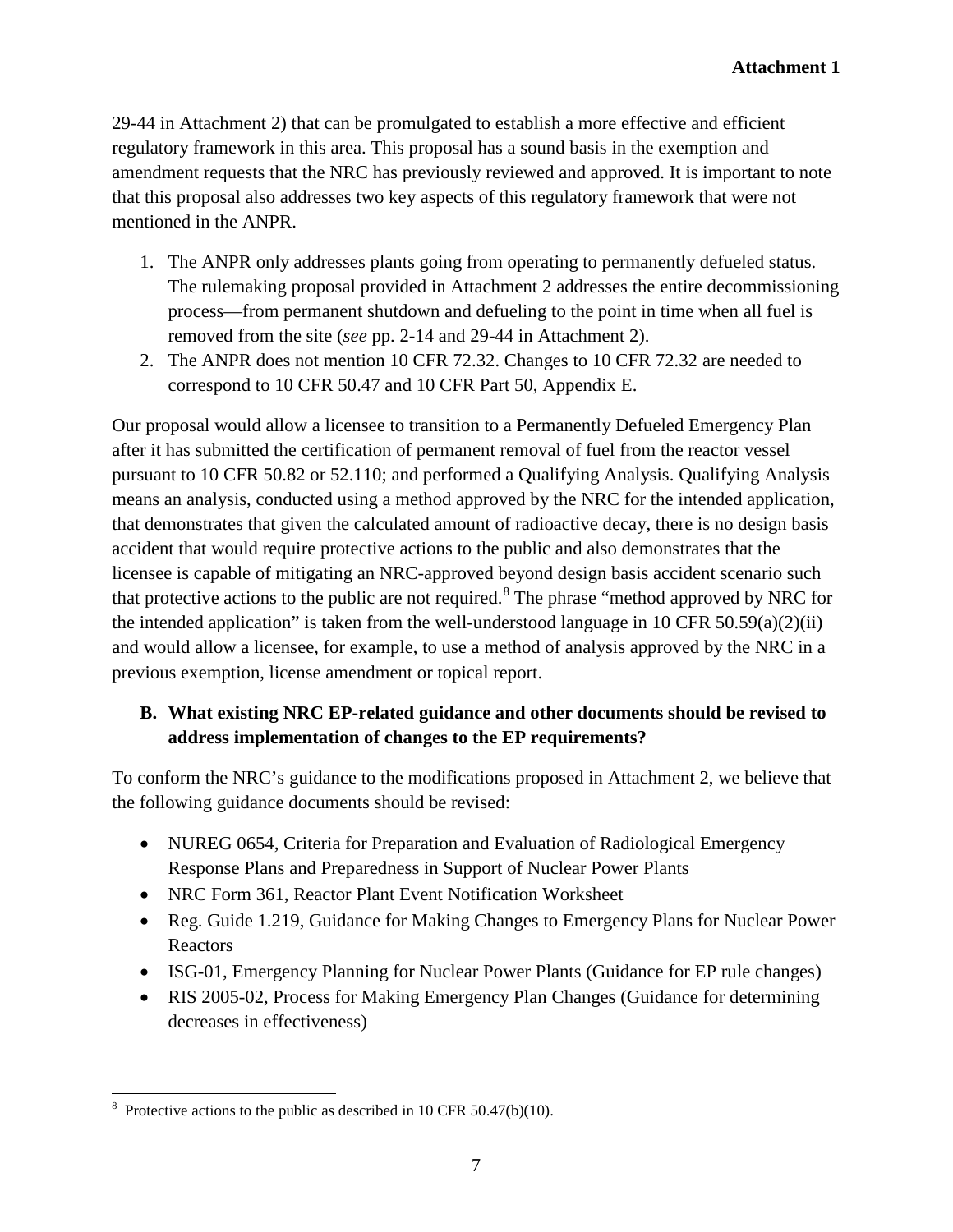- IP 85501, Decommissioning Emergency Preparedness Program Evaluation (inspection procedure for decommissioning plants)
- ISG-02, Emergency Planning Exemption Requests for Decommissioning Nuclear Plants
- IP 82401, Decommissioning Emergency Preparedness Scenario Review and Exercise Evaluation.

# **C. What new guidance would be necessary to support implementation of changes to the EP requirements?**

If additional guidance is needed beyond that which can be achieved through revising the documents listed above, industry would be pleased to develop proposed NEI guidance documents and submit them to the NRC for review, comment and endorsement on a schedule that supports timely implementation of a final rule.

**EP-2:** *Rulemaking may involve a tiered approach for modifying EP requirements based on several factors, including, but not limited to, the source term after cessation of power operations, removal of fuel from the reactor vessel, elapsed time after permanent defueling, and type of longterm onsite fuel storage.*

# **A. What tiers and associated EP requirements would be appropriate to consider for this approach?**

The industry agrees with the tiered approach and, in our rulemaking proposal (Attachment 2), we have provided specific language to support an orderly transition of EP requirements as a plant progresses from operating to decommissioning status, and through the various stages of decommissioning (*see* pp. 2-14 and 29-44 in Attachment 2.) The important decommissioning milestones in our regulatory proposal include: (1) permanent defueling of the reactor; (2) permanent defueling, plus a qualifying analysis; (3) all spent fuel in dry storage; and (4) all spent fuel removed from the site.

### **B. What factors should be considered in establishing each tier?**

The primary factor in establishing each decommissioning milestone, as reflected in our rulemaking proposal, is the status of the spent fuel on site. Our proposed rule language (*see* pp. 2-14 and 29-44 of Attachment 2 to this ANPR response) provides specific language to define this transition.

# **C. What type of basis could be established to support each tier or factor?**

The basis for adjusting requirements at each milestone is addressed in Attachment 2 (*see* pp. 2- 14 and 29-44 in Attachment 2).

# **D. Should the NRC consider an alternative to a tiered approach for modifying EP requirements? If so, provide a description of a proposed alternative.**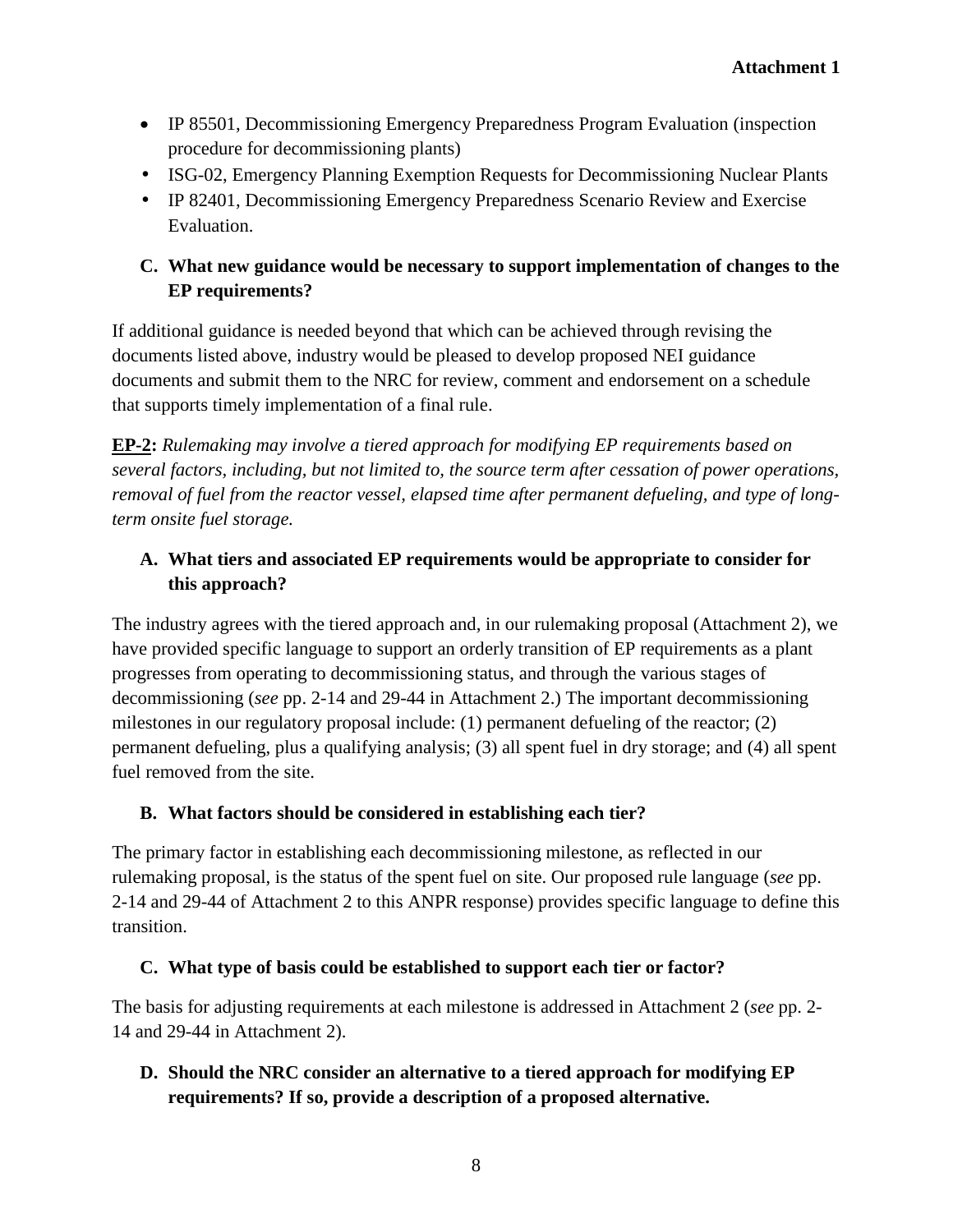No. The industry agrees with the tiered approach. In the rulemaking proposal (*see* pp. 2-14 and 29-44 in Attachment 2) we have provided specific language to support an orderly, efficient transition of EP requirements while maintaining safety.

**EP-3:** *Several aspects of offsite EP, such as formal offsite radiological emergency plans, emergency planning zones, and alert and notification systems, may not be necessary at a decommissioning site when beyond-design-basis events—which could result in the need for offsite protective actions—are few in number and highly unlikely to occur.*

**A. Presently, licensees at decommissioning sites must maintain the following capabilities to initiate and implement emergency response actions: classify and declare an emergency, assess releases of radioactive materials, notify licensee personnel and offsite authorities, take mitigative actions, and request offsite assistance if needed. What other aspects of onsite EP and response capabilities may be appropriate for licensees at decommissioning sites to maintain once the requirements to maintain formal offsite EP are discontinued?**

Onsite EP and response capabilities are addressed in Attachment 2, pp. 2-14 and 29-44.

**B. To what extent would it be appropriate for licensees at decommissioning sites to arrange for offsite assistance to supplement onsite response capabilities? For example, licensees at decommissioning sites would maintain agreements with offsite authorities for fire, medical, and law enforcement support.**

Offsite support for EP is addressed in Attachment 2, pp. 2-14 and 29-44.

**C. What corresponding changes to §§ 50.54(s)(2)(ii) and 50.54(s)(3) (about U.S. Federal Emergency Management Agency (FEMA)-identified offsite EP deficiencies and FEMA offsite EP findings, respectively) may be appropriate when offsite radiological emergency plans would no longer be required?**

Specific changes to existing regulations are addressed in Attachment 2, pp. 2-14.

**EP-4:** *Under § 50.54(q), nuclear power reactor licensees are required to follow and maintain the effectiveness of emergency plans that meet the standards in § 50.47 and the requirements in appendix E to 10 CFR Part 50. These licensees must submit to the NRC, for prior approval, changes that would reduce the effectiveness of their emergency plans.*

**A. Should § 50.54(q) be modified to recognize that nuclear power reactor licensees, once they certify under § 50.82, "Termination of License," to have permanently ceased operation and permanently removed fuel from the reactor vessel, would no longer be required to meet all standards in § 50.47 and all requirements in appendix E? If so, describe how.**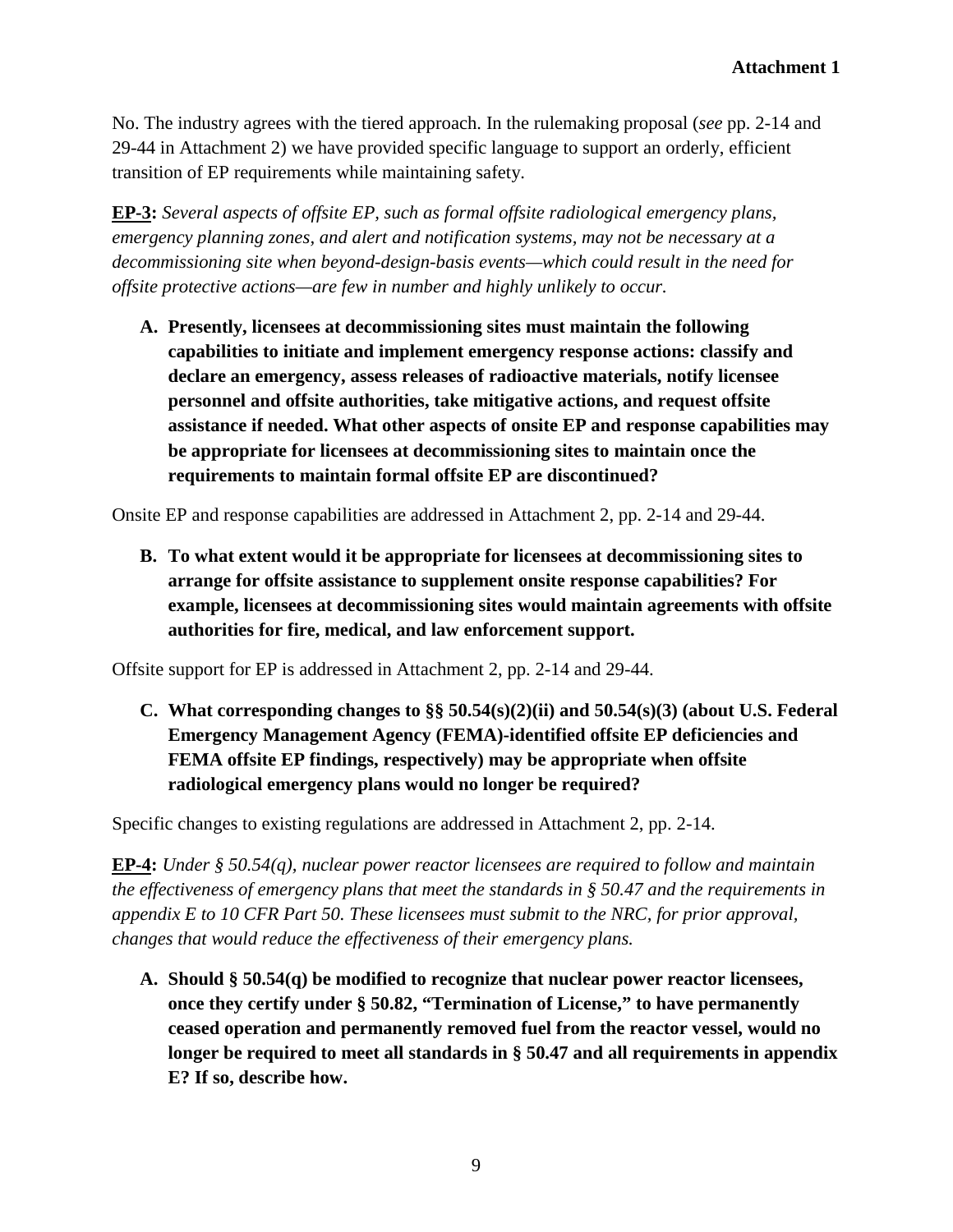The industry believes that clarifications and enhancements are needed to § 50.54 (q) to facilitate an efficient transition from operating to decommissioning status and through the various stages of decommissioning. The industry has included specific changes to accomplish this in a way that provides an orderly transition in the applicability of § 50.47 requirements in our rulemaking proposal (*see* pp. 2-16 of Attachment 2.)

**B. Should nuclear power reactor licensees, once they certify under § 50.82 to have permanently ceased operation and permanently removed fuel from the reactor vessel, be allowed to make emergency plan changes based on § 50.59, "Changes, Tests, and Experiments," impacting EP related equipment directly associated with power operations? If so, describe how this might be addressed under § 50.54(q).**

Yes. The clarifications and enhancements to § 50.54(q) provided in our rulemaking proposal are compatible with this philosophy.

**EP-5:** *Under § 50.54(t), nuclear power reactor licensees are required to review all EP program elements every 12 months. Some EP program elements may not apply to permanently shut down and defueled sites; for example, the adequacy of interfaces with State and local government officials when offsite radiological emergency plans may no longer be required. Should § 50.54(t) be clarified to distinguish between EP program review requirements for operating versus permanently shut down and defueled sites? If so, describe how.*

Currently, 10 C.F.R. § 50.54(t) offers licensees the option of reviewing all EP program elements:

- Once every 12 months, or
- As necessary based on a licensee assessment, but in any case all program elements must be reviewed at least once every 24 months or within 12 months of a change in personnel, procedures, equipment, or facilities that potentially could adversely affect emergency preparedness.

The industry's proposed approach to the timing and scope of the review of EP program elements is provided in Attachment 2, on pp. 19-20.

**EP-6:** *The Emergency Response Data System (ERDS) transmits key operating plant data to the NRC during an emergency. Under § 50.72(a)(4), nuclear power reactor licensees are required to activate ERDS within 1 hour after declaring an emergency at an "Alert" or higher emergency classification level. Much of the plant data, and associated instrumentation for obtaining the data, would no longer be available or needed after a reactor is permanently shut down and defueled. Section VI.2 to appendix E of 10 CFR Part 50 does not require a nuclear power facility that is shut down permanently or indefinitely to have ERDS. At what point(s) in the decommissioning process should ERDS activation, ERDS equipment, and the instrumentation for obtaining ERDS data, no longer be necessary?*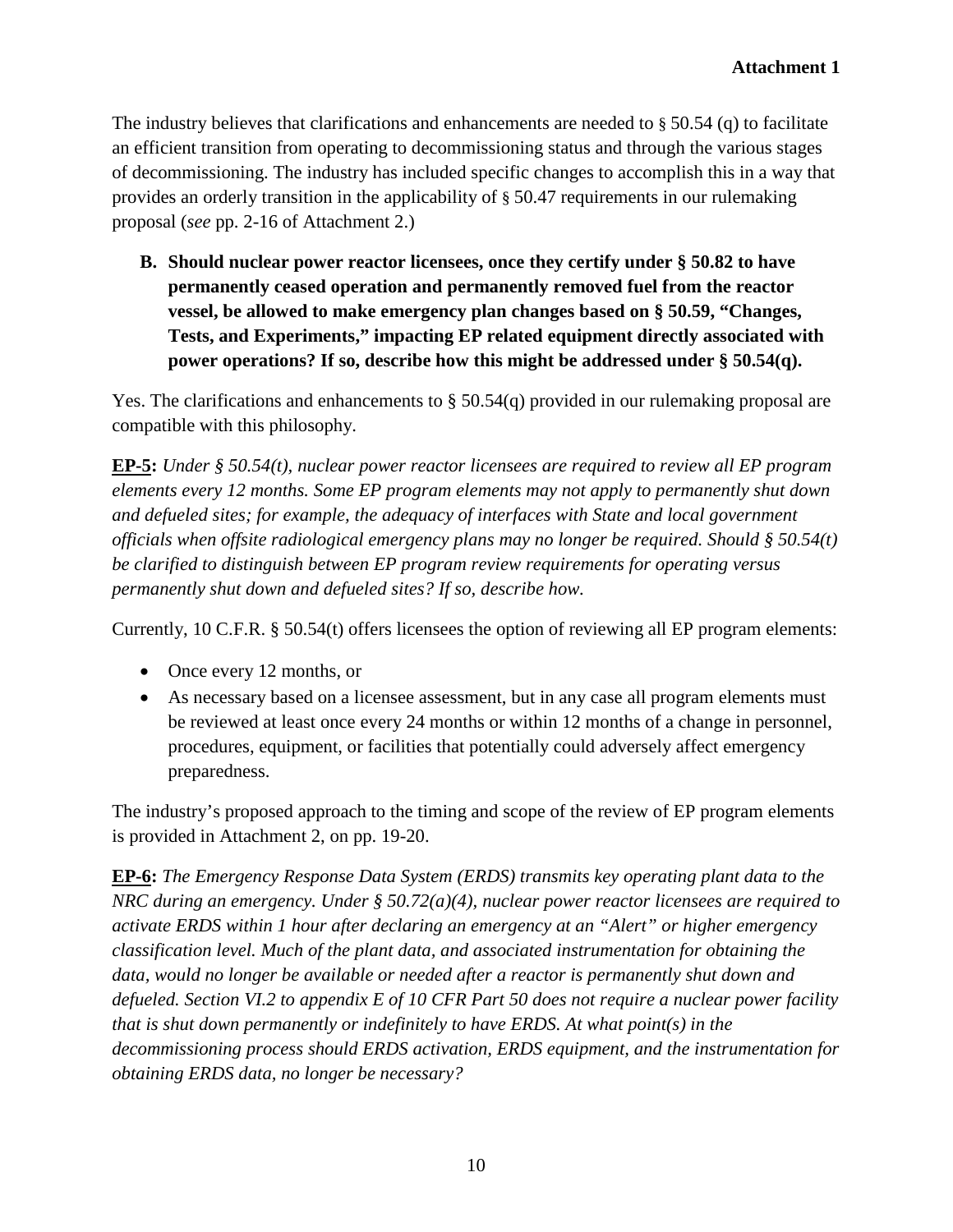The regulations, as currently written, exempt "all nuclear power facilities that are shut down permanently" from the need to provide an ERDS interface with the NRC (*see* 10 CFR Part 50, Appendix E VI.2). Therefore, as reflected in the current regulations and enhanced in our rulemaking proposal, ERDS requirements should no longer apply to nuclear power facilities that are permanently shut down (*i.e.*, once certifications of permanent cessation of operations and permanent removal of fuel from the reactor vessel have been docketed pursuant to 10 CFR §§ 50.82 or 52.110).

This position is consistent with the June 2, 2014 Memorandum from Robert Lewis, Director, Division of Preparedness and Response Office of Nuclear Security and Incident Response, "Emergency Response Data System at Plants That Have Permanently Ceased Operations." ("Lewis Memorandum"), which states: "The requirements in Section VI of Appendix E do not apply to nuclear power reactor licensees who have submitted a certificate of permanent cessation of operation (*see* Appendix E, Section VI.2)."[9](#page-10-0) This interpretation of Section VI of Appendix E has been recently explained and upheld by both the Atomic Safety and Licensing Board<sup>[10](#page-10-1)</sup> and the Commission.<sup>[11](#page-10-2)</sup> The basis for sunsetting this requirement upon permanent cessation of operations and defueling of a reactor remains valid. Thus, the proposed rule language provided in Attachment 2 on page 22 seeks to clarify the existing rule, as interpreted in the Lewis Memorandum, and the recent Commission and Licensing Board decisions.

**EP-7:** *Under § 50.72(a)(1)(i), nuclear power reactor licensees are required to make an immediate notification to the NRC for the notification of any of the emergency classes specified in the licensee's NRC-approved emergency plan. Notification of the lowest level of a declared emergency at a permanently shut down and defueled reactor facility may no longer need to be an immediate notification (e.g., consider changing the immediate notification category for a Notification of Unusual Event emergency declaration to a 1-hour notification). What changes to § 50.72(a)(1)(i) should be considered for decommissioning sites?*

Specific changes to existing regulations regarding notifications are addressed in Attachment 2, pp. 21-28.

**EP-8:** *Under § 50.72(b)(3)(xiii), nuclear power reactor licensees are required to make an 8 hour report of any event that results in a major loss of emergency assessment capability, offsite response capability, or offsite communications capability (e.g., significant portion of control room indication, emergency notification system, or offsite notification system). Certain parts of this section may not apply to a permanently shut down and defueled site (e.g., a major loss of* 

<span id="page-10-0"></span><sup>-&</sup>lt;br>9  $9$  Lewis Memorandum, at p. 1.

<span id="page-10-1"></span><sup>10</sup> *In the Matter of Entergy Nuclear Vermont Yankee, LLC, and Entergy Nuclear Operations, Inc.* (Vermont Yankee Nuclear Power Station), LBP-15-4, 81 NRC 156 (2015).

<span id="page-10-2"></span><sup>11</sup> *In the Matter of Entergy Nuclear Vermont Yankee, LLC and Entergy Nuclear Operations, Inc.* (Vermont Yankee Nuclear Power Station), CLI-15-20, 82 NRC (slip op.).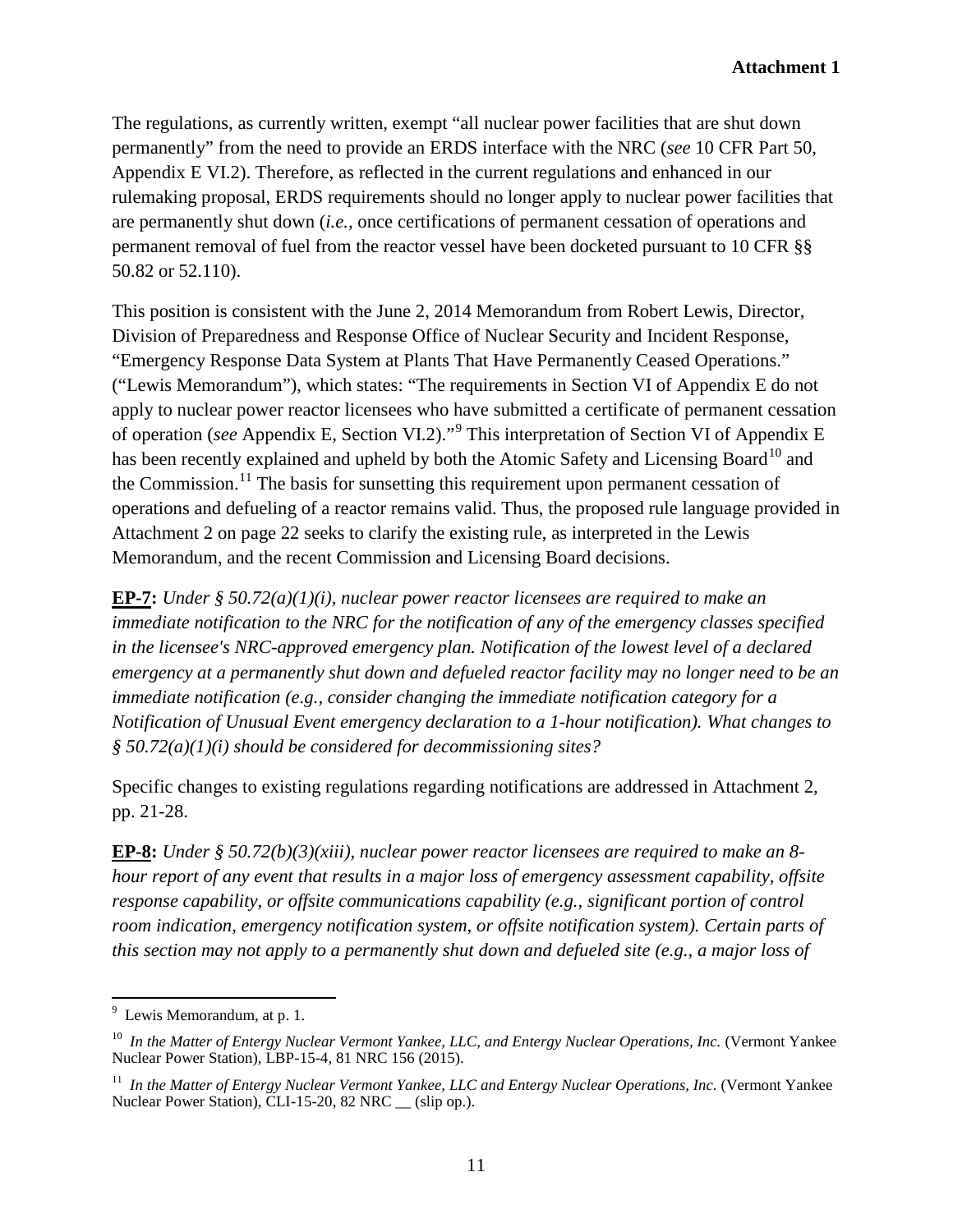*offsite response capability once offsite radiological emergency plans would no longer be required). What changes to §50.72(b)(3)(xiii) should be considered for decommissioning sites?*

Specific changes to existing regulations regarding notifications are addressed in Attachment 2, pp. 21-28.

# **II. QUESTIONS RELATED TO THE PHYSICAL SECURITY REQUIREMENTS FOR DECOMMISSIONING POWER REACTOR LICENSEES**

Currently, the physical protection programs applied at decommissioning reactors are managed through security plan changes submitted to the NRC under the provisions of §§ 50.90 and 50.54(p) and exemptions submitted to the NRC for approval under § 73.5. All physical protection program requirements contained in the current § 73.55, appendix B to 10 CFR Part 73, "General Criteria for Security Personnel," and appendix C to 10 CFR Part 73, "Licensee Safeguards Contingency Plans," are applicable to operating reactors and decommissioning reactors unless otherwise modified. The questions on physical security requirements (PSR) have been listed in this document using the acronym "PSR" and sequential numbers.

**PSR-1:** *Identify any specific security requirements in § 73.55 and appendices B and C to 10 CFR Part 73 that should be considered for change to reflect differences between requirements for operating reactors and permanently shut down and defueled reactors.*

Recommended changes to security rule language is included in Attachment 2. The changes reflect a multi-tiered approach to security:

- Requirements for operating reactors
- Requirements for permanently shutdown and defueled reactors with fuel in wet storage or a combination of wet and dry storage. In this configuration the security requirements for communication with the control room, for suspension of security measures, for cyber security and for fitness for duty should be adjusted commensurate with the reduction of overall risk.
- Requirements for permanently shutdown and defueled reactors with all fuel in dry storage. In this configuration the security requirements for storage of spent nuclear fuel under a general license should be no different from the physical protection requirements for storage of spent nuclear fuel under a specific license.

**PSR-2:** *The physical security requirements protecting the spent fuel stored in the SFP from the design basis threat (DBT) for radiological sabotage are contained in 10 CFR Part 73 and would remain unchanged by this rulemaking. However:* 

**A. Are there any suggested changes to the physical security requirements in 10 CFR Part 73 or its appendices that would be generically applicable to a decommissioning**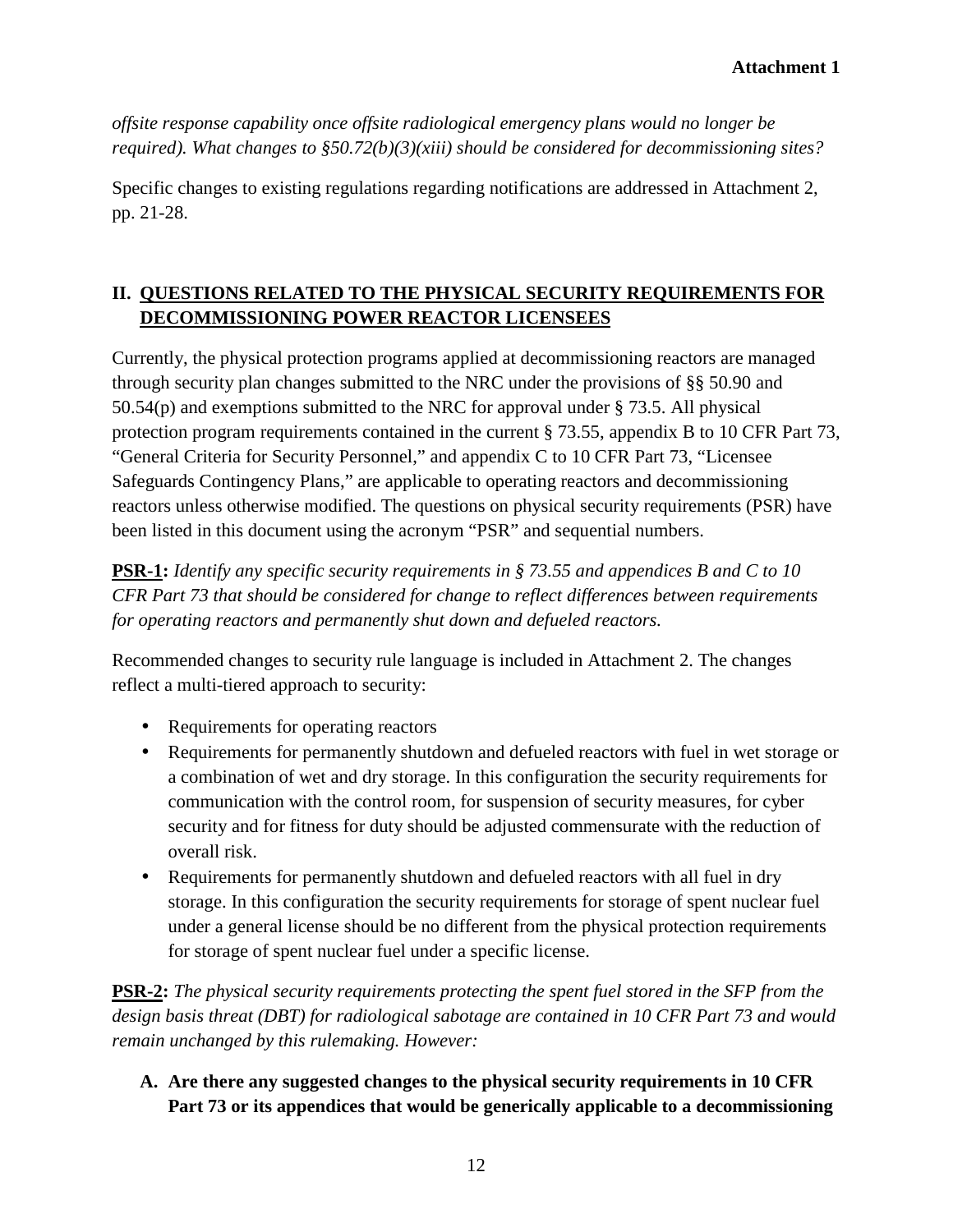# **power reactor while spent fuel is stored in the SFP (***e.g.***, are there circumstances where the minimum number of armed responders could be reduced at a decommissioning facility)? If so, describe them.**

Yes. The number of target sets at a decommissioning power reactor with fuel stored in the spent fuel pool should be reduced. Therefore, licensees should be allowed to evaluate this change in plant condition for possible reduction in the minimum number of armed responders. Proposed rule language on this subject is included in Attachment 2, pp. 46-59.

# **B. Which physical security requirements in 10 CFR Part 73 should be generically applicable to spent fuel stored in a dry cask independent spent fuel storage installation?**

Only those identified in 10 CFR 73.51 and the ISFSI security orders.<sup>[12](#page-12-0)</sup> When a licensee has all fuel placed in dry storage, there should be no difference in the physical security requirements between a specific licensee (§ 73.51) and a general licensee (§ 72.212 (b) (9)). These two sections of the regulation need to be made consistent using the § 73.51 requirements. This is addressed in the proposed rulemaking language in Attachment 2, pp. 46-59.

# **C. Should the DBT for radiological sabotage continue to apply to decommissioning reactors? If it should cease to apply in the decommissioning process, when should it end?**

For security purposes, a plant should be treated the same as an ISFSI with a specific license once the plant has docketed the certifications of permanent cessation of operations and permanent removal of fuel from the reactor vessel, and revised its safety analysis report to reflect that all spent fuel has been placed in dry storage at the facility. See our proposed revision to 10 CFR 72.212(b) on page 46 of Attachment 2.

**PSR-3:** *Should the NRC develop and publish additional security-related regulatory guidance specific to decommissioning reactor physical protection requirements, or should the NRC revise current regulatory guidance documents? If so, describe them.*

No additional security-related regulatory guidance is necessary. NRC should revise the current regulation per the proposed rule language in Attachment 2, pp. 46-59.

**PSR-4:** *What clarifications should the NRC make to target sets in § 73.55(f) that addresses permanently shut down and defueled reactors?*

No clarification of the target sets described in § 73.55(f) is necessary.

<span id="page-12-0"></span><sup>12</sup> *e.g*. EA-02-026 and EA-07-195.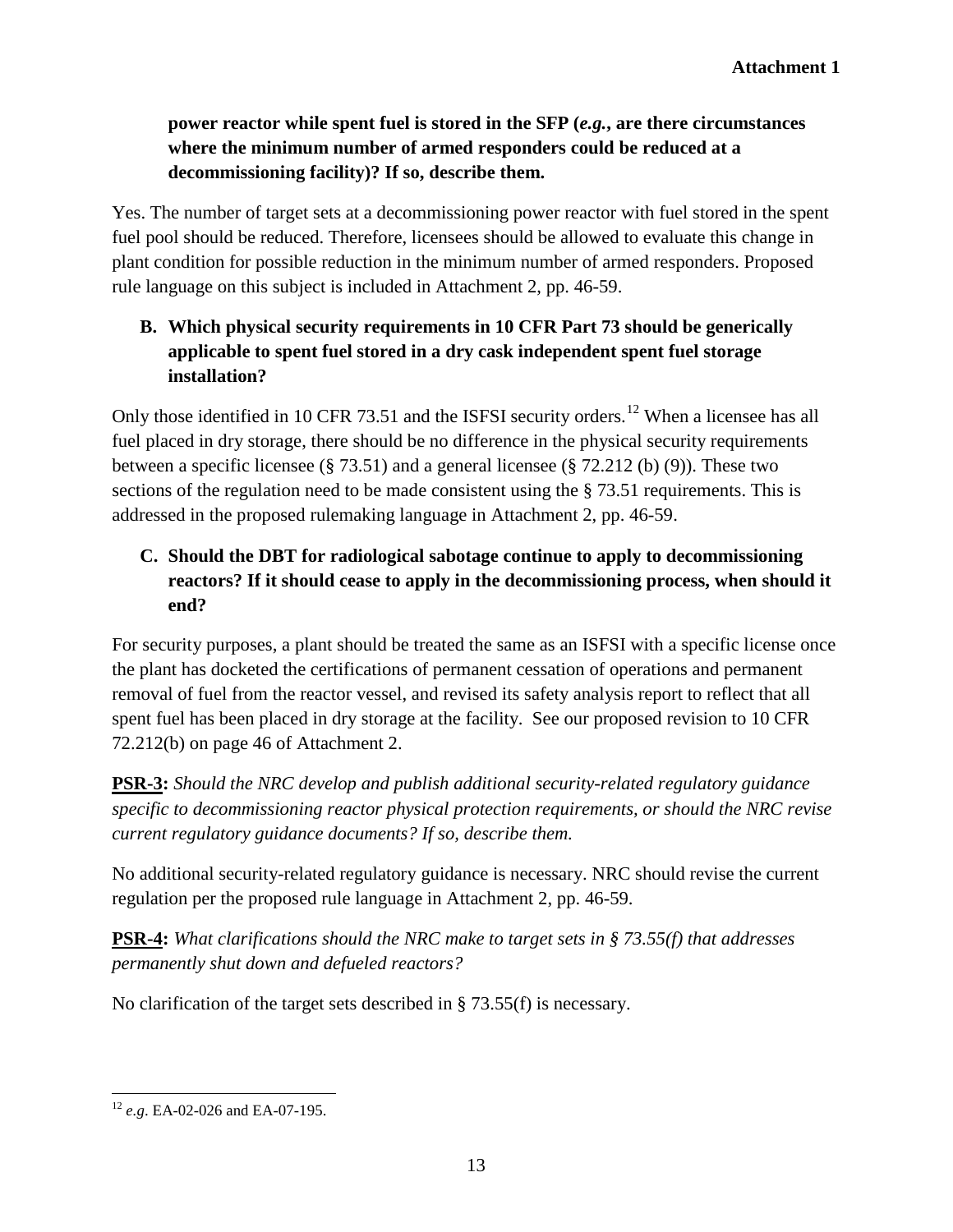**PSR-5:** *For a decommissioning power reactor, are both the central alarm station and a secondary alarm station necessary? If not, why not? If both alarm stations are considered necessary, could the secondary alarm station be located offsite?*

Yes. Both central and secondary alarm stations are necessary for decommissioning power reactors with fuel in wet storage or a combination of wet and dry storage. However, once all fuel is in dry storage, an on-site secondary alarm station is not necessary, consistent with  $§ 73.51(d)(3).$ 

**PSR-6:** *Under § 73.54, power reactor licensees are required to protect digital computer and communication systems and networks. These requirements apply to licensees licensed to operate a nuclear power plant as of November 23, 2009, including those that have subsequently shut down and entered into decommissioning.*

**A. Section 73.54 clearly states that the requirements for protection of digital computer and communications systems and networks apply to power reactors licensed under 10 CFR Part 50 that were licensed to operate as of November 23, 2009. However, § 73.54 does not explicitly mention the applicability of these requirements to power reactors that are no longer authorized to operate and are transitioning to decommissioning. Are any changes necessary to § 73.54 to explicitly state that decommissioning power reactors are within the scope of § 73.54? If so, describe them.**

Changes are necessary to § 73.54, to clarify that decommissioning power reactors are NOT within the scope of § 73.54. Power reactors that are no longer authorized to operate are not within the scope and should not be placed within the scope of § 73.54. When the Cyber Security rule was imposed in 2009, the Statements of Consideration specifically stated that the new rule was not applicable to plants that did not have a license to operate as of November 23, 2009. There is no backfit analysis assessing the safety benefit of imposing the new rule on plants that have permanently ceased operations.

Currently, when plants submit their certification of permanent cessation of operations, the operating license is modified such that they no longer hold a license to operate. This change in the status of the operating license should be the transition point for applicability of the rule. The only change to § 73.54 needed is to clarify that the rule does not apply to plants that certify permanent cessation of operations and enter decommissioning. This is consistent with 80 FR 67264, Nov. 2, 2015 which states, "Separating the cyber security event notification requirements from the Power Reactor Security proposed rule narrowed the applicability to licensees subject to the requirements of § 73.54, which applies to operating nuclear power plants after the effective date of the final cyber security rule."

Additionally, in SECY-12-0088, The Nuclear Regulatory Commission Cyber Security Roadmap, the Director, Office of Nuclear Security and Incident Response, states at page 6 for ISFSIs, "By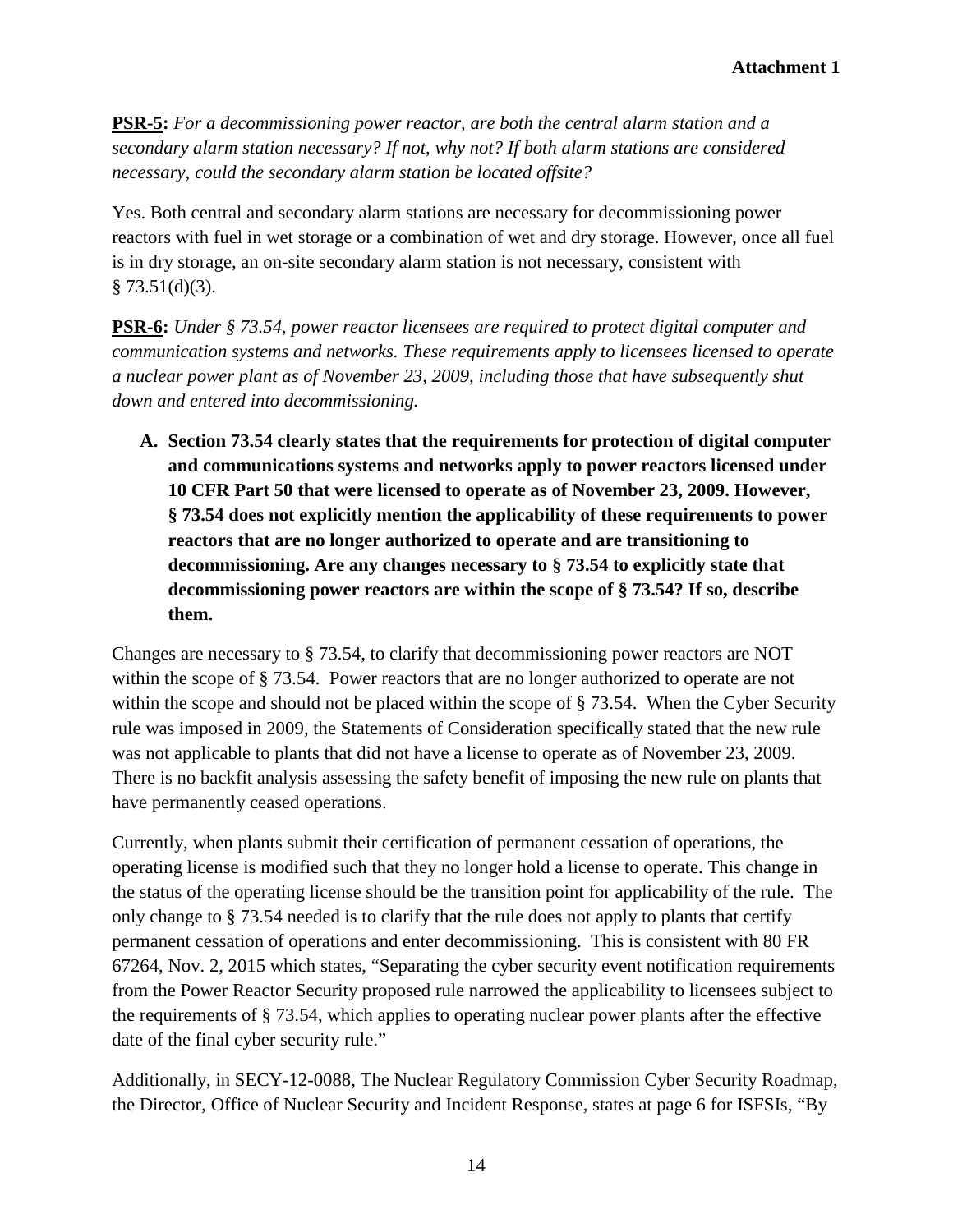regulation, dry cask storage in ISFSIs allows spent fuel that has already been cooled in the spent fuel pool for 1 year to be surrounded by inert gas inside a storage cask. Licensees that are subject to 10 CFR 72.212, "Conditions of General License Issued Under § 72.210," (i.e., licenses limited to storage of spent fuel in casks) must also comply with specific portions of 10 CFR 73.55 requirements for physical security and the ASM Orders, but are not subject to the provisions of 10 CFR 73.54, which specifically applies to operating reactors and COL applicants."

# **B. Should there be reduced cyber security requirements in § 73.54 for decommissioning power reactors based on the reduced risk profile during decommissioning? If so, what would be the recommended changes?**

Yes, as stated above. This is addressed in the proposed rule language in Attachment 2, pp. 46-59.

**PSR-7:** *Under § 73.55(p)(1)(i) and (p)(1)(ii), power reactor licensees suspend security measures during certain emergency conditions or during severe weather under the condition that the suspension "must be approved as a minimum by a licensed senior operator." Literal interpretation of these regulations would require that only a licensed senior operator could suspend certain security measures at a decommissioning reactor facility. However, for permanently shut down and defueled reactors, licensed operators are no longer required, and licensees typically eliminate these positions shortly after shut down. Decommissioning licensees create a new certified fuel handler (CFH) position (consistent with the definition in§ 50.2) as the senior non-licensed operator at the plant. These positions cannot be compared directly, so licensees typically are unable to demonstrate that the CFH position meets the "as a minimum" criteria in § 73.55(p). Because the regulation does not include a provision that authorizes a CFH to approve the suspension of security measures for permanently shut down and defueled reactors (similar to § 50.54(y) authorizing the CFH to approve departures from license conditions or technical specifications), licensees have requested exemptions from §§ 73.55(p)(1)(i) and (p)(1)(ii) to allow CFHs to have this authority.*

**A. Based on this discussion, are there any concerns about changing the regulations to include the CFH as having the authority to suspend certain security measures during certain emergency conditions or during severe weather for permanently shut down and defueled reactor facilities? If so, describe them.** 

There are no concerns when there is fuel remaining in the spent fuel pool, because licensees will have CFH on staff. However, when all fuel is placed into dry storage the wording in the regulation becomes problematic again. The present wording, "as a minimum, by a licensed senior operator", or, "as a minimum, by a licensed senior operator, with input from the security supervisor or manager," should be changed to reflect the changing organizational structure at various stages of decommissioning. This is addressed in the proposed rule language in Attachment 2, p. 46-59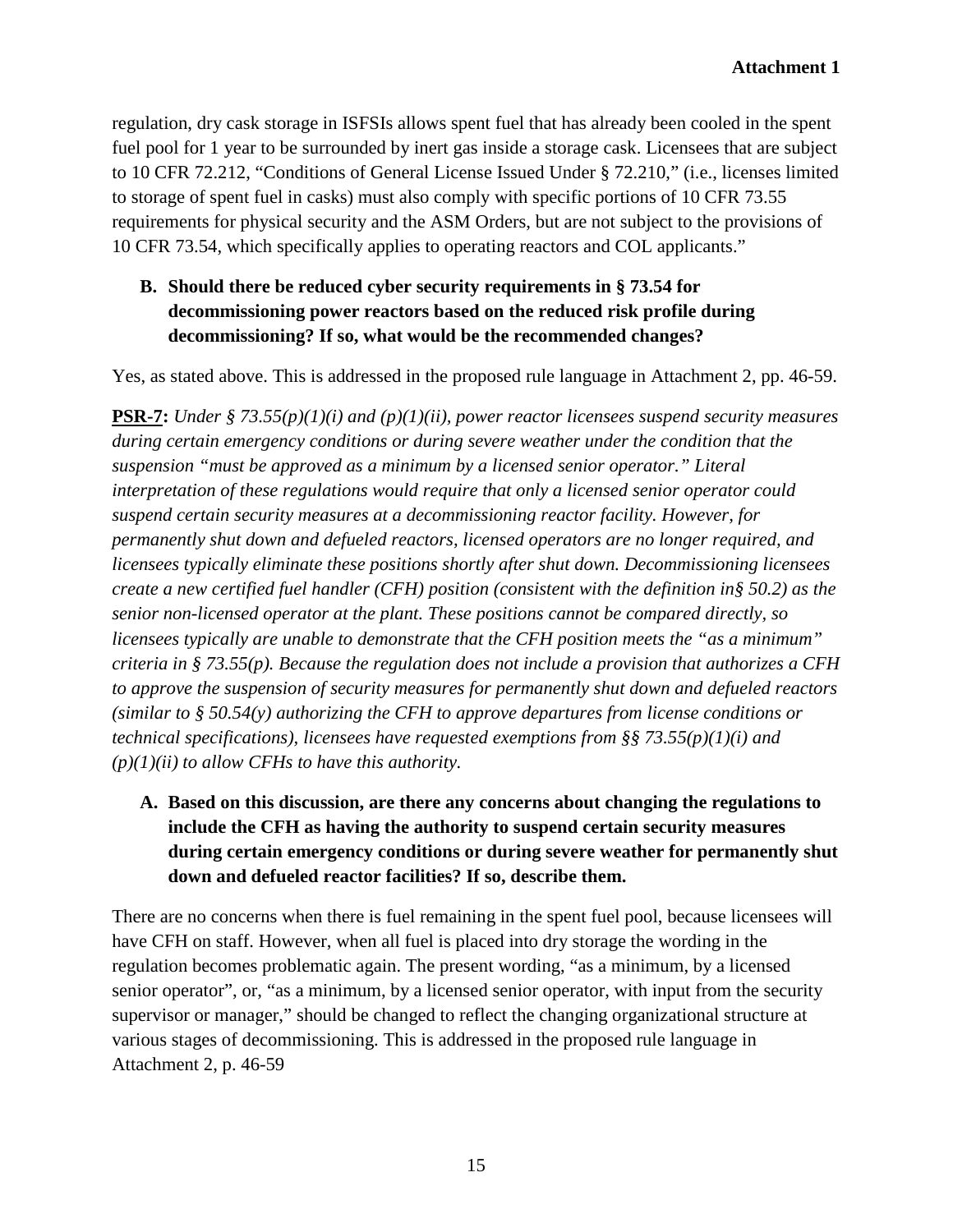#### **Attachment 1**

**PSR-8:** *Regulations in § 73.55(j)(4)(ii) require continuous communications capability between security alarm stations and the control room. The intent of § 73.55(j)(4)(ii) is to ensure that effective communication between the alarm stations and operations staff with shift command function responsibility is maintained at all times. The control room at an operating reactor contains the controls and instrumentation necessary to ensure safe operation of the reactor and reactor support systems during normal, off-normal, and accident conditions and, therefore, is the location of the shift command function. Following certification of permanent shut down and removal of the fuel from the reactor, operation of the reactor is no longer permitted. Although the control room at a permanently shut down and defueled reactor provides a central location from where the shift command function can be conveniently performed because of existing communication equipment, office computer equipment, and access to reference material, the control room does not need to be the location of the shift command function since shift command functions are not tied to this location for safety reasons, and modern communication systems permit continuous communication capability from anywhere on the site.*

*The NRC is considering revising the requirements of § 73.55(j)(4)(ii) for a permanently shut down and defueled reactor. The revised requirements would be focused on maintaining a system of continuous communications between the shift manager/CFH and the security alarm stations (rather than the control room). Such a change would provide the facility's shift manager/CFH the flexibility to leave the control room without necessitating that other operational staff remain in the control room to receive communications from the security alarm stations. Personal communications systems would permit the shift manager/CFH to perform managerial and supervisory activities throughout the plant while maintaining the command function responsibility, regardless of the supervisor's location.*

**A. Based on the discussion above, are there any concerns related to changing the regulations in § 73.55(j)(4)(ii) to allow another communications system between the alarm stations and the shift manager/CFH in lieu of the control room at permanently shut down and defueled reactors? If so, describe them.**

No. This is addressed in the proposed rule language in Attachment 2, pp. 46-59.

# **III. QUESTIONS RELATED TO FITNESS FOR DUTY (FFD) REQUIREMENTS FOR DECOMMISSIONING POWER REACTOR LICENSEES**

*The NRC's regulations at § 26.3 lists those licensees and other entities that are required to comply with designated subparts of 10 CFR Part 26, "Fitness for Duty Programs." Part 26 does not apply to power reactor licensees that have certified under § 50.82 to have permanently shut down and defueled. The questions on fitness for duty (FFD) have been listed in this document using the acronym "FFD" and sequential numbers.*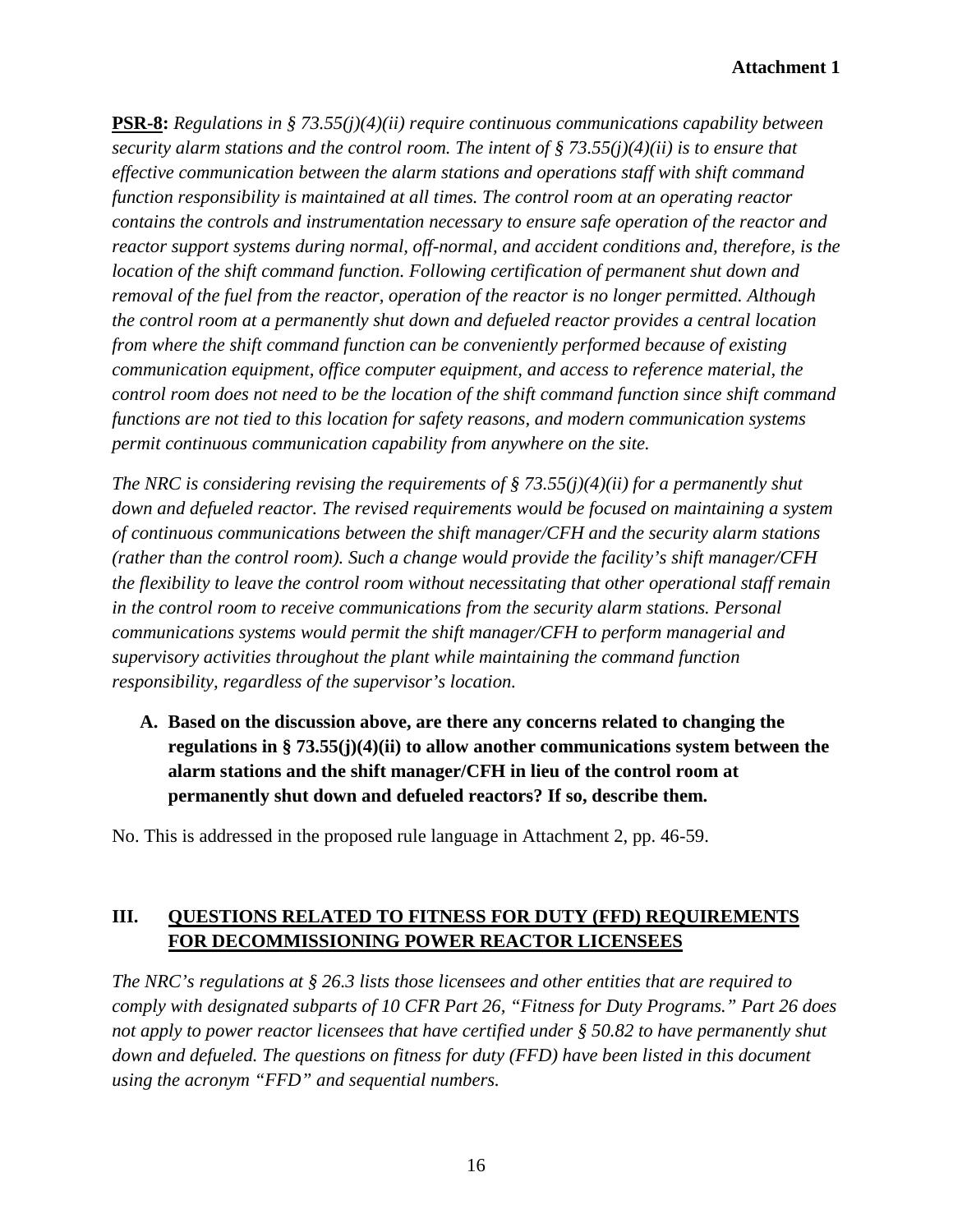**FFD-1:** *Currently, holders of power reactor licenses issued under 10 CFR Part 50 or 10 CFR Part 52, "Licenses, Certifications, and Approvals for Nuclear Power Plants," must comply with the physical protection requirements described in § 73.55 during decommissioning. Under § 73.55, each nuclear power reactor licensee shall maintain and implement its Commissionapproved security plans as long as the licensee has a 10 CFR Part 50 or 52 license. Furthermore, § 73.55(b)(9) requires the licensee to establish, maintain, and implement an insider mitigation program (IMP) that contains elements from various security programs, including the FFD program described in 10 CFR Part 26. Each power reactor licensee has committed within its security plan to using NEI 03-12, "Security Plan Template," revision 7, as the framework for developing its security plans to meet the requirements of § 73.55. NEI 03-12, which was endorsed by NRC Regulatory Guide (RG) 5.76, "Physical Protection Programs at Nuclear Power Reactors (Safeguards Information (SGI))," letter dated November 10, 2011, states that the IMP is satisfied when the licensee "implements the elements of the IMP, utilizing the guidance provided in RG 5.77, 'Insider Mitigation Program.'" The NRC is in the process of revising RG 5.77 in order to clarify those FFD elements needed for the IMP.*

# **A. Should the NRC pursue rulemaking to describe what provisions of 10 CFR Part 26 apply to decommissioning reactor licensees or use another method of establishing clear, consistent and enforceable requirements? Describe other methods, as appropriate.**

A clarification to Part 26 is needed to state that Part 26 FFD Testing requirements do not apply to licensees that have permanently shut down and defueled under §§ 50.82(a)(1) or 52.110. The existing requirements in § 73.55(b)(9) requiring the insider mitigation program to contain elements from fitness for duty program (Part 26) and Cyber Security Program (§ 73.54) should be removed once a licensee has submitted a certification of permanent removal of fuel from the reactor pursuant to §§ 50.82(a)(1) or 52.110. This is addressed in the proposed rule language in Attachment 2, p. 60.

**B. As an alternative to rulemaking, should the drug and alcohol testing for decommissioning reactors be described in RG 5.77, with appropriate reference to the applicable requirements in 10 CFR Part 26? This option would be contingent on an NEI commitment to revise NEI 03-12 to include the most recent revision to RG 5.77 (which would include the applicable drug and alcohol testing provisions) and an industry commitment to update their security plans with the revised NEI 03-12.**

No.

**C. Describe what drug and alcohol testing requirements in 10 CFR Part 26 are not necessary to fulfill the IMP requirements to assure trustworthiness and reliability.**

*See* the response to FFD-1a, above.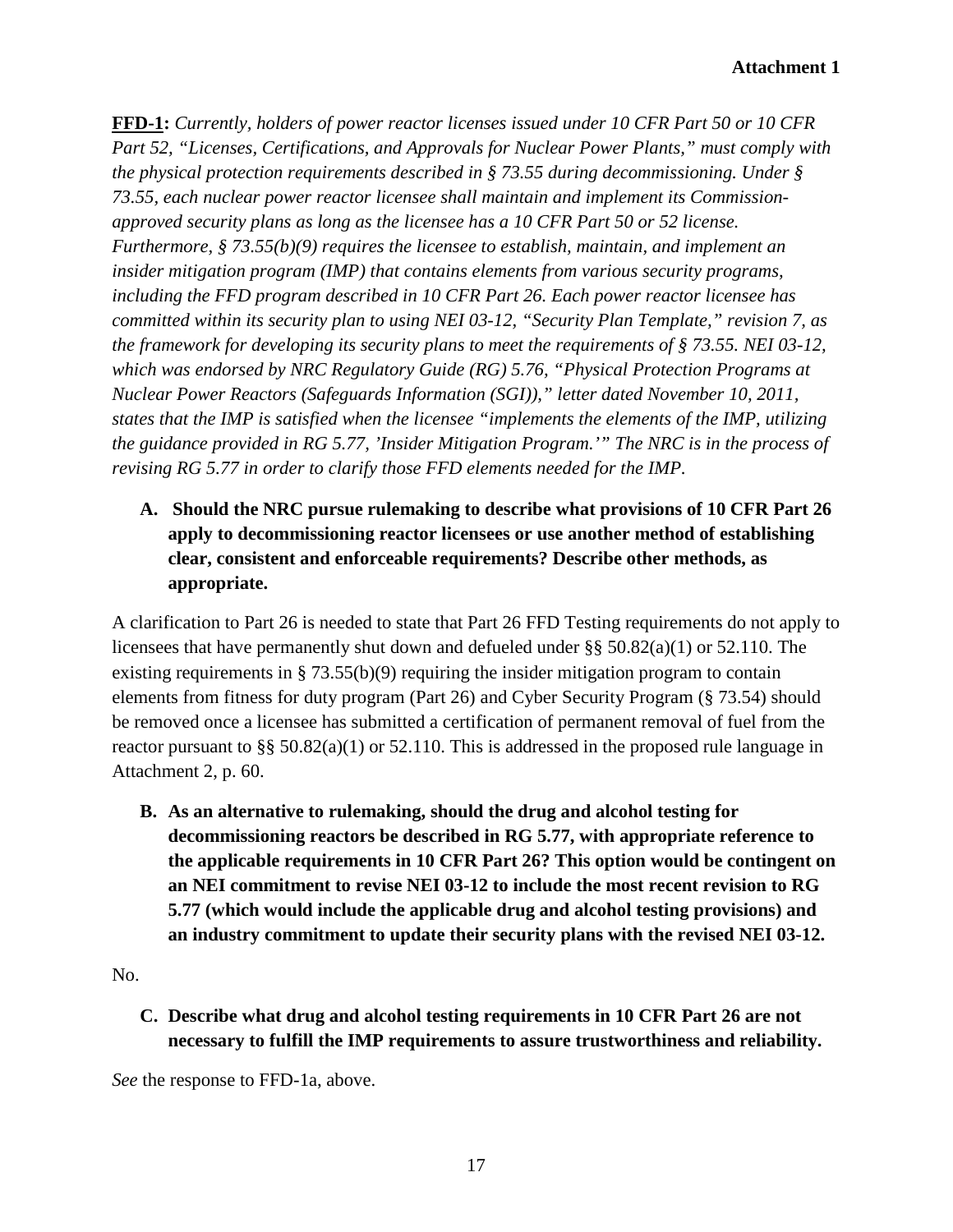**D. Should another regulatory framework be used, such as a corporate drug testing program modelled on the U.S. Department of Health and Human Services' Mandatory Guidelines for Federal Workplace Drug Testing or the U.S. Department of Transportation's drug and alcohol testing provisions in 49 CFR Part 40? If this option is proposed, describe how (i) the laboratory auditing, quality assurance, and reporting requirements would be met by the proposal; (ii) licensees would conduct alcohol testing; and (iii) the performance objectives of 10 CFR 26.23(a), (b), (c), and (d) would be met.**

After permanent shutdown, the framework of the FFD program should be a licensee decision.

**FFD-2:** *On March 31, 2008, the NRC published a final rule in the Federal Register (73 FR 16966) adding subpart I, "Managing Fatigue," to 10 CFR Part 26. The addition of subpart I in the revised rule provides reasonable assurance that the effects of fatigue and degraded alertness on an individual's ability to safely and competently perform his or her duties are managed commensurate with maintaining public health and safety. The fatigue management provisions also reduce the potential for worker fatigue (e.g., that associated with security officers, maintenance personnel, control room operators, emergency response personnel, etc.) to adversely affect the common defense and security. The 2008 rule established clear and enforceable requirements for operating nuclear power plant licensees and other entities for the management of worker fatigue. Power reactor licensees that had permanently shut down and defueled were not considered within the scope of that rulemaking effort. This is because the scope of activities at a facility undergoing decommissioning is much less likely to create a public health and safety concern due to the significantly reduced risk of a radiological event.*

### **A. Should any of the fatigue management requirements of 10 CFR Part 26, subpart I, apply to a permanently shut down and defueled reactor? If so, which ones?**

Given the reduced risks, the requirements of Part 26, Subpart I "Managing Fatigue," should not be applied to Part 50 licensees who have docketed the certifications of permanent cessation of operations and permanent removal of fuel from the reactor vessel pursuant to §§ 50.82(a)(1) or 52.110.

**B. Based on the lower risk of an offsite radiological release from a decommissioning reactor, compared to an operating reactor, should only specific classes of workers, as identified in § 26.4(a) through (c), be subject to fatigue management requirements (***e.g.***, security officers or certified fuel handlers)? Please provide what classes of workers should be subject to the requirements and a justification for their inclusion.**

Part 26, Subpart I, requirements do not apply to any classes of decommissioning plant workers. Guidance for managing the work hours of security officers to prevent fatigue should be considered. NEI 15-08, *Managing Personnel Fatigue at Decommissioning Reactors,* was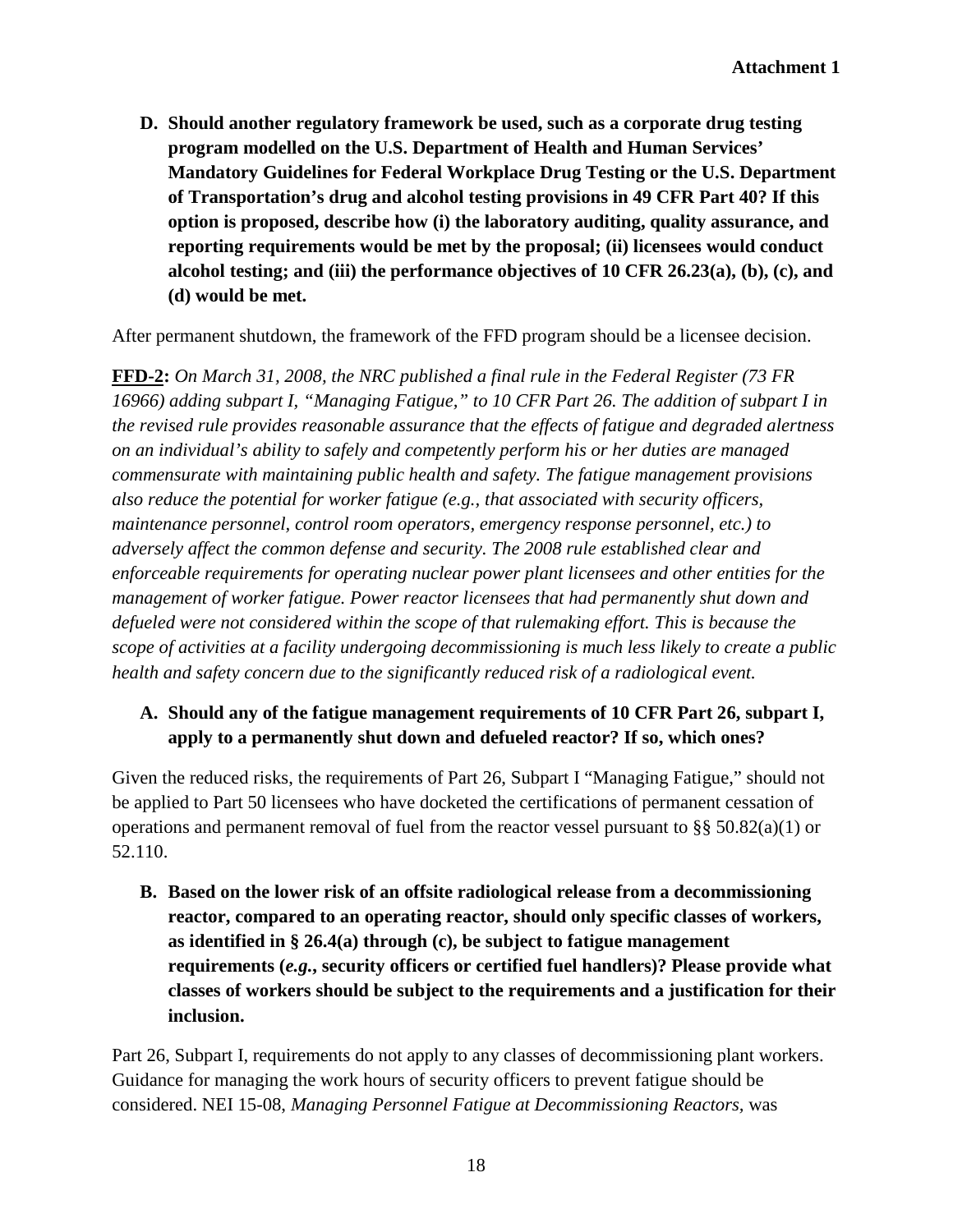submitted for NRC review and endorsement on November 30, 2015. NEI 15-08 provides guidance for managing security personnel work hours.

**C. Should the fatigue management requirements of 10 CFR Part 26, subpart I, continue to apply to the specific classes of workers identified in response to question b above, for a specified period of time (***e.g.***, until a specified decay heat level is reached within the SFP, or until all fuel is in dry storage)? Please provide what period of time workers would be subject to the requirements and the justification for the timing.**

No, Part 26, Subpart I, does not apply. The guidance contained in NEI 15-08 if endorsed would only apply to security officers while spent fuel is in wet storage and would no longer apply after all fuel has been safely moved into a dry cask storage system. Storage of spent fuel in a dry cask system has been demonstrated by analysis to be a safe storage method with fewer opportunities for impact to the fuel due to human error caused by fatigue.

# **D. Should an alternate approach to fatigue management be developed commensurate with the plant's lower risk profile? Please provide a discussion of the alternate approach and how the measures would adequately manage fatigue for workers.**

NRC review and endorsement of NEI 15-08 would provide appropriate work hour guidance for security personnel while spent fuel is in wet storage.

# **IV.QUESTIONS RELATED TO TRAINING REQUIREMENTS OF CERTIFIED FUEL HANDLERS FOR DECOMMISSIONING POWER REACTOR LICENSEES.**

*Reactor operators are licensed under 10 CFR Part 55 to manipulate the controls of operating power reactors. The regulations at § 55.4 define "controls" to mean, "when used with respect to a nuclear reactor . . . apparatus and mechanisms the manipulation of which directly affects the reactivity or power level of the reactor." "Controls" are not relevant at decommissioning reactors because the reactors are permanently shutdown and defueled and no longer authorized to load fuel into the reactor vessel. Consequently, without fuel in the reactor vessel, decommissioning reactors are in a configuration in which the reactivity or power level of the reactor is no longer meaningful and there are no conditions where the manipulation of apparatus or mechanisms can affect the reactivity or power level of the reactor. Therefore, licensed operators are not required at decommissioning reactors. The NRC regulations do not explicitly state the staffing alternative for licensed operators after a reactor has permanently shutdown and defueled under § 50.82(a)(1). When licensees permanently shut down their reactors, they must continue to meet minimum staffing requirements in technical specifications and regulatory required programs (e.g., emergency response organizations, fire brigade, security, etc.). Given the reduced risk of a radiological incident once the certifications of*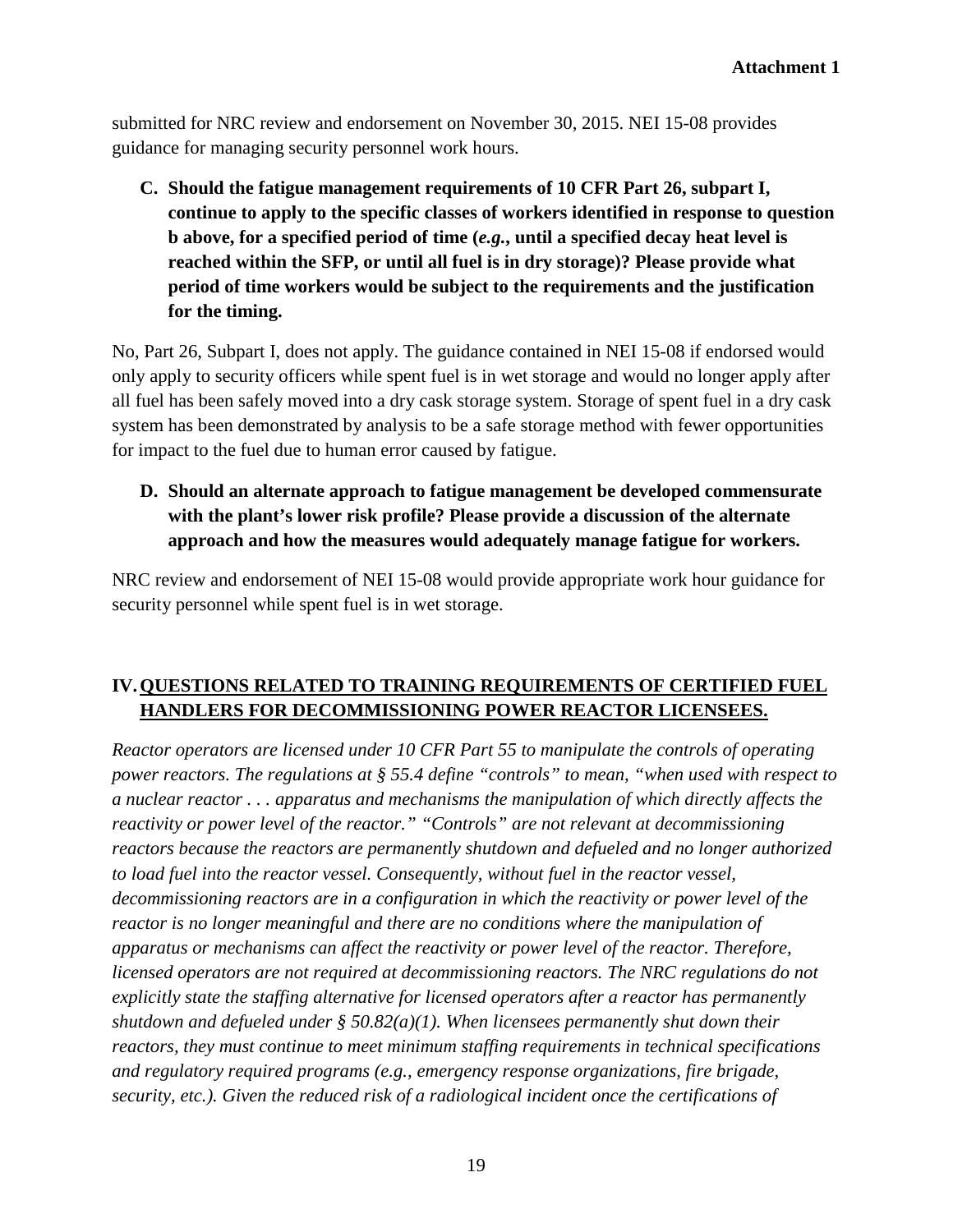#### **Attachment 1**

*permanent cessation of operation and permanent removal of fuel from the reactor vessel have been submitted, licensees typically transition their operating staff to a decommissioning organization. This transition includes replacing licensed operators with CFHs as the on-shift management representative responsible for supervising and directing the monitoring, storage, handling, and cooling of irradiated nuclear fuel in a manner consistent with ensuring the health and safety of the public. Regulations in § 50.2 define a CFH for a nuclear power reactor as a non-licensed operator who has qualified in accordance with a fuel handler training program approved by the Commission. The transition to the use of CFHs from licensed operators at decommissioning reactors occurs following the NRC's approval of a licensee's CFH training program and an amendment to the administrative and organization section of the licensee's defueled technical specifications. However, the NRC regulations do not contain criteria for an acceptable CFH training program. Because of the reduced risks and relative simplicity of the systems needed for safe storage of the spent fuel, the Commission stated in the 1996 decommissioning final rule that "[t]he degree of regulatory oversight required for a nuclear power reactor during its decommissioning stage is considerably less than that required for the facility during its operating stage" (61 FR 39278). In the proposed rule, the Commission also provided insights as to the responsibilities of the CFH position. Specifically, the CFHs are needed at decommissioning reactors to ensure that emergency action decisions necessary to protect the public health and safety are made by an individual who has both the requisite knowledge and plant experience (60 FR 37374, 37379).*

*In previous evaluations of licensee CFH training programs (ADAMS Accession Nos. ML14104A046, ML13268A165), the NRC has determined that an acceptable CFH training program should ensure that the trained individual has requisite knowledge and experience in spent fuel handling and storage and reactor decommissioning, and is capable of evaluating plant conditions and exercising prudent judgment for emergency action decisions. In addition, since the CFH is defined as a non-licensed operator, the NRC staff has also evaluated the CFH training program in accordance with § 50.120, which includes a requirement in § 50.120(b)(2) that the training program must be derived from a systems approach to training as defined in § 55.4.*

*However, as previously noted, the specific training requirements for the CFH program are not in the regulations. In addition, § 50.120 specifies the training and qualification requirements for non-licensed reactor personnel but does not address the CFH staffing position. Because the regulations are silent on the training attributes of the CFH, regulatory uncertainty regarding the CFH training program exists. In addition, because the NRC's regulations do not address the replacement of licensed operators by CFHs, licensees also have questions regarding the transition from licensed operator training programs to CFHs' training programs. The questions on CFH have been listed in this document using the acronym "CFH" and sequential numbers.*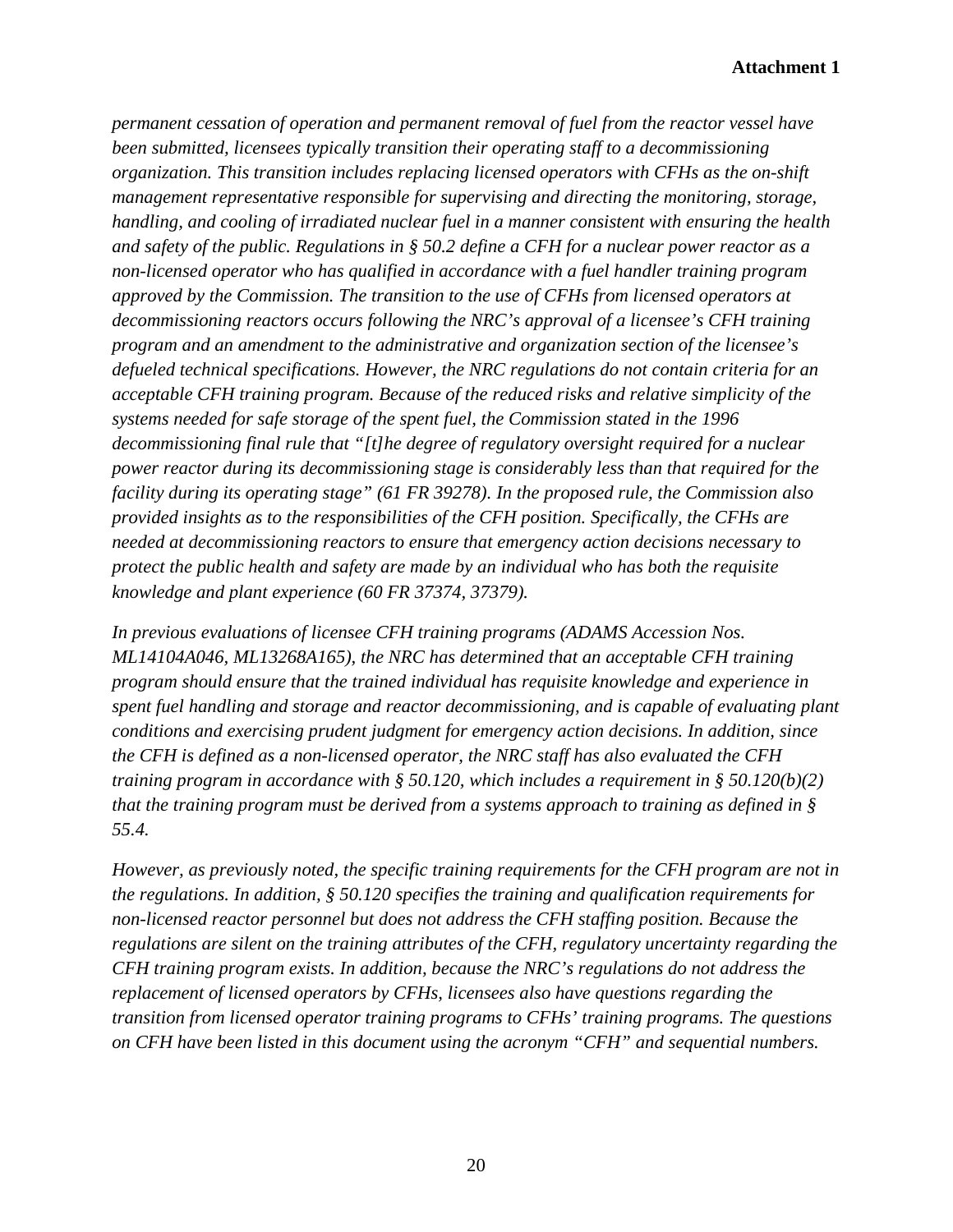**CFH-1:** *Based on the NRC's experience with the review of the CFH training/retraining programs submitted by licensees that have recently permanently shutdown, the following questions are focused on areas that may need additional clarity. Specifically:*

# **A. When should licensees that are planning to enter decommissioning submit requests for approval of CFH training/retraining programs?**

The timing for submittal of CFH training/retraining programs is a licensee decision based on plans to certify permanent cessation of operations and removal of fuel and should not be addressed in rulemaking. A new NEI Guideline 15-04, "Guidelines for a Certified Fuel Handler Training and Retraining Program," was submitted for NRC review and endorsement on November 30, 2015. When endorsed, NEI 15-04 can replace NRC review and approval of individual licensee CFH training/retraining programs as licensees implement programs consistent with NEI 15-04. Validation that licensee programs are consistent with NEI 15-04 would occur during planned inspections after program implementation. One change in the definition of Certified Fuel Handler in § 50.2 is recommended to transition from NRC approval of individual licensee CFH training programs to endorsement of NEI 15-04, as provided on Attachment 2, pp. 64-66.

# **B. What training and qualifications should be required for operations staff at power reactors that decommission earlier than expected and that do not have an approved CFH training/retraining program?**

Existing licensed operator training program content and procedures provide guidance on use of the systematic approach to training that can be used to adjust program content based on job needs during shutdown, defueling, and decommissioning. Content should focus only on the systems required to assure spent fuel is safely stored. If necessary, guidance on the transition from adjustment of licensed operator training program content to implementation of CFH training can be included in NEI 15-04. Therefore, industry recommends this topic be addressed in the NEI guidance document and no changes to NRC regulations are needed.

**C. Should the NRC issue new requirements that prohibit licensees from surrendering operators' licenses before implementation of an approved CFH training/retraining program, or should other incentives or deterrents be considered? If so, what factors must be included?**

Regulations should not prohibit licensees from surrendering operators' licenses, but § 50.54 should be changed to specify minimum requirements for shift staffing of CFH personnel after permanent removal of fuel and cessation of operations at a unit. Revising the regulations to specify a minimum shift requirement for either a licensed operator or a CFH qualified individual at any unit that has permanently removed fuel and ceased operation will provide the clarification needed for the transition from a licensed operator led shift staff to a CFH led shift staff. The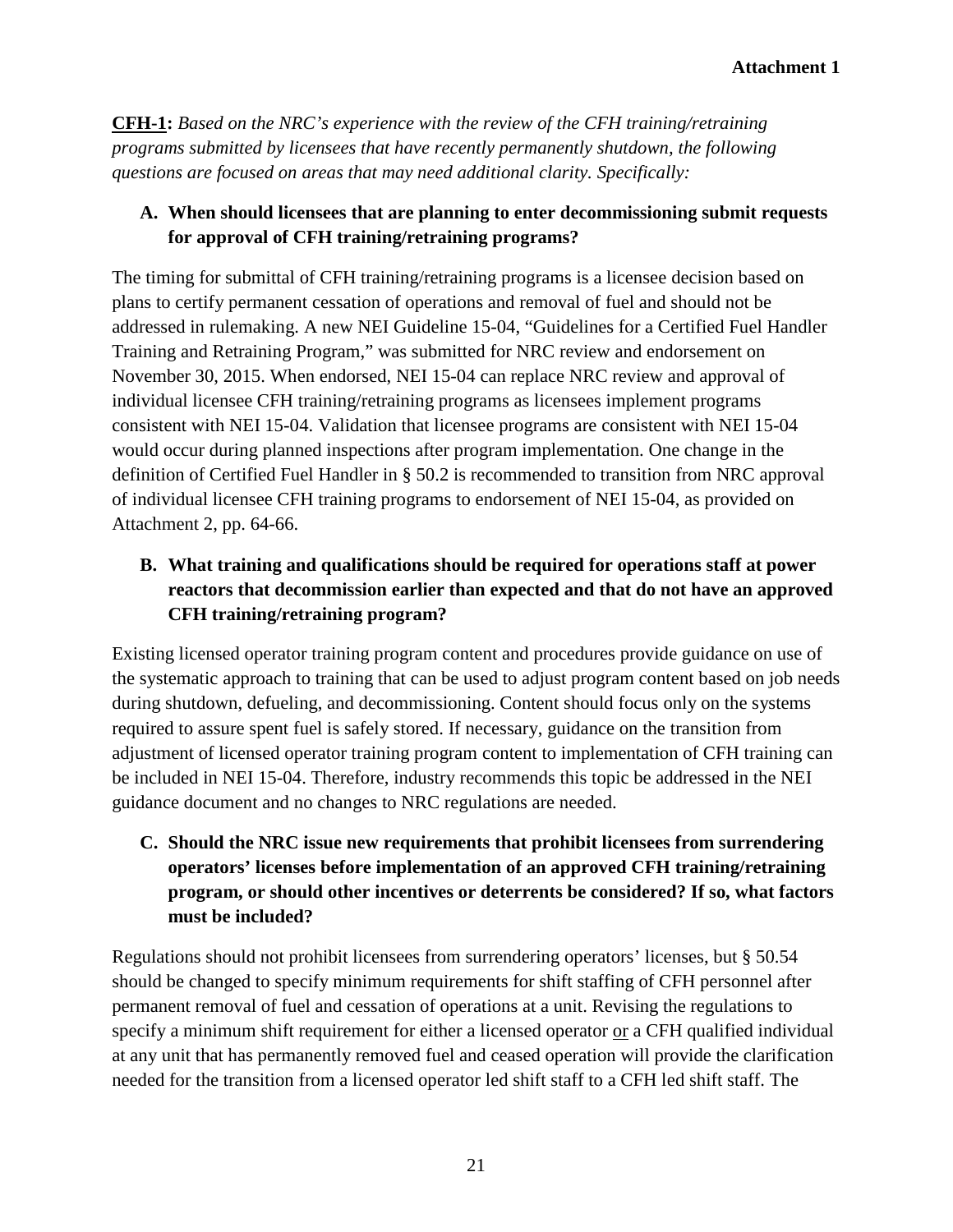specific change recommended to § 50.54 is to add a new section as shown on Attachment 2, p. 65.

# **D. Should the contents of a CFH training/retraining program be standardized throughout the industry? If so, how should this be implemented?**

The only change in regulation recommended to clarify the required content of CFH training programs is a revision to the definition of Certified Fuel Handler in § 50.2 to expand the roles and responsibilities of the position as described in SECY-00-0145. The specific recommended change is provided on Attachment 2, p. 65. Beyond the definition, CFH training program content guidance in NEI 15-04, as supplemented by site-specific program content determined by each site via application of the systems approach to training, should be sufficient.

**E. Should a process be implemented that requires decommissioning power reactor licensees to independently manage the specific content of their CFH training/retraining program based on the systems and processes actually used at each particular plant instead of standardization? If so, how should this work?**

A revision to § 50.120, which adds the CFH and a plant operator (non-certified CFH) to the list of programs requiring use of a systems approach to training to derive content, should be included in the rulemaking. The specific change recommended is provided on Attachment 2, pp. 66-69.

**F. Is there any existing or developing document or program (from the Institute of Nuclear Power Operations, NEI, NRC, or other related sources) that provides relevant guidance on the content and format of a CFH training/retraining program that could be made applicable to CFH training?**

NEI 15-04 was submitted to the NRC for review and endorsement on November 30, 2015. This guideline describes CFH Training and Qualification program development and administration, conduct of initial and continuing training and requirements for periodic program review, and contains a list of topic areas associated with the responsibilities of the CFH for use in the development of written and operating examinations.

**G. Should the requirements for CFH training programs be incorporated into an overall decommissioning rule, or addressed using other regulatory vehicles such as associated NUREGs, regulatory guides, standard review plan chapters or sections, and inspection procedures?**

Requirements for CFH training programs should be addressed in the overall decommissioning rule, as proposed in Attachment 2, with companion endorsement of NEI 15-04. The only additional change in regulatory guidance needed is the update of Inspection Procedures to assure that NRC inspectors and licensees are aware of attributes to be verified during future inspections.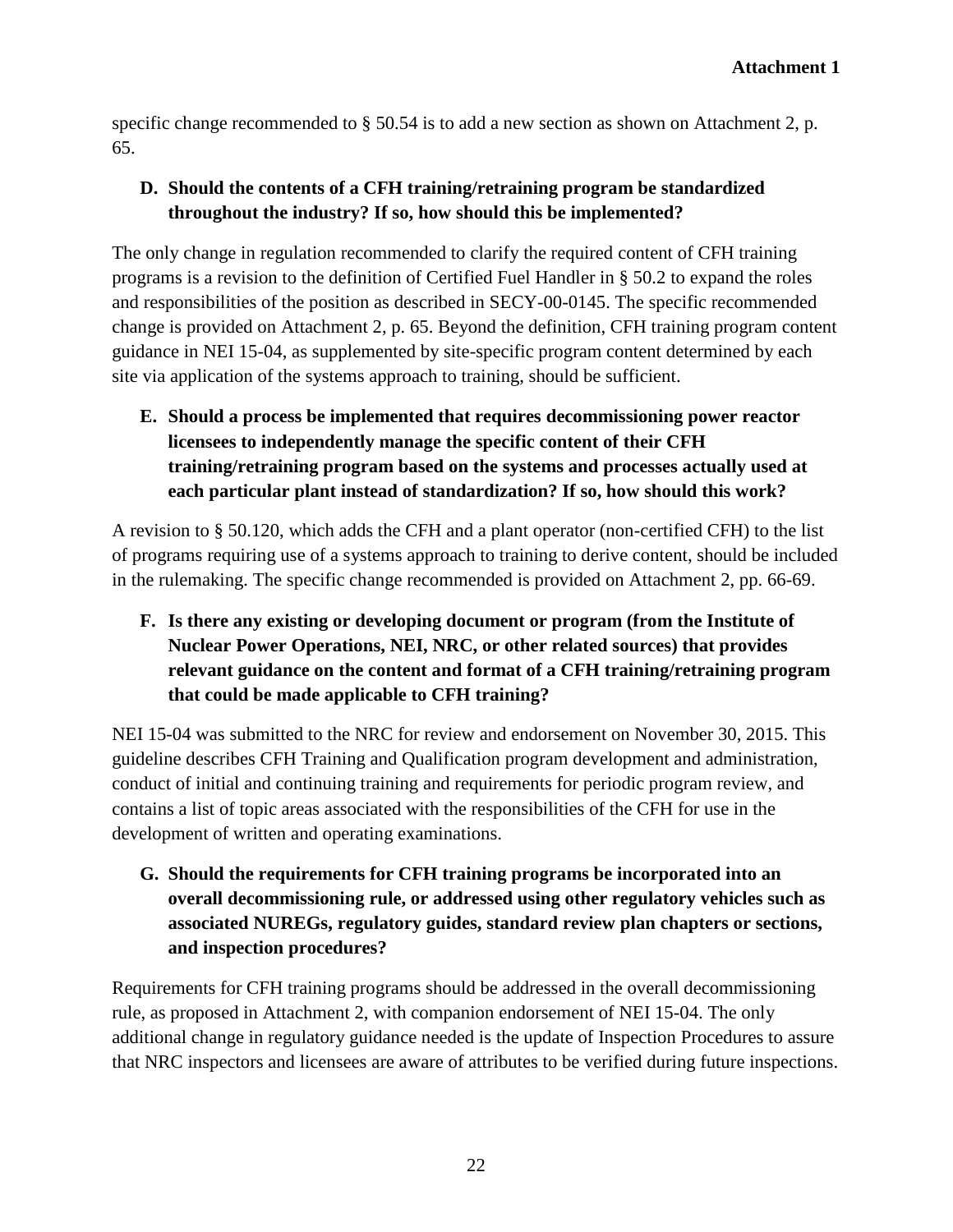#### **V. QUESTIONS RELATED TO THE CURRENT REGULATORY APPROACH FOR DECOMMISSIONING POWER REACTOR LICENSEES**

In the SRM to SECY-15-0014, the Commission directed the staff to determine the *appropriateness of: (1) maintaining the three existing options for decommissioning and the timeframes associated with those options; and (2) address the appropriate role of State and local governments and non-governmental stakeholders in the decommissioning process. Based on the Commission's direction, the NRC staff is seeking additional information on the need for any regulatory changes concerning the use of decommissioning options, the timeframe to complete decommissioning, and the role of external stakeholders in the decommissioning process. The questions on regulatory approach (REG) have been listed in this document using the acronym "REG" and sequential numbers.* 

The industry notes that the current regulatory approach has supported the safe completion of decommissioning at 11 US power reactors and is currently adequately protecting public health and safety at 18 power reactors currently undergoing the decommissioning process. While we appreciate NRC's interest in seeking public comment in these areas, we do not, as a general matter, believe that regulatory changes are necessary in any of the areas described in questions REG-1 through REG-3. In the near term, NRC should target its resources exclusively in two areas: 1) finalizing rule changes necessary to address the primary objective of this rulemaking: "to implement appropriate regulatory changes that reduce the number of licensing actions needed during decommissioning;"<sup>[13](#page-22-0)</sup> and 2) ensuring the timely processing of licensing actions needed to support the transition of plants from operating to decommissioning status and through the various stages of decommissioning until such time as these changes can become effective.

**REG-1:** *The NRC has evaluated the environmental impacts of three general methods for decommissioning power reactor facilities, DECON, SAFSTOR, or ENTOMB, as described in Section II.A, footnote 1 of this document. The choice of the decommissioning method is left entirely to the licensee, provided that the decommissioning method can be performed in accordance with NRC's regulations. The NRC would require the licensee to re-evaluate its decision on the method of the decommissioning process that it chose if it (1) could not be completed as described, (2) could not be completed within 60 years of the permanent cessation of plant operations, (3) included activities that would endanger the health and safety of the public by being outside of the NRC's health and safety regulations, or (4) would result in significant impact to the environment. The licensee's choice is communicated to the NRC and the public in the PSDAR. To date, most utilities have used DECON or SAFSTOR to decommission reactors. Several sites have performed some incremental decontamination and dismantlement during the storage period of SAFSTOR, a combination of SAFSTOR and DECON as personnel, money, or other factors become available. No utilities have used the ENTOMB option for a commercial nuclear power reactor.*

<span id="page-22-0"></span>13 80 Fed. Reg. 72,358, 72,361 (Nov. 19, 2015).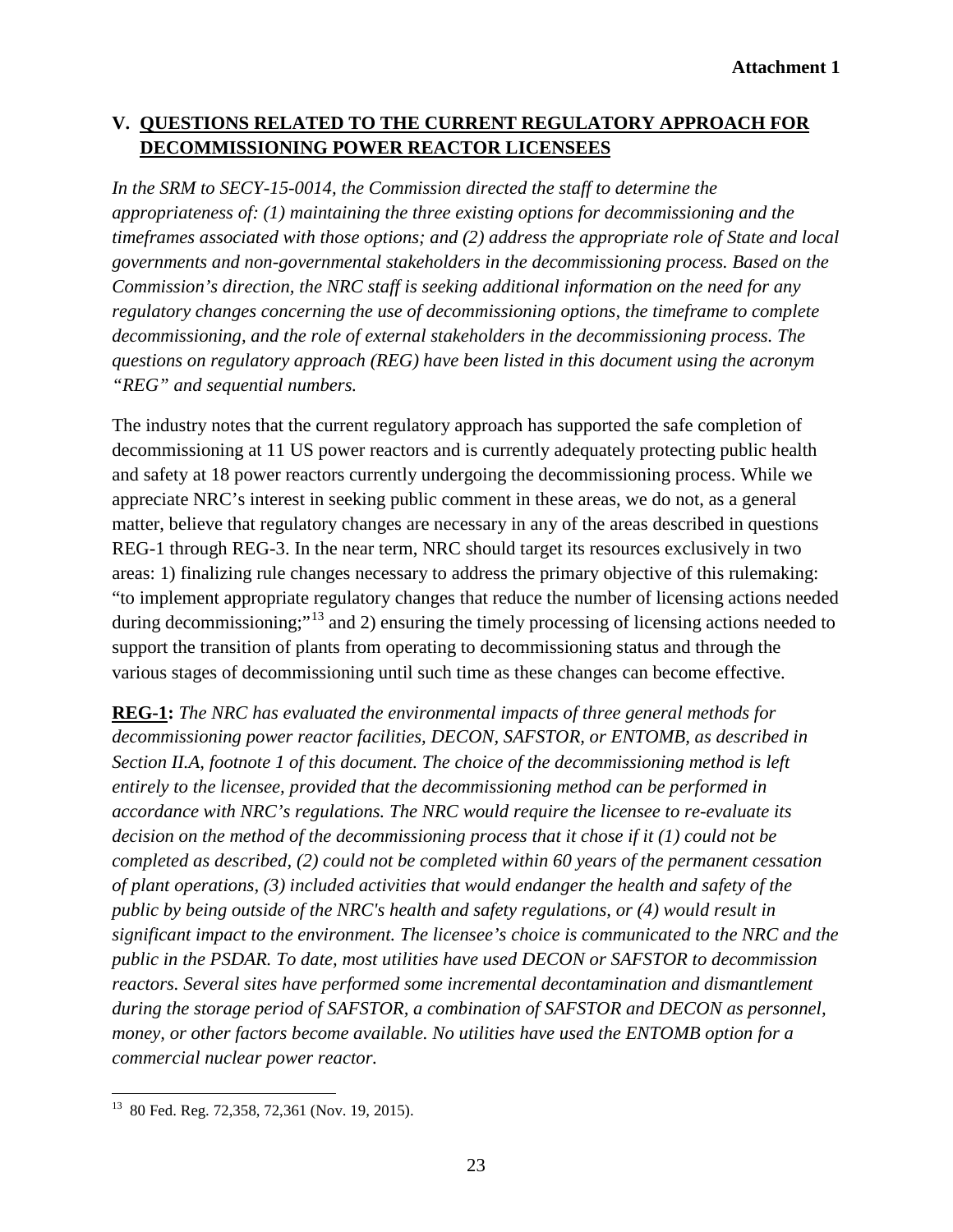# **A. Should the current options for decommissioning—DECON, SAFSTOR, and ENTOMB—be explicitly addressed and defined in the regulations instead of solely in guidance documents, and how so?**

There is no compelling safety or security basis that justifies reconsideration of the current decommissioning options and devoting agency resources to rule changes that would explicitly define these options in the regulations would not increase efficiency or reduce burden on the NRC or licensees. To the contrary, prescribing the options available to licensees by rule could unnecessarily decrease the flexibility currently available to licensees to employ the safest, most efficient, and most cost-effective techniques to address their unique decommissioning challenges.

**B. Should other options for decommissioning be explored? If so, what other technical or programmatic options are reasonable and what type of supporting documents would be most effective for providing guidance on these new options or requirements?**

No additional decommissioning options should be explored in this rulemaking. Instead, the scope of this rulemaking should be limited to achieving the primary objective articulated in the ANPR, which is "to implement appropriate regulatory changes that reduce the number of licensing actions needed during decommissioning."[14](#page-23-0)

**C. The NRC regulations state that decommissioning must be completed within 60 years of permanent cessation of operations. A duration of 60 years was chosen because it roughly corresponds to 10 half-lives for cobalt-60, one of the predominant isotopes remaining in the facility. By 60 years, the initial short-lived isotopes, including cobalt-60, will have decayed to background levels. In addition, the 60-year period appears to be reasonable from the standpoint of expecting institutional controls to be maintained. Completion of decommissioning beyond 60 years will be approved by the NRC only when necessary to protect public health and safety. Should the requirements be changed so that the timeframe for decommissioning is something other than the current 60-year limit? Would this change be dependent on the method of decommissioning chosen, site specific characteristics, or some other combination of factors? If so, please describe.**

The current 60-year timeframe has a sound technical and policy basis and there is no compelling safety or security basis for revisiting this aspect of the NRC's rules. Further, devoting agency resources to evaluating rule changes that would modify the 60-year timeframe currently provided in the regulations would not increase efficiency or reduce burden on either the NRC or licensees. Instead, the scope of this rulemaking should be limited to achieving the primary objective

<span id="page-23-0"></span><sup>14</sup>*Id*.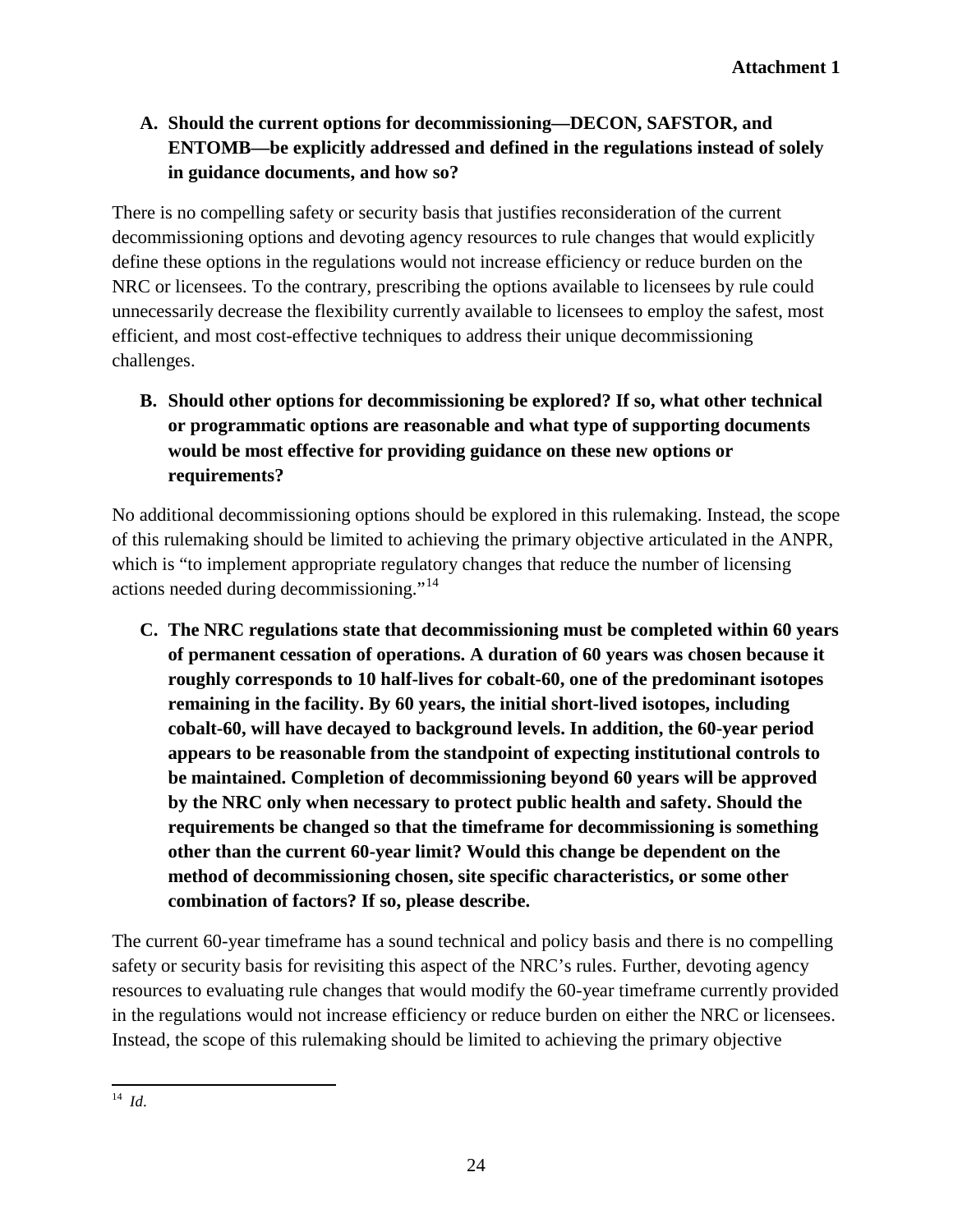articulated in the ANPR, which is "to implement appropriate regulatory changes that reduce the number of licensing actions needed during decommissioning."[15](#page-24-0)

**REG-2:** *In support of decommissioning planning for a permanently shut down and defueled power reactor, the licensee submits to the NRC a PSDAR that: (1) informs the public of the licensee's planned decommissioning activities; (2) assists in the scheduling of NRC resources necessary for the appropriate oversight activities; (3) ensures that the licensee has considered the costs of the planned decommissioning activities and has funding for the decommissioning process; and (4) ensures that the environmental impacts of the planned decommissioning activities are bounded by those considered in existing environmental impact statements. After receiving a PSDAR, the NRC publishes a notice of receipt, makes the PSDAR available for public review and comment, and holds a public meeting in the vicinity of the plant to discuss the licensee's plans and address the public's comments. Although the NRC will determine if the information is consistent with the regulations, NRC approval of the PSDAR is not required. However, should the NRC determine that the informational requirements of the regulations are not met in the PSDAR, the NRC will inform the licensee, in writing, of the deficiencies and require that they be addressed before the licensee initiates any major decommissioning activities. Any decommissioning activities that could preclude release of the site for possible unrestricted use, impact a reasonable assurance finding that adequate funds will be available for decommissioning, or potentially result in a significant environmental impact not previously reviewed, must receive prior NRC approval. Specifically, the licensee is required to submit a license amendment request for NRC review and approval, which provides an opportunity for public comment and/or a public hearing. Unless the NRC staff approves the license amendment request, the licensee is not to conduct the requested activity. Consistent with Commission direction, the NRC staff is seeking comment on the appropriate role for the NRC in reviewing and approving the licensee's proposed decommissioning strategy and associated planning activities.*

- *1) Is the content and level of detail currently required for the licensee's PSDAR, adequate? If not, what should be added or removed to enhance the document?*
- 2) *Should the regulations be amended to require NRC review and approval of the PSDAR before allowing any ''major decommissioning activity," as that term is defined in § 50.2, to commence? What value would this add to the decommissioning process?*

No. There is no safety need to undertake this activity. The exploration is inconsistent with implementing appropriate regulatory changes that reduce the number of licensing actions needed during decommissioning.

**REG-3:** *The NRC's regulations currently offer the public opportunities to review and provide comments on the decommissioning process. Specifically, under the NRC's regulations in § 50.82,* 

<span id="page-24-0"></span><sup>15</sup>*Id*.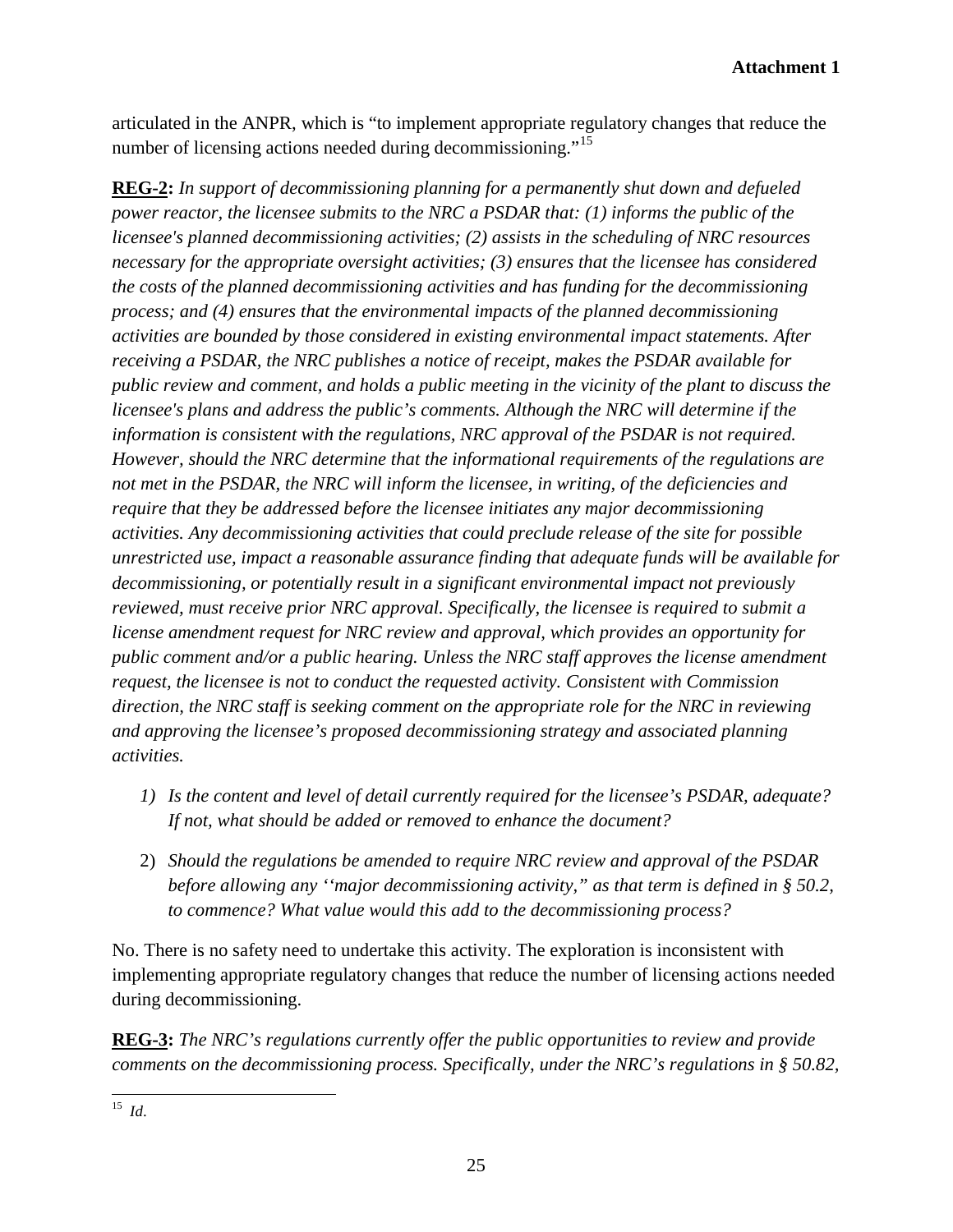*the NRC is required to publish a notice of the receipt of the licensee's PSDAR, make the PSDAR available for public comment, schedule separate meetings in the vicinity of the location of the licensed facility to discuss the PSDAR within 60 days of receipt, and publish a notice of the meetings in the Federal Register and another forum readily accessible to individuals in the vicinity of the site. For many years, the NRC has strongly recommended that licensees involved in decommissioning activities form a community committee to obtain local citizen views and concerns regarding the decommissioning process and spent fuel storage issues. It has been the NRC's view that those licensees who actively engage the community maintain better relations with the local citizens. The NRC's guidance related to creating a site- specific community advisory board can be found in NUREG-1757, "Consolidated Decommissioning Guidance," Appendix M, "Overview of the Restricted Use and Alternate Criteria Provisions of 10 CFR Part 20, Subpart E," Section M.6 (ADAMS Accession No. ML063000243). Appendix M does not require licensees to create a community advisory board, but only provides recommendations for methods of soliciting public advice. Nonetheless, Section M.6 contains useful guidance and suggestions for effective public involvement in the decommissioning process that could be adopted by any licensee.*

# **A. Should the current role of the states, members of the public, or other stakeholders in the decommissioning process be expanded or enhanced, and how so?**

The current processes for participation by the States, members of the public, and other stakeholders have been proven effective and should not be changed. NRC's processes are highly open and provide appropriate avenues for public participation and input. State and local initiatives should address state and local factors, and the NRC should not impose a "one-sizefits-all" approach. The scope of this rulemaking should be limited to achieving the primary objective articulated in the ANPR, which is "to implement appropriate regulatory changes that reduce the number of licensing actions needed during decommissioning."<sup>[16](#page-25-0)</sup>

**B. Should the current role of the states, members of the public, or other stakeholders in the decommissioning process for non-radiological areas be expanded or enhanced, and how so? Currently, for all non-radiological effluents created during the decommissioning process, licensees are required to comply with EPA or State regulations related to liquid effluent discharges to bodies of water.** 

As stated in response to REG-3a, the existing NRC processes provide robust opportunities for participation by the states, members of the public and other stakeholders. As stated in the question, the regulation of non-radiological effluents is already within the jurisdiction of the EPA and state regulators. The NRC's regulatory framework should remain focused on fulfilling its statutory mandate, which includes activities that have a reasonable nexus to radiological health

<span id="page-25-0"></span><sup>16</sup>*Id*.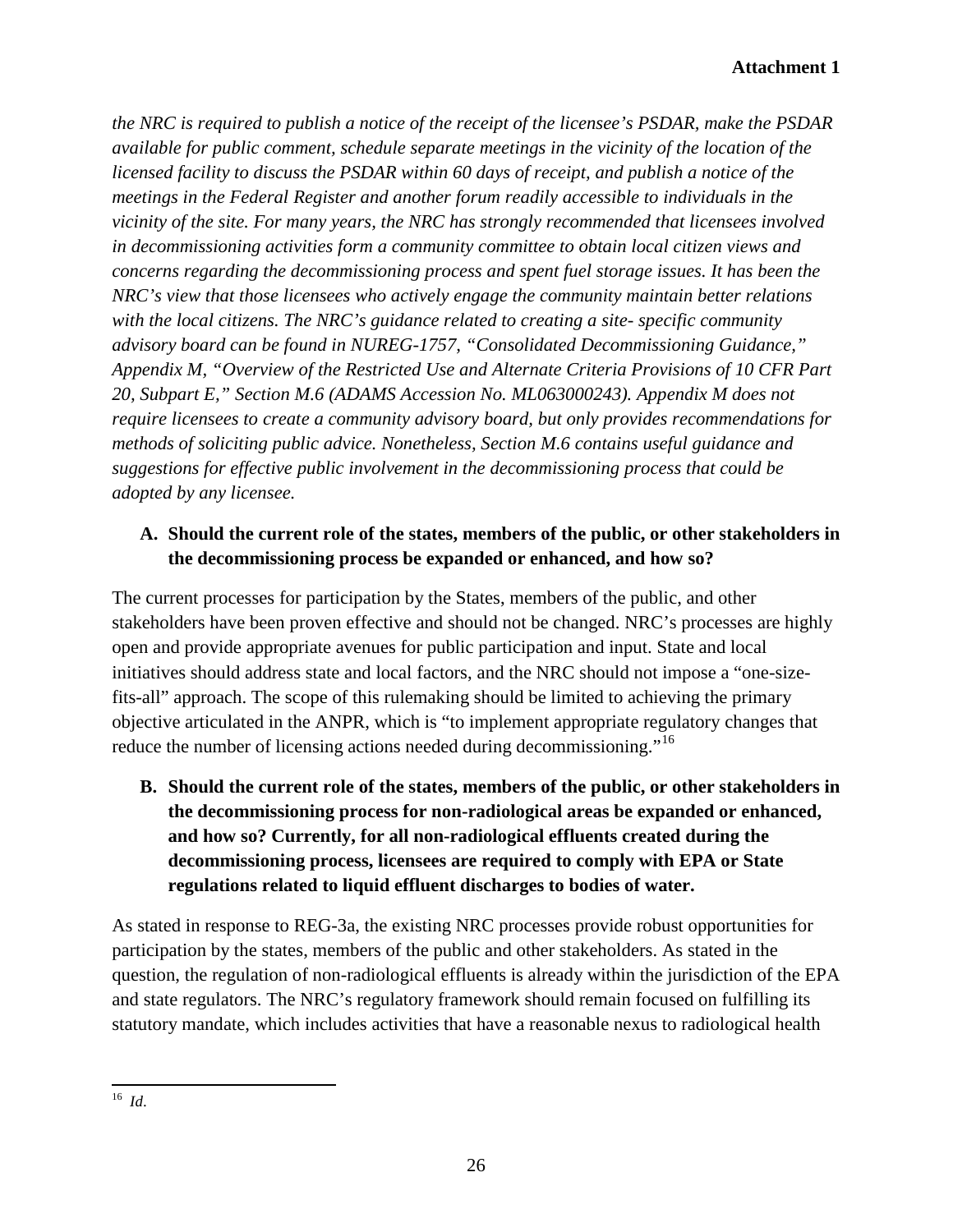and safety, or the common defense and security.<sup>[17](#page-26-0)</sup> Codifying the role of states, members of the public or other stakeholders in NRC regulations is not an effective means of facilitating their participation. State and local initiatives should address state and local factors, and the NRC should not impose a "one-size-fits-all" approach.

**C. For most decommissioning sites, the State and local governments are involved in an advisory capacity, often as part of a Community Engagement Panel or other organization aimed at fostering communication and information exchange between the licensee and the public. Should the NRC's regulations mandate the formation of these advisory panels?** 

No. These panels are already being formed organically in states where needs have been determined and have become highly functional at many decommissioned sites without NRC regulation. The participants in these panels should be free to define their purpose and scope, as well as the details of how they are structured and the schedules for their work. NRC regulations in this area would only constrain their ability to do so, and diminish the effectiveness of such panels. State and local initiatives should address state and local factors, and the NRC should not impose a "one-size-fits-all" approach.

# **VI. QUESTIONS RELATED TO THE APPLICATION OF BACKFITTING PROTECTION TO DECOMMISSIONING POWER REACTOR LICENSEES**

*In the SRM to SECY-98-253, "Applicability of Plant-Specific Backfit Requirements to Plants Undergoing Decommissioning," dated February 12, 1999 (ADAMS Accession No. ML12311A689), the Commission approved development of a Backfit Rule for plants undergoing decommissioning. The Commission directed the staff to continue to apply the then-current Backfit Rule to plants undergoing decommissioning until the final rule was issued. The Commission ordered the development of a rulemaking plan, which became SECY-00-0145. In SECY-00-0145, the staff proposed amendments to § 50.109 to clearly show that the Backfit Rule applies during decommissioning and to remove factors that are not applicable to nuclear power plants in decommissioning. As explained in section II.A of this document, that rulemaking never occurred, but the Commission, in SRM-SECY-14-0118, directed the staff to proceed with a rulemaking that addresses, among other things, the issues discussed in SECY-00-0145. The questions on backfitting protection (BFP) have been listed in this document using the acronym "BFP" and sequential number.*

**BFP-1:** *The protections provided by the backfitting and issue finality provisions in 10 CFR Parts 50 and 52, respectively, can apply to a holder of a nuclear power reactor license when the reactor is in decommissioning. Backfitting and issue finality during decommissioning can be divided into two areas:*

<span id="page-26-0"></span><sup>&</sup>lt;sup>17</sup> See "Limited Work Authorizations for Nuclear Power Plants: Final Rule," 72 Fed. Reg. 57,416 (Oct. 9, 2007).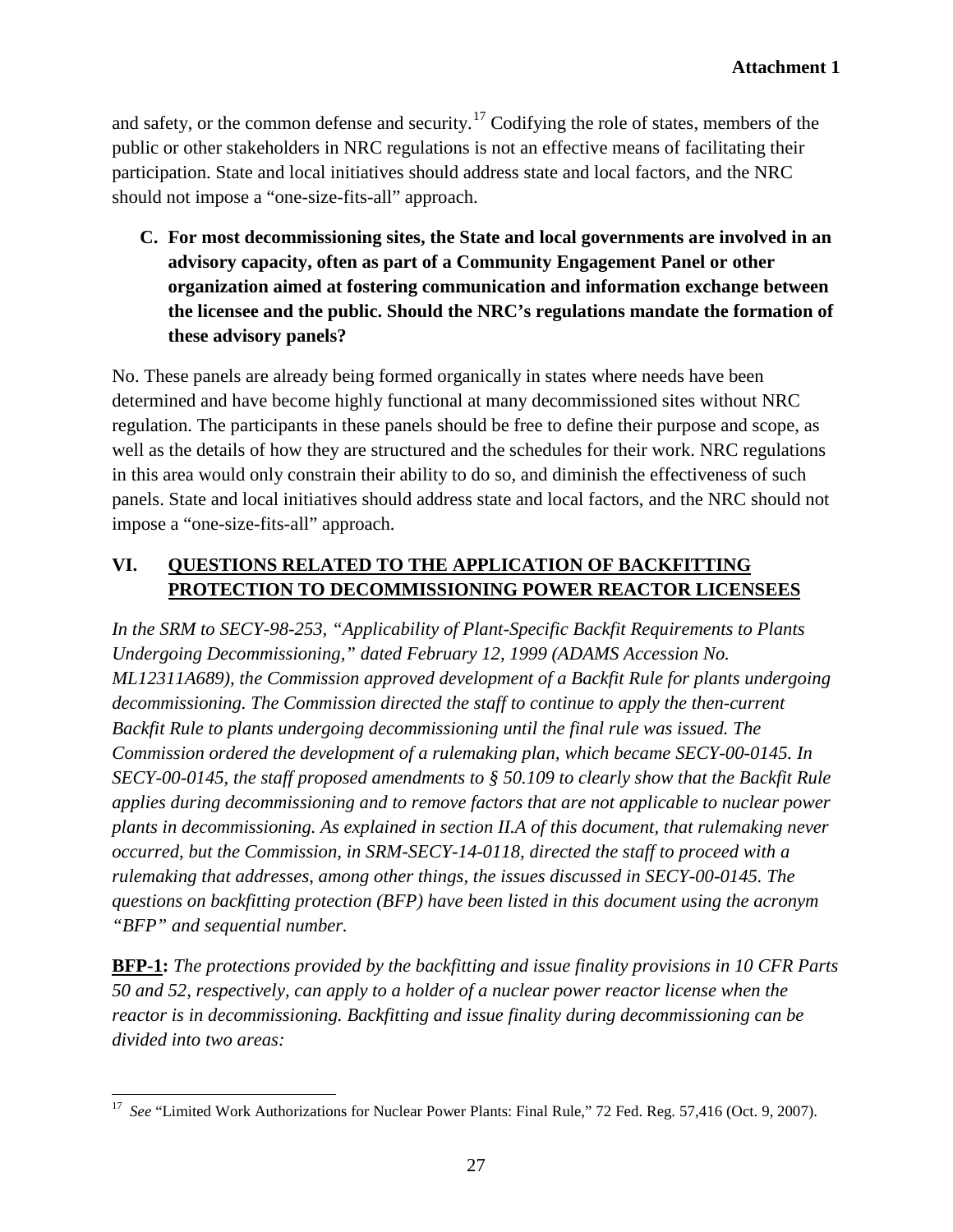- *1) When a licensee's licensing basis for operations continues to apply during decommissioning until: (1) the licensee changes the licensing basis; (2) the NRC's regulations set forth generic criteria delineating when changes can be made to the licensing basis; or (3) the NRC takes a facility-specific action that changes the licensee's licensing basis. Why would backfitting protection apply in this area?*
- *2) When a licensee engages in an activity during decommissioning for which no prior NRC approval was provided. The activity could be required by an NRC regulation or new NRC approval (through an order or licensing action). Why would backfitting protection apply in this area?*

The Commission's long-standing position has been that the backfitting rule in 10 CFR § 50.109 should be applied to nuclear power facilities undergoing decommissioning.<sup>[18](#page-27-0)</sup> In SECY-98-253, the staff concluded that:

[S]ound regulatory policy dictates that there be a process and appropriate standards for ensuring that changes to requirements or commitments imposed on the decommissioning licensee are technically justified and whose costs are justified in view of the perceived safety benefits of the changes. In short, the staff believes that the backfit rule, suitably modified to accommodate the nonoperating permanently defueled condition, should be applied to plants in  $decommissioning.<sup>19</sup>$  $decommissioning.<sup>19</sup>$  $decommissioning.<sup>19</sup>$ 

In SRM-SECY-98-253, the Commission approved development of a backfitting rule specifically addressing nuclear power facilities undergoing decommissioning, and directed the staff to apply the current backfitting rule to facilities undergoing decommissioning in the interim. At that time, the Commission also stated the "rule should be reasonably straightforward and not resource intensive to draft and should not require the use of a series of workshops," as had been recommended by the staff.<sup>[20](#page-27-2)</sup> As discussed in the ANPR, in SECY-00-145 the NRC staff provided the Commission with an integrated rulemaking plan for decommissioning, which included a provision that would codify the Commission's policy of applying the backfitting rule to plants undergoing decommissioning. Due to competing priorities, the rulemaking plan never progressed to the proposed rule stage.

As an initial matter, the Commission's backfitting rule should continue to apply to commercial power reactors that transition to decommissioning status (*i.e.*, permanently cease operations and

<span id="page-27-0"></span><sup>&</sup>lt;sup>18</sup> See "Applicability of Plant-Specific Backfit Requirements to Plants Undergoing Decommissioning," SECY-98-253 (Nov. 4, 1998); Staff Requirements – SECY-98-253 – Applicability of Plant-Specific Backfit Requirements to Plants Undergoing Decommissioning," SRM-SECY-98-253 (Feb. 12, 1999); "Integrated Rulemaking Plan for Nuclear Power Plant Decommissioning," SECY-00-145 (June 28, 2000).

<span id="page-27-1"></span><sup>&</sup>lt;sup>19</sup> "Applicability of Plant-Specific Backfit Requirements to Plants Undergoing Decommissioning," SECY-98-253 (Nov. 4, 1998), at p. 2.

<span id="page-27-2"></span><sup>&</sup>lt;sup>20</sup> Staff Requirements – SECY-98-253 – Applicability of Plant-Specific Backfit Requirements to Plants Undergoing Decommissioning," SRM-SECY-98-253 (Feb. 12, 1999).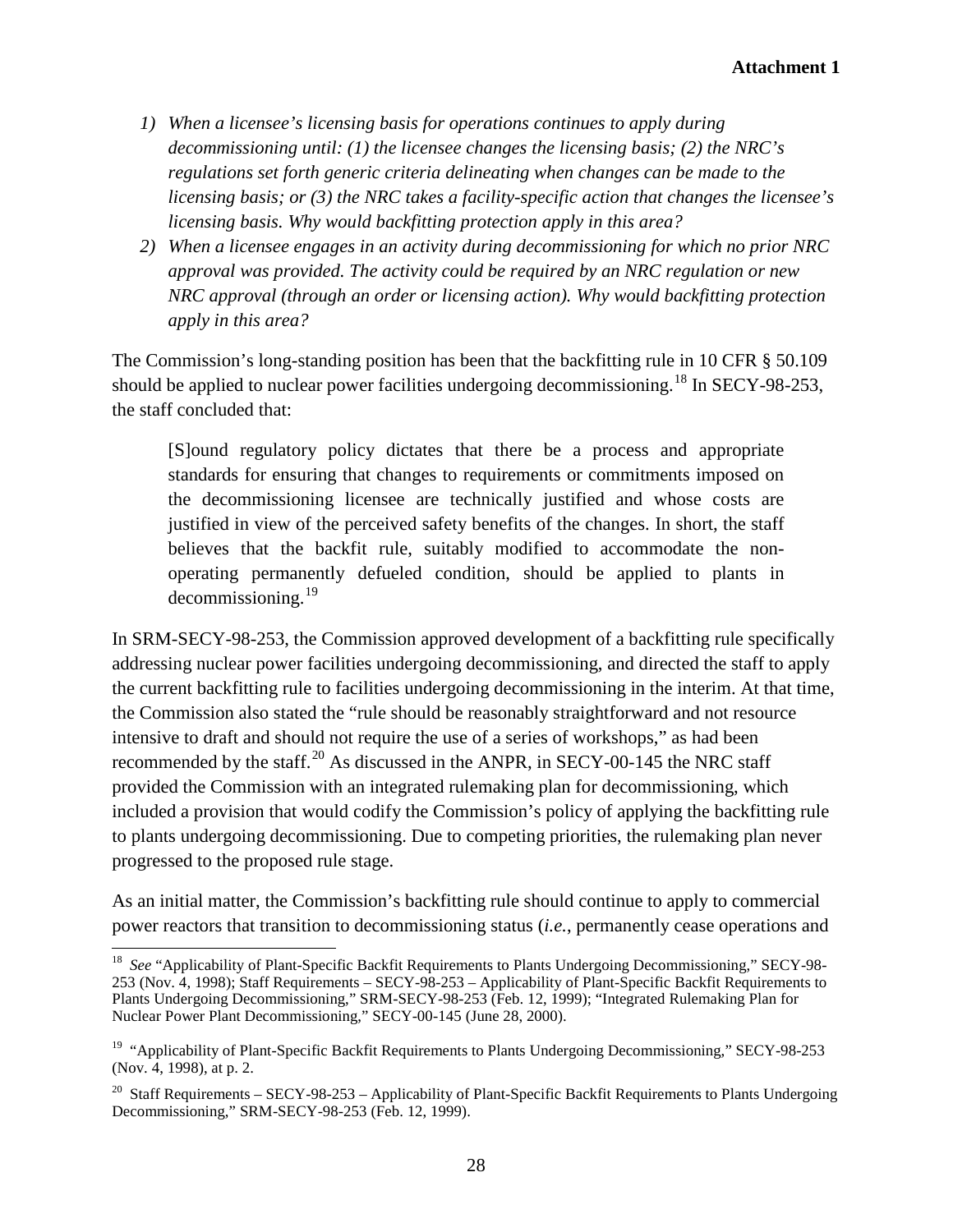defuel) because those facilities remain subject to licenses issued pursuant to 10 CFR Parts 50, 52 or 72 throughout decommissioning. And a Part 50, 52, or 72 licensee managing a facility that is undergoing decommissioning (a process that will take decades) has the same interest in a reliable, efficient, and safety-focused regulatory program as a licensee that is managing an operating nuclear power plant. Although the risk profile of these facilities necessarily changes after permanent defueling and at various points in the decommissioning process, the licensee is entitled to rely upon its commitments and applicable NRC staff regulatory positions to comply with the legally binding requirements contained in its license, as well as any orders or final regulations issued by the Commission.

Likewise, the NRC's Principles of Good Regulation would continue to apply during decommissioning, which is an important phase in the life cycle of a commercial nuclear power facility. In that vein, the principle of "reliability" requires that "[o]nce established, regulations should be perceived to be reliable and not unjustifiably in a state of transition. Regulatory actions should always be fully consistent with written regulations and should be promptly, fairly, and decisively administered so as to lend stability to the nuclear operational and planning processes." The principle of "efficiency" calls for "[r]egulatory activities [to] be consistent with the degree of risk reduction they achieve. Where several effective alternatives are available, the option which minimizes the use of resources should be adopted.<sup> $21$ </sup> Meaningful application of the backfitting provisions in 10 C.F.R. §§ 50.109 and 72.62 is a vital tool in ensuring that these policy objectives are realized for facilities undergoing decommissioning.

The ANPR characterizes backfitting and issue finality during decommissioning as falling into "two areas":

- 1) When a licensee's licensing basis for operations continues to apply during decommissioning until: (1) the licensee changes the licensing basis, (2) the NRC's regulations set forth generic criteria delineating when changes can be made to the licensing basis, or (3) the NRC takes a facility-specific action that changes the licensee's licensing basis. Why would backfitting protection apply in this area?
- 2) When a licensee engages in an activity during decommissioning for which no prior NRC approval was provided. The activity could be required by an NRC regulation or new NRC approval (through an order or licensing action). Why would backfitting protection apply in this area?

As described above, in each of these scenarios the provisions of the backfitting and issue finality rules should apply to plants undergoing decommissioning for the same policy reasons that the rules apply to operating plants.

<span id="page-28-0"></span><sup>&</sup>lt;sup>21</sup> "Principles of Good Regulation," available at  $\frac{http://www.nrc.gov/about-nrc/values.html}{http://www.nrc.gov/about-nrc/values.html}$ .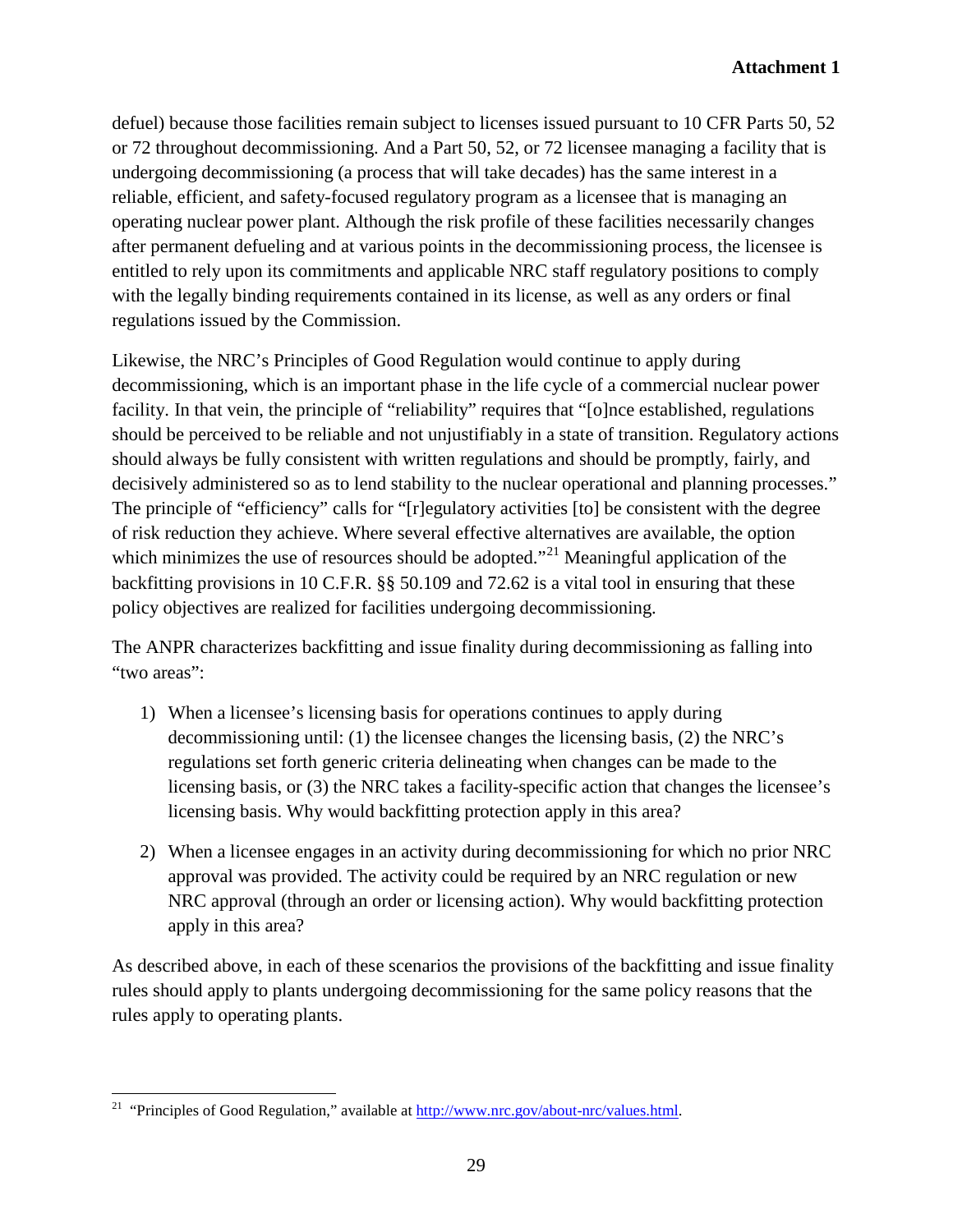Scenario (a) describes a situation where a "licensee's licensing basis for operations continues to apply during decommissioning until" the licensee or NRC takes some action to change the requirements applicable to the facility. In such a scenario, the Commission's backfitting rule should apply to a shutdown plant, just as it applies during operation, because the facility is still licensed pursuant to 10 CFR Part 50, 52, or 72 and should be able to rely upon previously applicable staff positions as assurance that the licensee is conducting operations or activities during decommissioning in compliance with the Commission's requirements. The overarching policy considerations that compel a meaningful backfitting program (*i.e.*, reliability, efficiency, safety-focus) apply before and after plant closure.

Depending on the facts, the particular scenarios described in question (a) may or may not meet the definition of backfitting provided in 10 CFR §§ 50.109 or 72.62. However, that does not lead to a conclusion that the backfit rule would not "apply" in the first instance. In particular, the backfitting rule applies to "modification[s] of or addition[s] to systems, structures, components, or design of a facility . . . or the procedures or organization required to design, construct, or operate a facility any of which may result from a new or amended provision in the Commission's regulations or the imposition of a regulatory staff position interpreting the Commission's regulations that is either new or different from a previously applicable staff position.  $\ldots$ <sup>[22](#page-29-0)</sup>

Scenario (b) seems to describe a situation where a licensee is required to engage in an activity as a result of a binding requirement that is imposed via the Commission's regulations, issuance of an order, or some other facility-specific licensing action. The fact that no "prior NRC approval" of the activity was provided does not mean that the backfitting rule is inapplicable. The backfitting rule in § 50.109 applies any time a new or amended provision of the Commission's regulations or the imposition of a new or different interpretation of the Commission's regulations requires the modification of or addition to the systems, structures, components, or design of a facility; or the procedures and organization required to design, construct, or operate the facility.<sup>[23](#page-29-1)</sup>

The fact that the definition of backfitting includes "new" provisions of the Commissions regulations and "new" interpretations of those regulations reveals that "prior NRC approval" of an activity is not a prerequisite that must be satisfied in order for the backfitting rules to apply. That is, by definition, backfitting includes situations where a "new" regulation requires a licensee to either engage in, or refrain from, actions that were not previously subject to regulation by the Commission.

<span id="page-29-0"></span><sup>&</sup>lt;sup>22</sup> 10 CFR 50.109(a)(1) (emphasis added).

<span id="page-29-1"></span><sup>&</sup>lt;sup>23</sup> The backfit rule, 10 CFR 50.109(a)(1), defines the sources of changes to regulatory requirements that can result in a backfit (emphasis added) as:

<sup>&</sup>quot;... [plant or procedure changes] any of which may result from a new or amended provision in the Commission's regulations or the imposition of a regulatory staff position interpreting the Commission's regulations that is either new or different from a previously applicable staff position…" (emphasis added).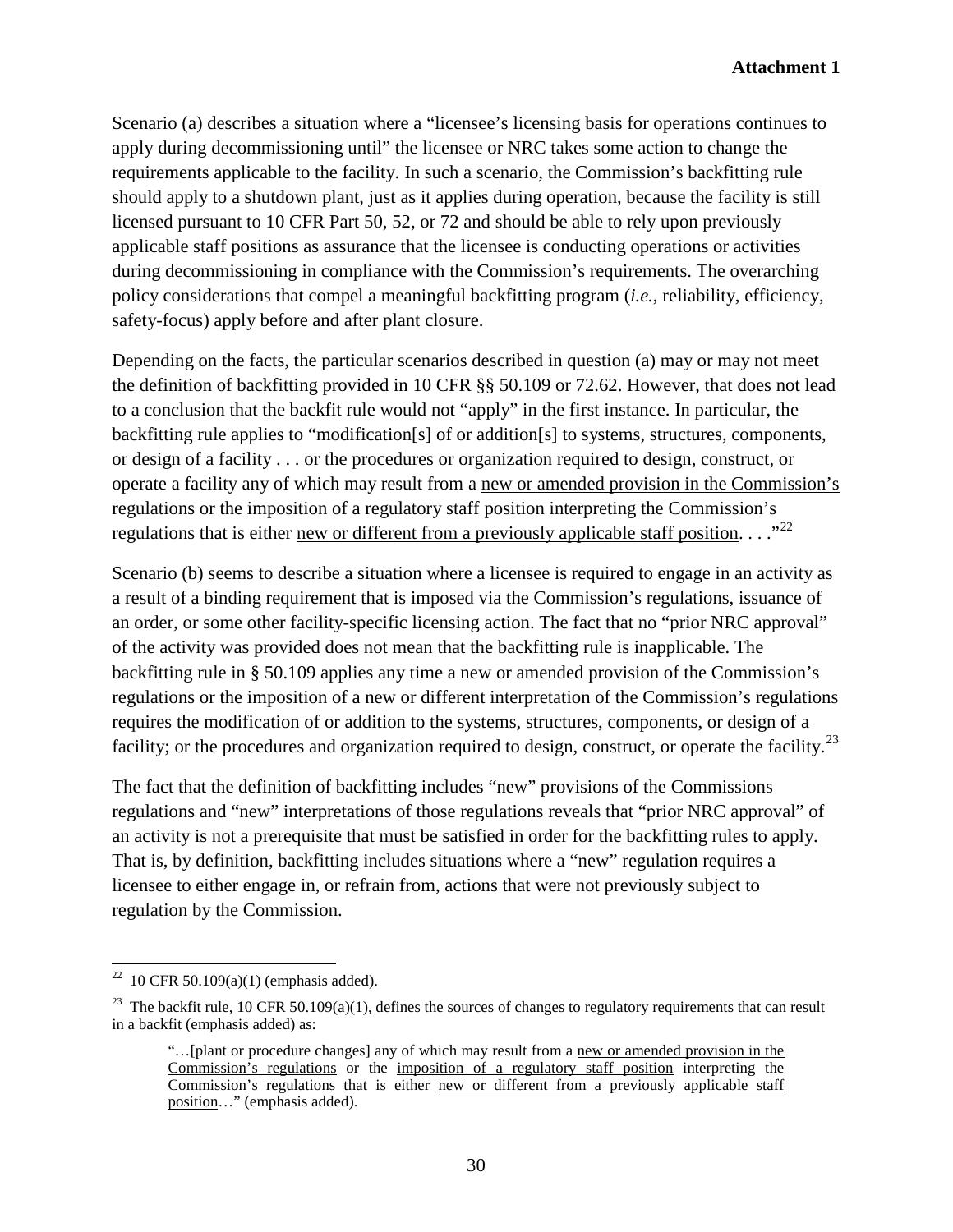In addition, as explained in the NRC's primary guidance on identifying backfits, explicit prior NRC approval of an activity is not required in order to establish an "applicable regulatory staff position," a change in which could constitute backfitting.<sup>[24](#page-30-0)</sup> For example, in addition to explicit legally binding requirements (*e.g.*, regulations, license conditions, technical specifications, orders), Section 2.1.2 of NUREG-1409 states that an "applicable regulatory staff position" could come in the form of written licensee commitments and documented staff interpretations of generally applicable requirements. Such interpretations can be found in documents, such as Standard Review Plans, Branch Technical Positions, Regulatory Guides, Generic Letters, NUREGs, to the extent that they are imposed upon licensees.<sup>[25](#page-30-1)</sup>

In either scenario described above, there is no compelling reason for distinguishing between operating and decommissioning plants with respect to application of the backfitting rule.

**BFP-2:** *Should the NRC propose amendments to § 50.109 consistent with the preliminary amendments proposed in SECY-00-0145 that would have created a two-section Backfit Rule: one section that would apply to nuclear power plants undergoing decommissioning and the other section that would apply to operating reactors?*

NEI recommends that the NRC staff adopt our proposal to add a new section to the Commission's regulations—10 C.F.R. § 50.109a "Backfitting—Utilization Facilities After Permanent Cessation of Operations and Removal of Fuel from Reactor Vessel" (see Attachment 2, pp. 70-76). Our recommended approach does not require, and we do not recommend, any changes to the existing provisions of 10 C.F.R. § 50.109, or the backfitting and issue finality provisions provided in other parts of Title 10.

### **VII. QUESTIONS RELATED TO DECOMMISSIONING TRUST FUNDS**

*The questions on decommissioning trust fund (DTF) have been listed in this document using the acronym "DTF" and sequential numbers.*

**DTF-1:** *The Commission's regulation at § 50.75 includes the reporting requirements for providing reasonable assurance that sufficient funds will be available for the decommissioning process. The regulation at § 50.82 contains, in part, requirements on the use of decommissioning funds. Every 2 years each operating power reactor licensee must report to the NRC the status of the licensee's decommissioning funding to provide assurance to the NRC that the licensee will have sufficient financial resources to accomplish radiological decommissioning. After decommissioning has begun, licensees must annually submit a financial assurance status report to the NRC.*

*The NRC's authority is limited to assuring that licensees adequately decommission their facilities with respect to cleanup and removal of radioactive material prior to license* 

<span id="page-30-1"></span><span id="page-30-0"></span><sup>&</sup>lt;sup>24</sup> "Backfitting Guidelines," NUREG-1409 (July 1990).<br><sup>25</sup> *Id*; *see also* "Charter: Committee to Review Generic Requirements," Rev. 8, March 2011.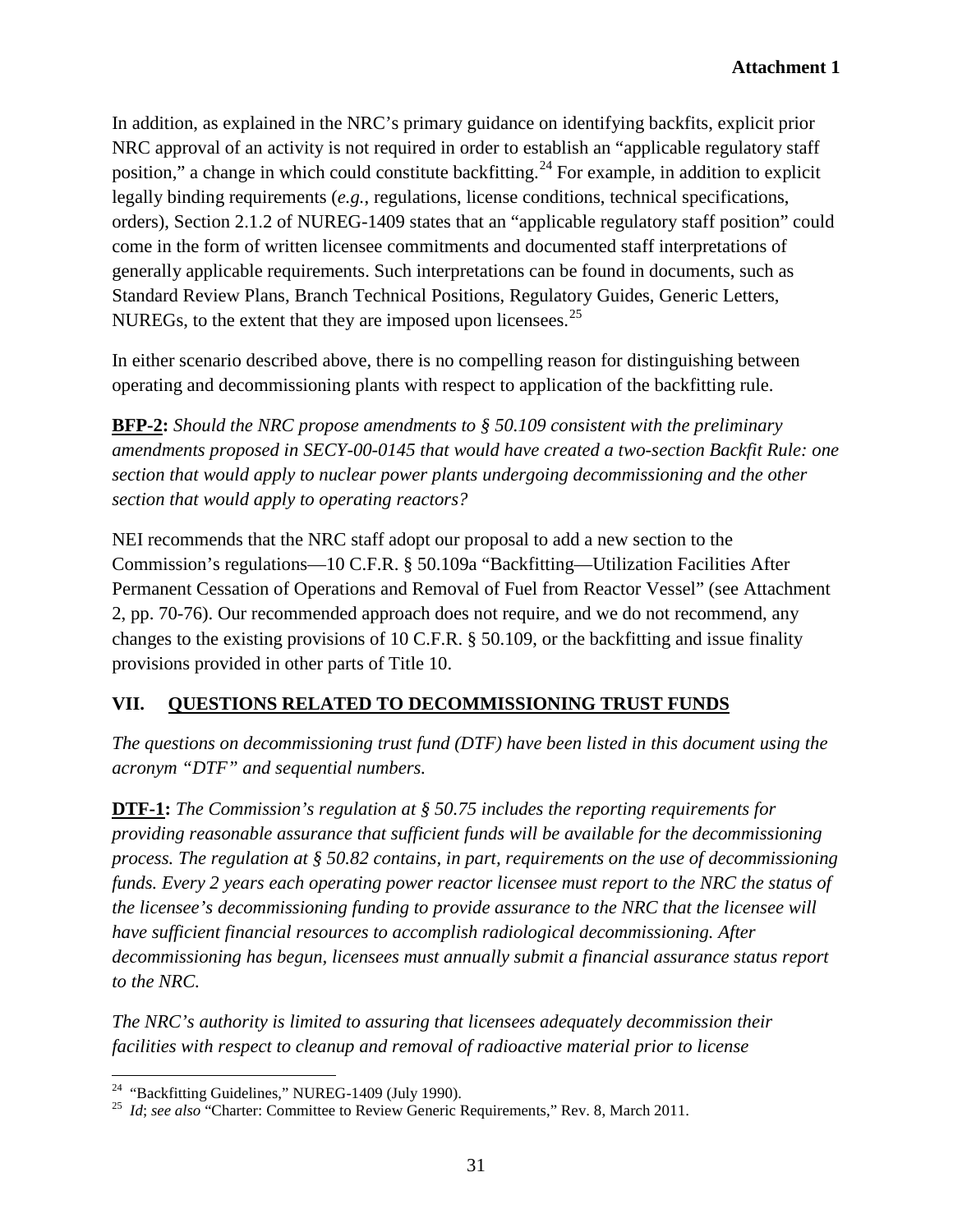*termination. Activities that go beyond the scope of decommissioning, as defined in § 50.2, such as waste generated during operations or demolition costs for greenfield restoration, are not appropriate costs for inclusion in the decommissioning cost estimate. The collection of funds for spent fuel management is addressed in § 50.54(bb) where it indicates that licensees need to have a plan, including financing, for spent fuel management. The NRC has not precluded the commingling of the funds in a single trust fund account to address radiological decommissioning, spent fuel management, and site restoration, as long as the licensee is able to identify and account for these specific funds. In the 1996 decommissioning rule, the Commission indicated that the rule "does not prohibit licensees from having separate subaccounts for other activities in the decommissioning trust fund if minimum amounts specified in the rule are maintained for radiological decommissioning." Similarly, in the 2002 Decommissioning Trust Provisions Rule, the Commission stated that it "appreciates the benefits that some licensees may derive from their use of a single trust fund for all of their decommissioning costs, both radiological and not; but, as stated above, a licensee must be able to identify the individual amounts contained within its single trust. Therefore, where a licensee has not separately identified and accounted for expenses related to non-radiological decommissioning in its DTF, licensees are required to request exemptions from § 50.82(a)(8)(i)(A) and either § 50.75(h)(1)(iv) or § 50.75(h)(2), to gain access to monies in the decommissioning trust fund for purposes other than decommissioning (e.g., spent fuel management). The NRC has approved exemptions from the requirements of §§ 50.82 and 50.75 allowing withdrawals to be made from decommissioning trust funds for spent fuel management in instances where the level of funding needed to complete decommissioning is not adversely affected. In each instance, the NRC found, pursuant to § 50.12, the exemptions were authorized by law, presented no undue risk to public health and safety, and were consistent with the common defense and security, and found that the application of the rules was unnecessary to achieve the underlying purpose of the rules.*

*In some cases, a licensee will not need an exemption. Those cases exist when a licensee can clearly show that: (1) its decommissioning trust includes State-required funds; and (2) the amount of radiological decommissioning funds in the trust exceeds the amount of money estimated to be needed for radiological decommissioning in the licensee's site specific decommissioning cost estimate (or if the licensee does not have a site specific decommissioning cost estimate yet, then the minimum amount necessary to provide financial assurance under § 50.75). If the licensee meets these criteria, then reasonable assurance of adequate radiological decommissioning funding still exists after removal of the State-required funds, and the licensee does not need an exemption to use those State-required funds. The NRC issued Regulatory Issue Summary (RIS) 2001-07, Revision 1, "10 CFR 50.75 Reporting and Recordkeeping for Decommissioning Planning," on January 8, 2009 (ADAMS Accession No. ML083440158), to clarify the need for licensees to preserve the distinction in their decommissioning trust accounts between the radiological decommissioning fund balance and amounts accumulated for other purposes, such as paying for spent fuel management and site restoration, when using the trust for commingled funds. However, based on NRC experience with the power reactors that have*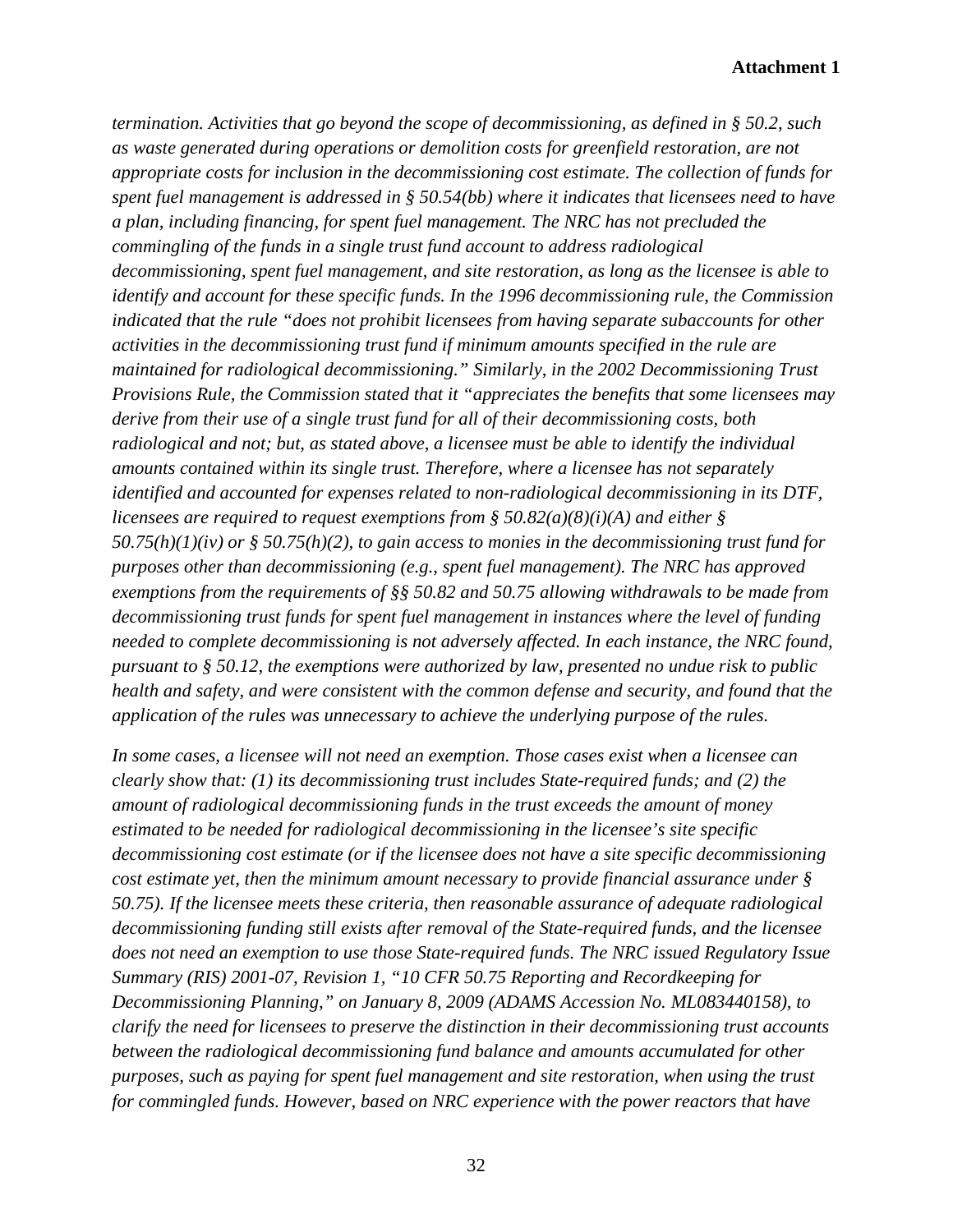*recently and permanently shut down and entered into decommissioning, licensees continue to report funds they have accumulated to address spent fuel management and site restoration as part of the amount of funds reported for radiological decommissioning.*

**A. Should the regulations in §§ 50.75 and 50.82 be revised to clarify the collection, reporting, and accounting of commingled funds in the decommissioning trust fund, that is in excess of the amount required for radiological decommissioning and that has been designated for other purposes, in order to preclude the need to obtain exemptions for access to the excess monies?**

NEI recommends that the NRC staff adopt our proposal to amend 10 CFR §§ 50.75(h)(1)(iv),  $(h)(2)$ , and  $50.82(a)(8)(i)(A)$ , as described in Attachment 2, pp. 80-84 to these comments. As DTF-1 states, NRC has not precluded the commingling of the funds in a single trust fund account to address radiological decommissioning, spent fuel management, and site restoration. But the NRC's attempt to accommodate such comingling has been difficult to apply, because of the absence of any explicit authorization in the NRC rules. These proposed amendments, therefore, clarify use of funds that licensees may have set aside or allocated for spent fuel management and site restoration, with an additional allowance for electric utilities to adjust allocations based on orders, statements or authorizations from their ratemaking authorities. This additional allowance for electric utilities remedies the potential infringement on ratemaking authorities that have allowed for and required the collection of funds for other purposes, and avoids unnecessary exemptions. For other cases, the proposed amendments allow use of DTFs in a manner that is consistent with recently-issued exemption approvals. In each approval, the NRC determined that use of DTFs in the manner described in the exemptions would not present an undue risk to the public health and safety, is consistent with the common defense and security, and serves the underlying purpose of the rule.

In order to complete this rulemaking on a schedule that will allow it to be utilized by licensees that have announced their intent to cease operations over the next five years, industry recommends limiting near-term changes to the decommissioning funding requirements to the changes proposed in Attachment 2, pp. 80-84 of these comments. While we recommend limited changes to the funding requirements in this rulemaking, NEI and industry recognize that further clarification of issues associated with collection, reporting, and accounting of commingled funds for operating plants may be worthy of consideration outside of this rulemaking proceeding. We would be willing to contribute to such an effort at the appropriate time.

*DTF-2: The regulation at § 50.82(a)(8)(i)(A) states that decommissioning trust funds may only be used by licensees if their withdrawals "are for expenses for legitimate decommissioning activities consistent with the definition of decommissioning in § 50.2." In accordance with § 50.2, decommission means to remove a nuclear facility or site safely from service and reduce residual radioactivity to a level that permits: (1) release of the property for unrestricted use and termination of the license; or (2) release of the property under restricted conditions and*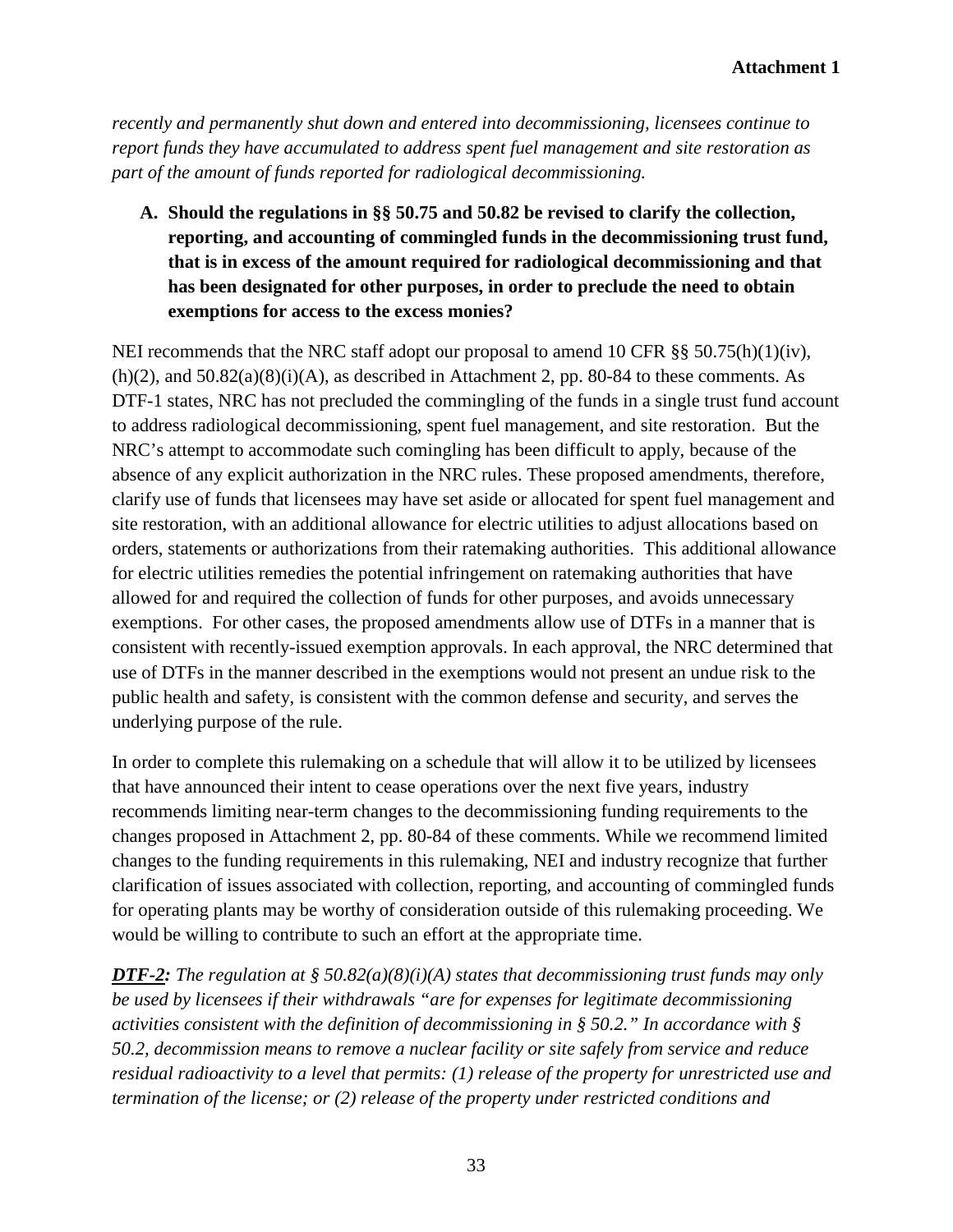*termination of the NRC license. Thus, "legitimate decommissioning activities" include only those activities whose expenses are related to removing a nuclear facility or site safely from service and reducing residual radioactivity to a level that permits license termination and release of the property for restricted or unrestricted use.*

*While the regulations are silent with regards to what specific expenses are related to legitimate decommissioning activities, the NRC's guidance documents identify some specific expenses that may or may not be paid from the decommissioning trust fund. For example, Regulatory Guide (RG) 1.184, Revision 1, "Decommissioning of Nuclear Power Reactors" (ADAMS Accession No. ML13144A840), states that the amount set aside for radiological decommissioning as required by § 50.75 "should not be used for: (1) the maintenance and storage of spent fuel in the spent fuel pool, (2) the design, construction, or decommissioning of spent fuel dry storage facilities directly related to permanent disposal, (3) other activities not directly related to radiological decontamination or dismantlement of the facility or site." Similarly, other NRC guidance explain that the NRC's definition of decommissioning does not include other activities related to facility deactivation and site closure, including operation of the spent fuel storage pool, construction and/or operation of an ISFSI, demolition of decontaminated structures, and/or site restoration activities after residual radioactivity has been removed. The NRC also has additional guidance that states that removing uncontaminated material, such as soil or a wall, to gain access to contamination to be removed would be a legitimate decommissioning cost. Finally, guidance also exists that provides examples of activities outside the scope of decommissioning including, "(1) the maintenance and storage of spent fuel, (2) the design and/or construction of a spent fuel dry storage facility, (3) activities that are not directly related to supporting long-term storage of the facility, or (4) any other activities not directly related to radiological decontamination of the site."*

### **A. What changes should be considered for §§ 50.2 and 50.82(a)(8) to clarify what constitutes a legitimate decommissioning activity?**

No changes to §§ 50.2 and  $50.82(a)(8)$  are necessary to clarify what constitutes a legitimate decommissioning activity. Existing guidance in Regulatory Guide 1.184, Revision 1 and guidance in the proposed NEI 15-06, "Use of the Nuclear Decommissioning Trust Fund" is sufficient to clarify what constitutes a legitimate decommissioning activity.

**B. Regulations in § 50.82(8)(ii) states that 3 percent of the decommissioning funds may be used during the initial stages of decommissioning for decommissioning planning activities. What should be included or specifically excluded in the definition of "decommissioning planning activities?"**

NEI recommends that the NRC staff adopt our proposal to amend 10 CFR  $\S$  50.82(a)(8)(ii), as described in Attachment 2, pp 76-84 to these comments. The proposed language codifies the Staff's interpretation of § 50.82(a)(8)(ii) in Reg. Guide 1.184 that "the staff recognizes that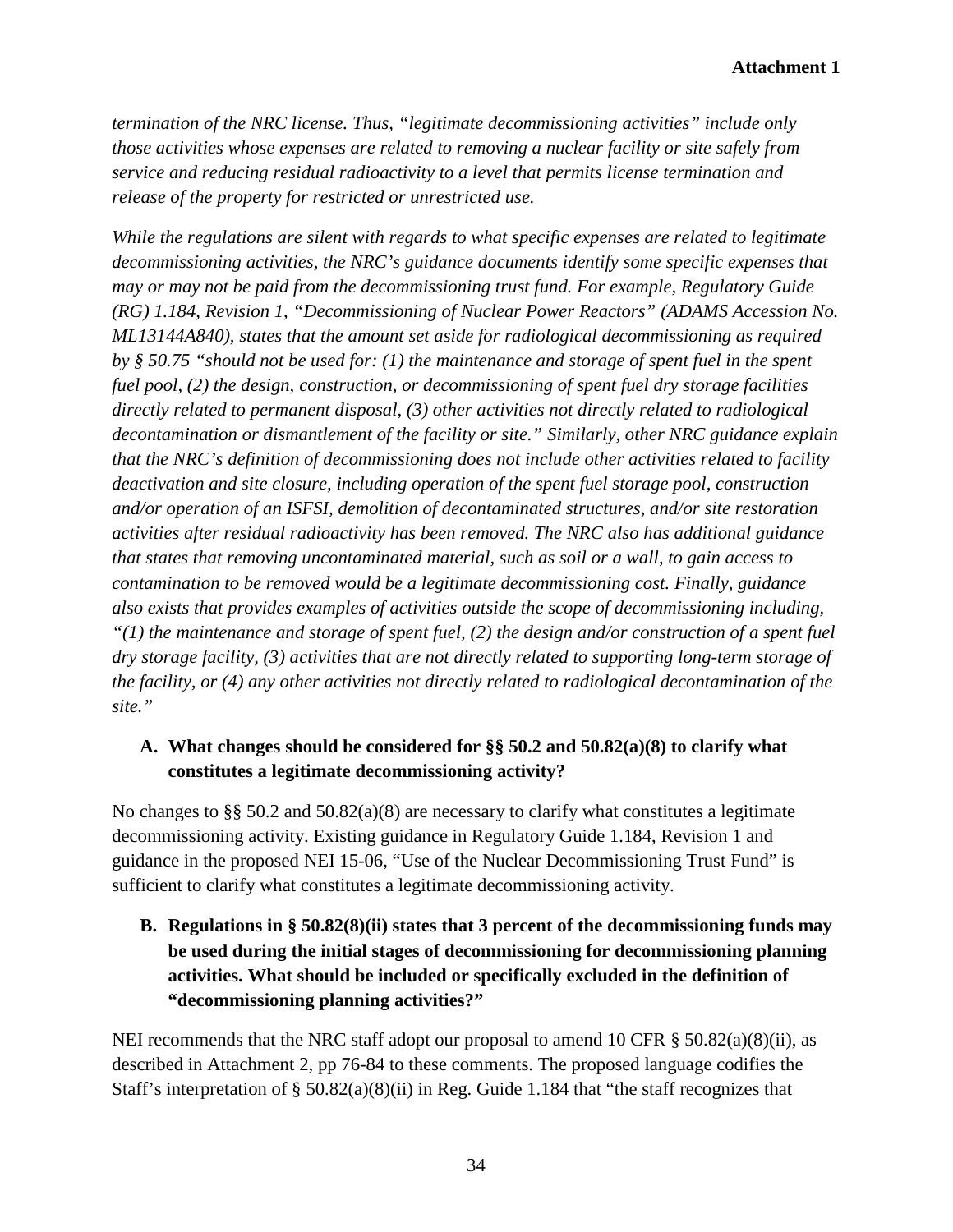during planning for decommissioning, it is necessary to consider activities leading to license termination and the storage of spent fuel; therefore, the staff's interpretation of the appropriate use of these planning funds will permit planning for all issues related to the decommissioning of the facility." Regulatory Guide 1.184, Revision 1, provides additional guidance which states that appropriate activities for the use of the initial 3 percent of the decommissioning funds include "engineering designs, work package preparation, and licensing activities," and that activities that would not be appropriate uses for these planning funds include "decontamination, draining of systems, removal of filters, and projects designed to demonstrate the feasibility of a particular decommissioning activity." NEI concurs with this guidance and recommends that it remain intact in the Regulatory Guide.

# **VIII. QUESTIONS RELATED TO OFFSITE LIABILITY PROTECTION INSURANCE REQUIREMENTS FOR DECOMMISSIONING POWER REACTOR LICENSEES**

*The questions on offsite liability protection insurance (LPI) have been listed in this document using the acronym "LPI" and sequential numbers.*

**LPI-1:** *The Price-Anderson Act of 1957 (PAA) requires that nuclear power reactor licensees have insurance to compensate the public for damages arising from a nuclear incident, including such expenses as those for personal injury, property damage, or the legal cost associated with lawsuits. Regulations in 10 CFR Part 140, "Amounts of Financial Protection for Certain Reactors," set forth the amounts of insurance each power reactor licensee must have. Specifically, § 140.11(a)(4) requires a reactor licensee to maintain \$375 million in offsite liability insurance coverage. In addition, the primary insurance is supplemented by a secondary insurance tier. In the event of an accident causing offsite damages in excess of \$375 million, each licensee would be assessed a prorated share of the excess damages, up to \$121.3 million per reactor, for a total of approximately \$13 billion.* 

*Regulations in § 140.11(a)(4) do not distinguish between a reactor that is authorized to operate and a reactor that has permanently shut down and defueled. Most of the accident scenarios postulated for operating power reactors involve failures or malfunctions of systems that could affect the fuel in the reactor core, which in the most severe postulated accidents, would involve the release of large quantities of fission products. With the permanent cessation of reactor operations and the permanent removal of the fuel from the reactor core, such reactor accidents are no longer possible with a decommissioning reactor.*

*The PAA requires licensees of facilities with a rated capacity of 100,000 electrical kilowatts or more to have the primary and secondary insurance coverage described above, which the NRC establishes in 10 CFR Part 140. Typically, the NRC will issue a decommissioning licensee a license amendment to remove the rated capacity of the reactor from the license. This has the*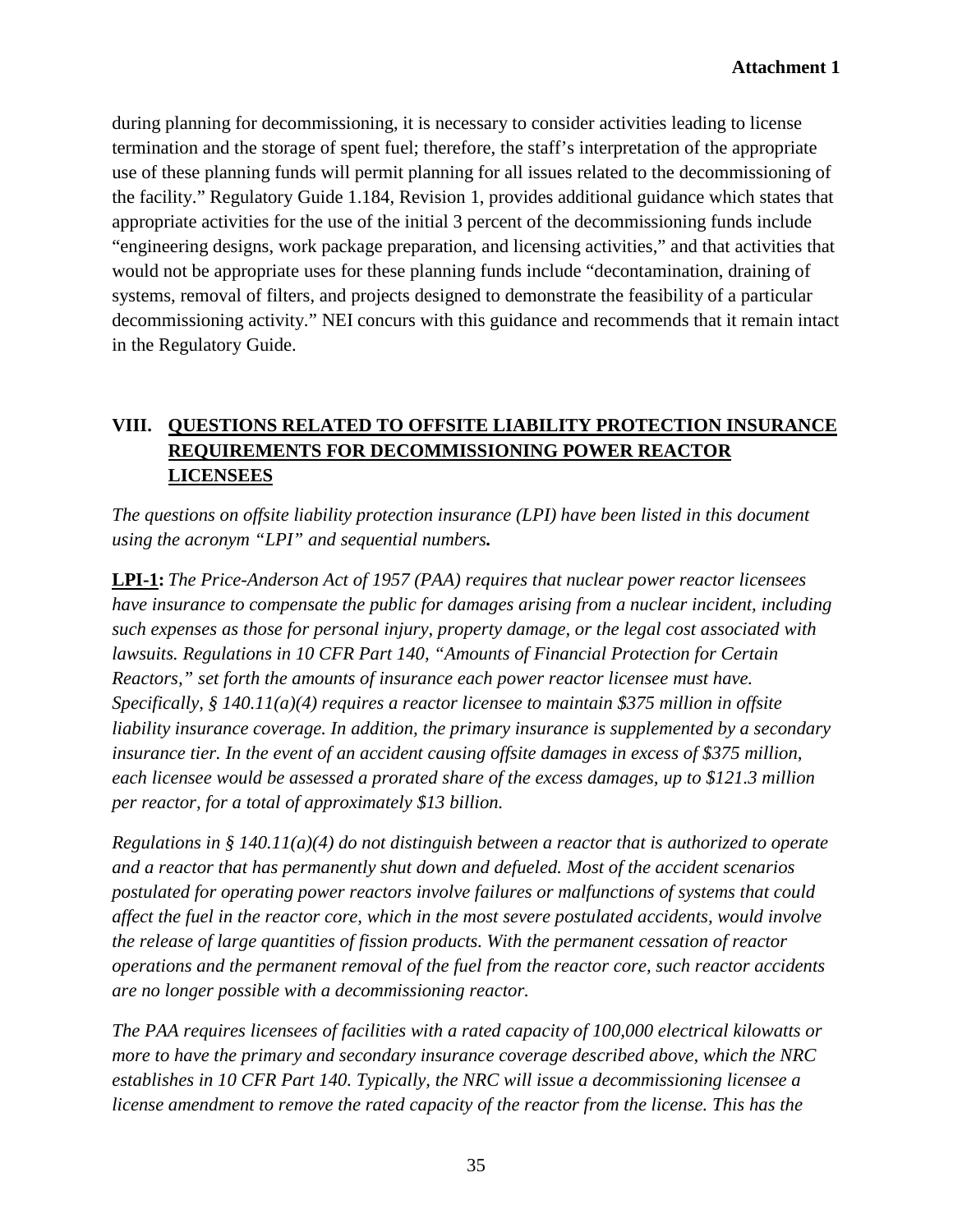#### **Attachment 1**

*effect of removing the reactor licensee from the category of licensees that are required to maintain the primary and secondary insurance amounts under the PAA and 10 CFR Part 140.*

*Most permanently shut down and defueled power reactor licensees have requested exemptions from § 140.11(a)(4) to reduce the required amount of primary offsite liability insurance coverage from \$375 million to \$100 million and to withdraw from the secondary insurance pool. As noted above, these licensees are no longer within the category of licensees that are legally required under the PAA to have these amounts of offsite liability insurance. The technical criteria for granting these exemptions are based on the determination that there are no possible design-basis events at a licensee's facility that could result in an offsite radiological release exceeding the limits established by the EPA's early-phase Protective Action Guidelines of 1 rem at the exclusion area boundary. In addition, the exemptions are predicated on the licensee demonstrating that the heat generated by the spent fuel in the SFP has decayed to the point where the possibility of a zirconium fire is highly unlikely. Specifically, if all coolant were drained from the SFP as the result of a highly unlikely beyond design-basis accident, the fuel assemblies would remain below a temperature of incipient cladding oxidation for zirconium based on air-cooling alone. For a postulated situation where the cooling configuration of a highly unlikely beyond design basis accident results in an unknown cooling configuration of the spent fuel, analysis should demonstrate that even with no cooling of any kind (conduction, convection, or radiative heat transfer), the spent fuel stored in the SFP would not reach the zirconium ignition temperature in fewer than 10 hours starting from the time at which the accident was initiated. The NRC has considered 10 hours sufficient time to take mitigative actions to cool the spent fuel. Based on this discussion:*

### **A. Should the NRC codify the current conservative exemption criteria (***i.e.***, 10 hours to take mitigative actions) that have been used in granting decommissioning reactor licensees exemptions to § 140.11(a)(4)?**

The NRC should codify an approach that is consistent with the exemptions that have been issued in this area. These exemptions relied, in part, upon analysis of an adiabatic heat-up scenario that incorporated the 10-hour criterion. The industry agrees that the adiabatic heat-up scenario is conservative and we believe that the regulations should not foreclose the development of more realistic methods for determining when insurance and certain emergency planning requirements can be adjusted. That said, the adiabatic heat-up scenario has been used repeatedly by the staff in granting exemptions from offsite liability insurance requirements and is well understood by the NRC and licensees. Thus, the most efficient approach to this rulemaking is to codify a generic requirement that allows use of the adiabatic heat-up scenario (including the 10-hour criterion), while leaving open the option for approval of other methods in the future. The regulatory changes recommended in Attachment 2, pp. 93-97, reflect this approach. The rule language provided in Attachment 2 will allow licensees to perform analyses using methods previously approved by the NRC for the purpose of demonstrating that a beyond design basis spent fuel pool event would not initiate an offsite radiological release that would trigger public safety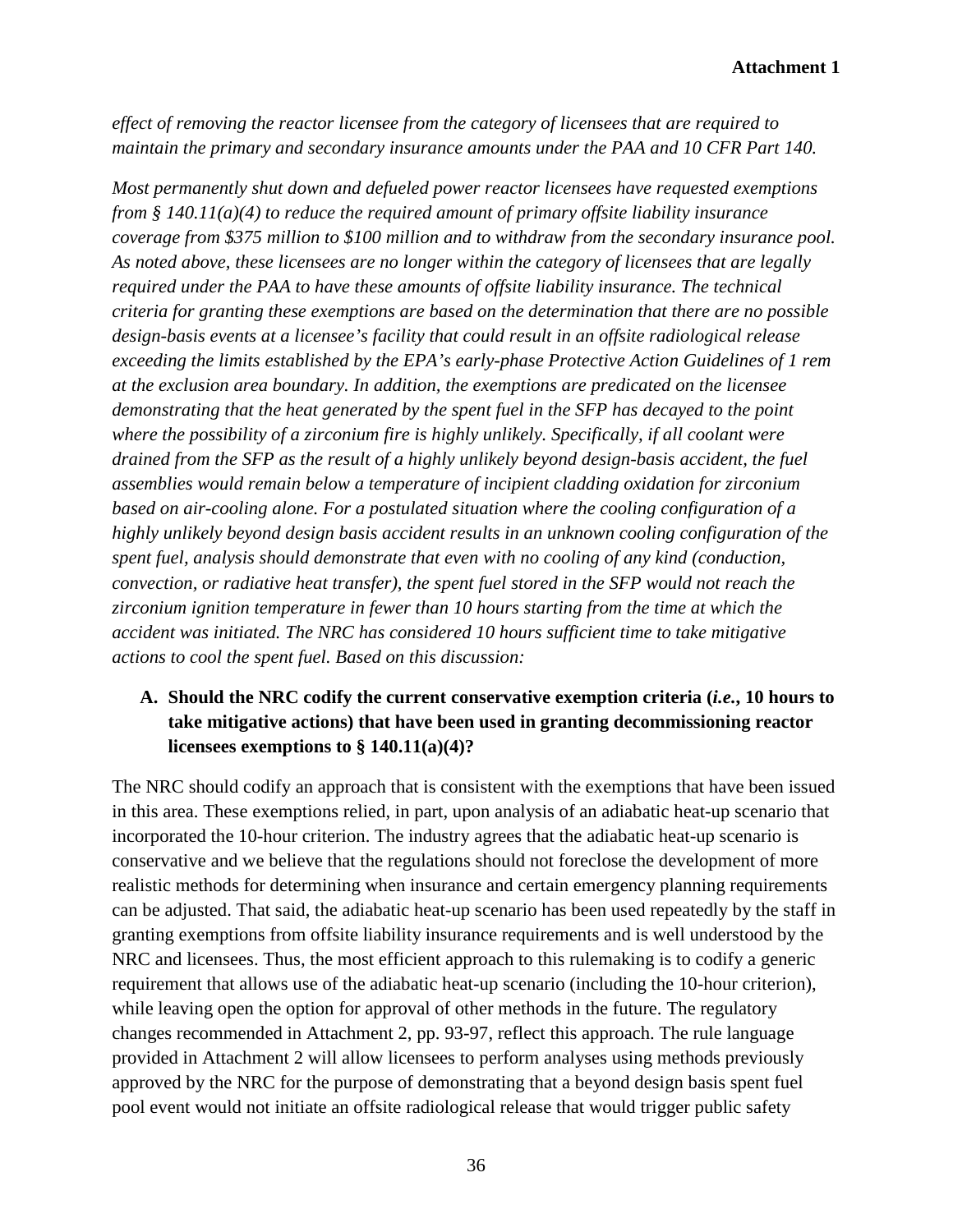measures under the EPA Protective Action Guide. Such methods would include, for example, a method previously used by a licensee in support of an exemption granted by NRC. This approach would establish a clear generic standard for when licensees may adjust offsite liability protection commensurate with the plant's decommissioning status, and is consistent with the approach taken when granting exemptions from other requirements such as emergency preparedness and security. Attachment 2, pp. 93-97, includes proposed revisions to § 140.11, as well as the accompanying justification for those revisions, consistent with prior exemptions from offsite insurance requirements already granted by the NRC.

**B. As an alternative to codifying the current conservative exemption criteria (***i.e.***, 10 hours to take mitigative actions), should the NRC codify a requirement to allow decommissioning reactor licensees to generate site specific criteria (***i.e.***, time period to take mitigative actions) based upon a site specific analysis?**

As stated above, the NRC should codify a requirement that is consistent with the exemptions that have been issued in this area. The industry agrees that the adiabatic heat-up scenario is conservative. Thus, we have proposed rule language that would allow use of the adiabatic scenario, while not foreclosing approval of other methods in the future. The industry's proposed revisions to § 140.11 reflects this approach.

**C. The use of \$100 million for primary liability insurance level is based on Commission policy and precedent from the early 1990s. The amount established was a qualitative value to bound the claims from the Three Mile Island accident. Should this number be adjusted?**

At this time, the industry is not suggesting any adjustment to the \$100 million level for primary insurance liability. Because prior exemptions from offsite insurance requirements were granted to the \$100 million level, we believe that the most efficient approach is to codify this standard in the rule. The industry's proposal reflects this approach (see Attachment 2, pp. 93-97).

**D. What other factors should be considered in establishing an appropriate primary insurance liability level (based on the potential for damage claims) for a decommissioning plant once the risk of any kind of offsite radiological release is highly unlikely?**

Because the industry is not suggesting an adjustment to the \$100 million level for primary insurance liability at this time, we are not proposing other factors to be considered in establishing a different primary insurance liability level.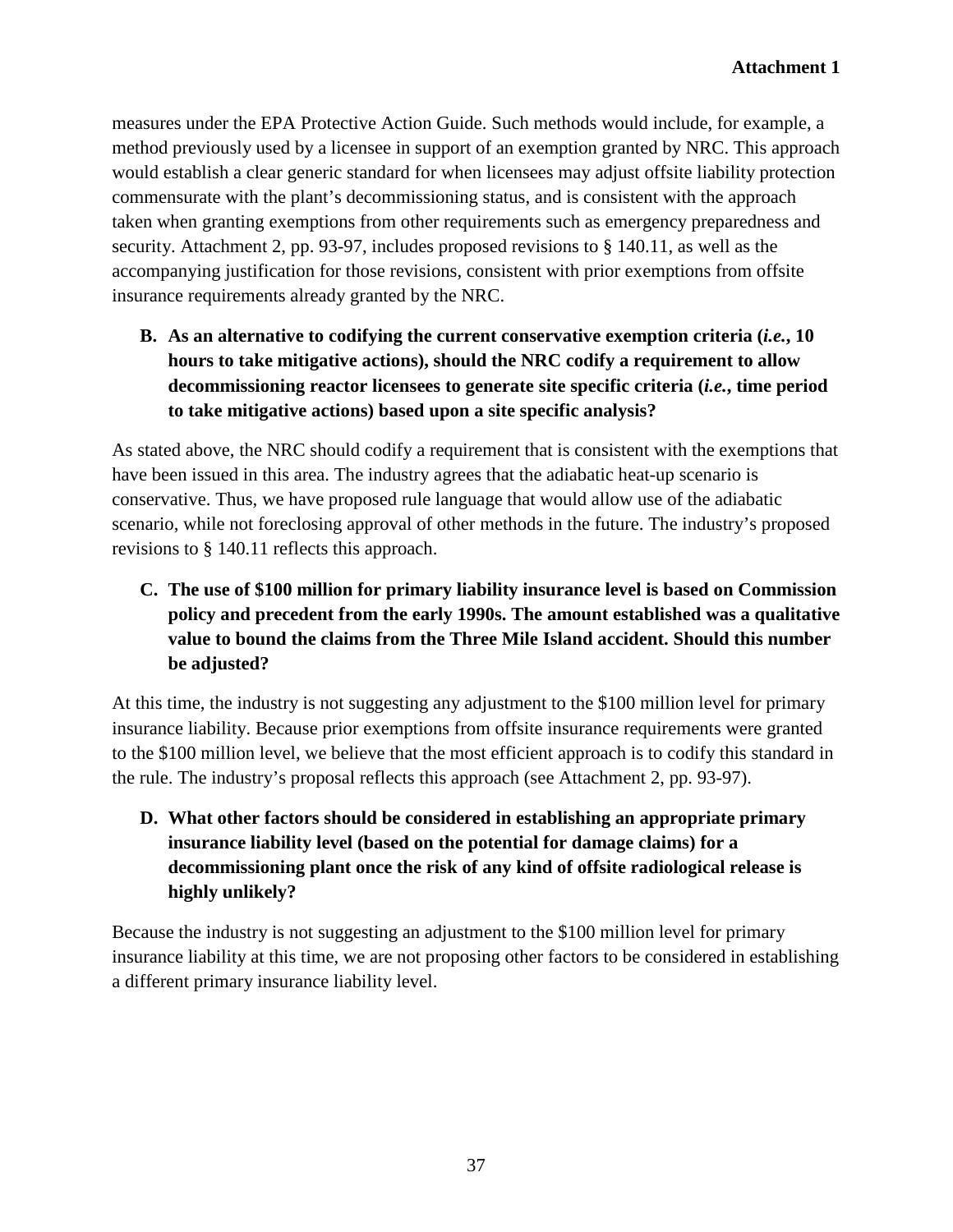### **IX. QUESTIONS RELATED TO ONSITE DAMAGE PROTECTION INSURANCE REQUIREMENTS FOR DECOMMISSIONING POWER REACTOR LICENSEES**

*The questions on onsite damage protection insurance (ODI) have been listed in this document using the acronym "ODI" and sequential numbers.*

**ODI-1:** *The requirements of § 50.54(w)(1) call for each power reactor licensee to have insurance to provide minimum coverage for each reactor site of \$1.06 billion or whatever amount of insurance is generally available from private sources, whichever is less. The insurance would be used, in the event of an accident at the licensee's reactor, to provide financial resources to stabilize the reactor and decontaminate the reactor site, if needed.*

*The requirements in § 50.54(w)(1) do not distinguish between a reactor authorized to operate and a reactor that has permanently shut down and defueled. With the permanent cessation of reactor operations and the permanent removal of the fuel from the reactor core, operating reactor accidents are no longer possible. Therefore, the need for onsite insurance at a decommissioning reactor to stabilize accident conditions or decontaminate the site following an accident, should be significantly lower compared to the need for insurance at an operating reactor.*

*Based on NRC policy and precedent, permanently shut down and defueled reactor licensees have requested exemptions from § 50.54(w)(1). The exemption granted to a permanently shut down reactor licensee permits the licensee to reduce the required level of onsite property damage insurance from the amount established in § 50.54(w)(1) to \$50 million. The NRC has previously determined that \$50 million bounds the worst radioactive waste contamination event (caused by a liquid radioactive waste storage tank rupture) once the heat generated by the spent fuel in the SFP has decayed to the point where the possibility of a zirconium fire in any beyond design-basis accident is highly unlikely, and in any case, there is sufficient time to take mitigative actions. The technical criteria used in assessing the possibility of a zirconium fire, as discussed in question LPI-1 above, is also used for exemptions from § 50.54(w)(1). Based on this discussion:* 

# **A. Should the NRC codify the current exemption criteria that have been used in granting decommissioning reactor licensees exemptions from § 50.54(w)(1)? If so, describe why.**

As described in the response to LPI-1, the industry believes that the adiabatic heat-up scenario is conservative. Thus, we have proposed rule language that would allow use of the adiabatic scenario and associated 10-hour criteria, while not foreclosing approval of other methods in the future. Attachment 2 pp. 86-92 includes the industry's proposed revisions to  $\S 50.54(w)(1)$ , which reflects this approach.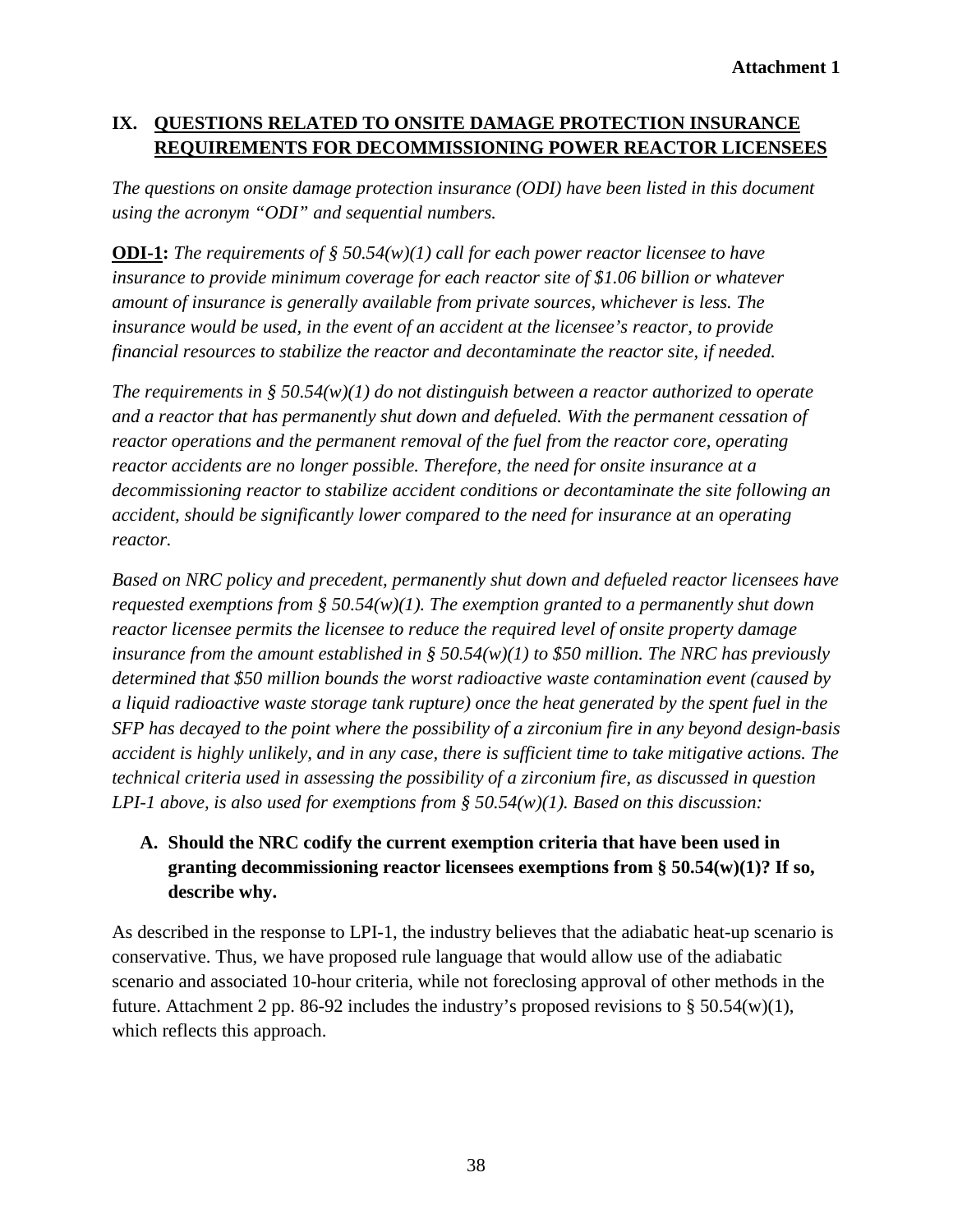**B. The use of \$50 million insurance level for bounding onsite radiological damages is based on a postulated liquid radioactive waste storage tank rupture using analyses from the early 1990s. Should this number be adjusted? If so, describe.**

At this time, the industry is not suggesting any adjustment to the \$50 million level for onsite damage protection insurance. Because prior exemptions from onsite protection insurance requirements were granted to the \$50 million level, we believe that the most efficient approach is to codify this standard in the rule. The industry's proposal reflects this approach.

# **C. Is the postulated rupture of a liquid radioactive waste storage tank an appropriate bounding postulated accident at a decommissioning reactor site once the possibility of a zirconium fire has been determined to be highly unlikely?**

Because prior exemptions from  $\S 50.54(w)(1)$  have been granted on the basis of the postulated rupture of a liquid radioactive waste storage tank as a bounding postulated accident, the most efficient approach is to continue relying on this postulated accident for determining the appropriate level of liability insurance for onsite damage protection for decommissioning reactors (*i.e.*, \$50 million). This is reflected in the industry's proposed revision to § 50.54(w)(1) in Attachment 2, pp. 86-92

# **X. GENERAL QUESTIONS RELATED TO DECOMMISSIONING POWER REACTOR REGULATIONS**

The general (GEN) questions related to decommissioning power reactor regulations have been listed in this document using the acronym "GEN" and sequential numbers.

**GEN-1:** *Section 50.51, "Continuation of License," states in paragraph (b)(1) that all permanently shut down and defueled reactor licensees shall continue to take actions to maintain the facility, and the storage and control and maintenance of spent fuel, in a safe condition beyond the license expiration date until the Commission notifies the licensee in writing that the license is terminated. The NRC has recently focused on the licensee's maintenance of long lived, passive structures and components at decommissioning reactors. The NRC expects that many long-lived, passive structures and components may generally not have performance and condition characteristics that can be readily monitored, or could be considered inherently reliable by licensees and do not need to be monitored under § 50.65(a)(1). There may be few, if any, actual maintenance activities (e.g., inspection or condition monitoring) that a licensee conducts for such structures and components. Treatment of long-lived, passive structures and components under the maintenance rule is likely to involve minimal preventive maintenance or monitoring to maintain functionality of such structures and components in the original licensing period. The NRC is interested in the need to provide reasonable assurance that certain long-*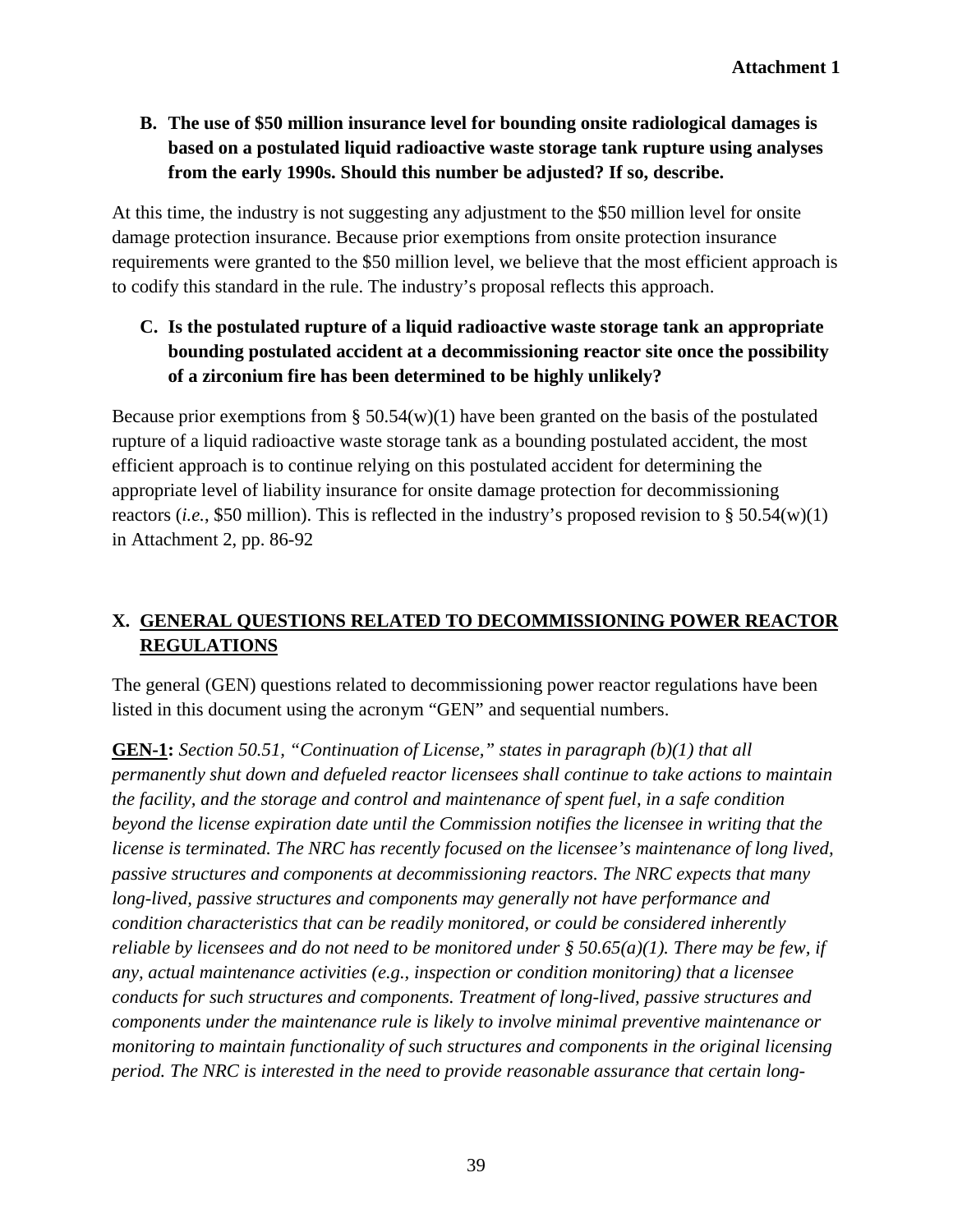*lived, passive structures and components (e.g., neutron absorbing materials, SFP liner) are maintained and monitored during the decommissioning period while spent fuel is in the SFP.*

*Based on the discussion above, what regulatory changes should be considered that address the performance or condition of certain long-lived, passive structures and components needed to provide reasonable assurance that they will remain capable of fulfilling their intended functions during the decommissioning period*

No regulatory changes should be considered. Supplemental guidance should be developed that would address how to screen and determine what structures, systems, and components should be within the scope of the Maintenance Rule at a decommissioning site. The guidance should reflect a tiered approach, corresponding to the status of the spent fuel.

**GEN-2:** *Section 50.54(m) of the NRC's regulations for operating reactors specifies the minimum licensed operator staffing levels (e.g., minimum staffing per shift for licensed operators and senior operators) for power reactors authorized to operate. The regulations define the duties of licensed operators as either the manipulation of controls or supervising the manipulation of controls that directly affect the reactor reactivity or power level of the reactor. A decommissioning plant is clearly not operating and no manipulation of controls that affect reactor reactivity or power can occur at a permanently defueled reactor. Therefore, the requirements in § 50.54(m) concerning licensed operator staffing levels for operating reactors are not applicable to a decommissioning plant. For a decommissioning power reactor, the senior on-shift management representative is a certified fuel handler who, as stated in § 50.2, is a nonlicensed operator that has qualified in accordance with a fuel handler training program approved by the Commission. However, there are no regulatory provisions similar to § 50.54(m) concerning operator staffing levels for a power reactor licensee once it has certified that it is permanently shut down and defueled under § 50.82(a)(1). Because the decommissioning regulations are silent regarding staffing levels, licensees have sought amendments in their defueled technical specifications to specify minimum non-licensed operator staffing. Based on precedent used at most previous permanently shut down reactors, and considering the demonstrated safety performance of reactor decommissioning sites over many years, the NRC has found that an operations staff crew complement consisting of one certified fuel handler and one non-certified operator is an acceptable minimum staffing level.*

### **A. Considering the discussion above, should minimum operations shift staffing at a permanently shutdown and defueled reactor be codified by regulation?**

The industry position is addressed in the response to CFH-1(c). For a dry storage only configuration, no operating staff is required.

**GEN-3:** *Related to the decommissioning plant operator staffing levels is the requirement for and the use of a control room during decommissioning. Section 50.54(m) specifies the control room staffing requirements for licensed operators at an operating reactor with a fueled reactor vessel.*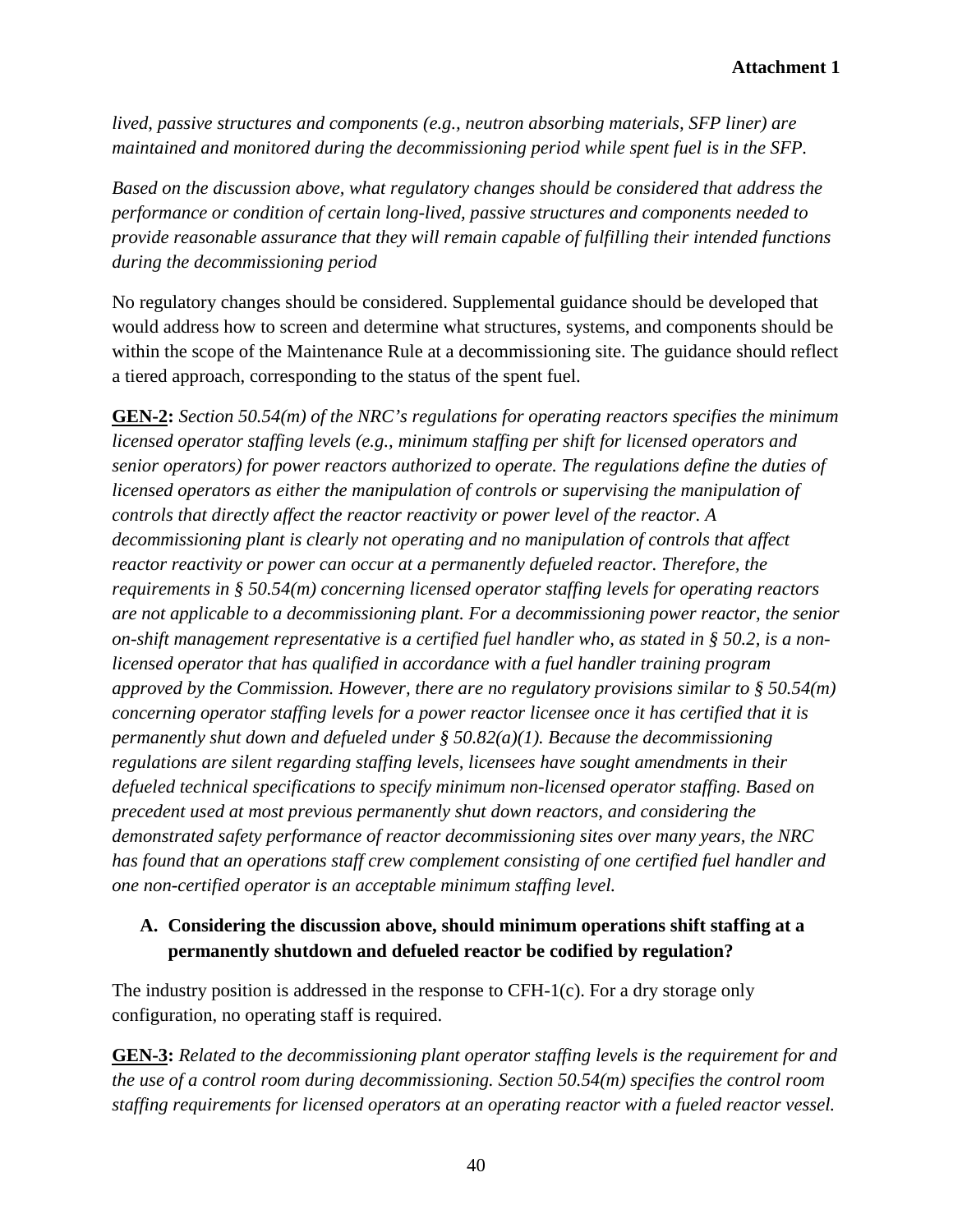#### **Attachment 1**

*No such requirements exist for the location of operations staff at a permanently shutdown and defueled reactor. The control room at an operating reactor contains the controls and instrumentation necessary for complete supervision and response needed to ensure safe operation and shutdown of the reactor and support systems during normal, off-normal, and accident conditions and, therefore, is the location of the shift command function. Following permanent shutdown and removal of fuel from the reactor, operation of the reactor is no longer permitted and the control room no longer performs all of the functions that were required for an operating reactor. There are no longer any activities at a permanently shutdown and defueled reactor that require a quick decision and response by operations staff in the control room. For most decommissioning reactors, the NRC has approved license amendments to the technical specifications that require at least one non-licensed operator to remain in a control room. This technical specification change is primarily based on precedent. However, the NRC has noted in the license amendment safety evaluations that the primary functions of the control room at a permanently shutdown reactor are monitoring, response, communications, and coordination. Specifically, the control room at a decommissioning reactor is where many plant systems and equipment parameters are monitored (for operating status and conditions, radiation levels, electrical anomalies, or fire alarms for example). Control room personnel assess plant conditions; evaluate the magnitude and potential consequences of abnormal conditions; determine preventative, mitigating and corrective actions; and perform notifications. The control room provides a central location from where the shift command function can be conveniently performed because of the availability of existing monitoring and assessment instrumentation, communication systems and equipment, office computer equipment, and ready access to reference material. The control room also provides a central location from which emergency response activities are coordinated. When activated, the emergency response organization reports to the control room.*

*During reactor decommissioning, the control room may be subject to extensive changes, which are evaluated by the licensee for safety implications under the § 50.59 process. There is precedent among some previous decommissioning reactor licensees to design and construct a decommissioning control room that is independent of the original operating control room. Most decommissioning reactors can probably demonstrate that the command, communications, and monitoring functions performed in the control room could be readily performed at an alternate onsite location, based on the site-specific needs of a licensee during its decommissioning process. Consequently, several decommissioning licensees have questioned the meaning of the control room as it relates to decommissioning nuclear power plants.*

**A. Based on the discussion above, what regulatory changes should be considered for a permanently shutdown and defueled reactor to prevent ambiguities concerning the meaning of the control room for decommissioning reactors and should minimum staffing levels be specified for the control room?**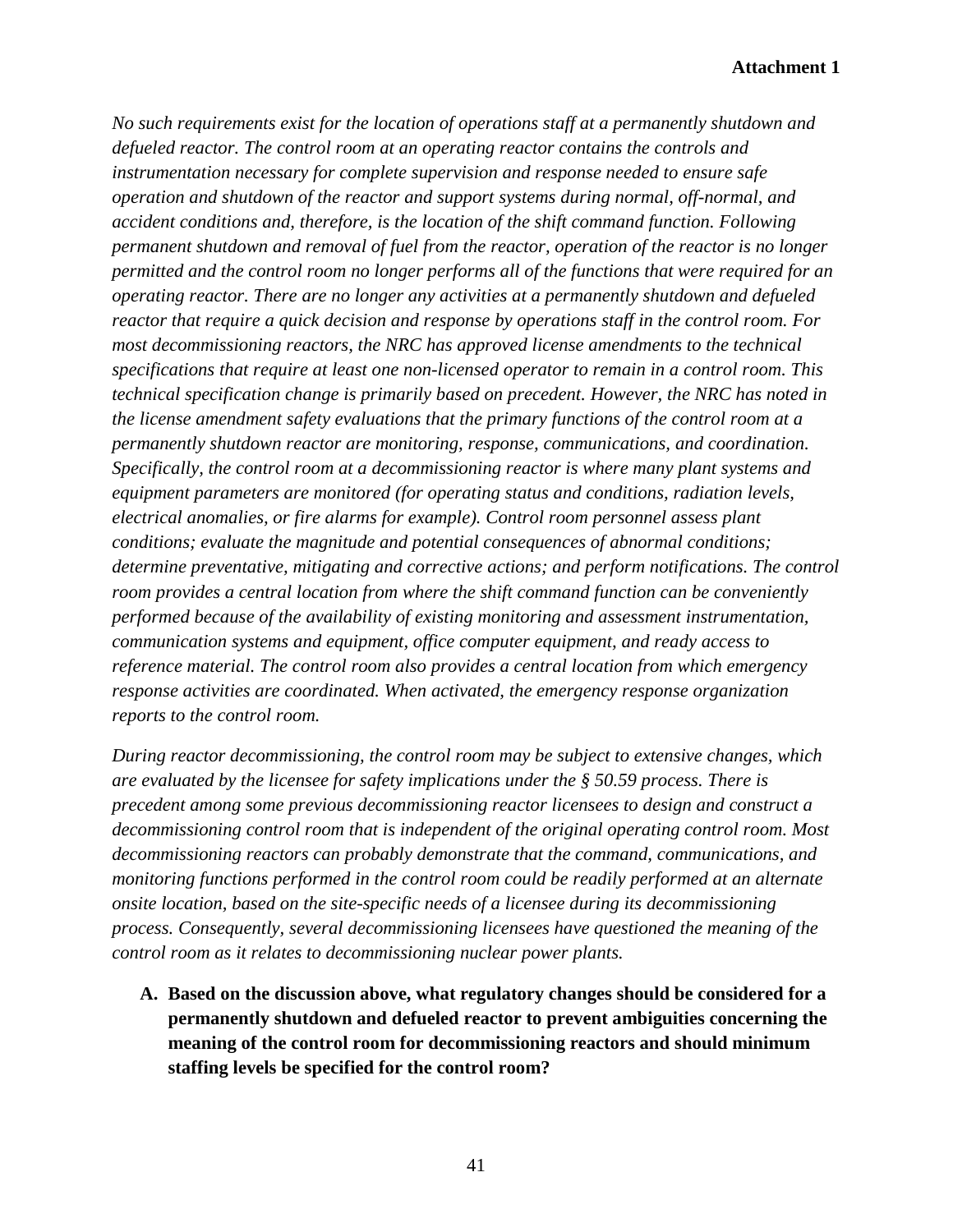Minimum staffing levels should not be specified for the control room. However, as stated in the responses in the section addressing CFH training, a minimum shift staffing of two personnel is proposed, but we do not suggest that these individuals need to be located in the control room. As stated in Attachment 2, p. 51, a change is proposed that clarifies communications with the "control room." that would allow this communication to be with the control room OR senior onshift licensee representative.

**GEN-4:** *Are there any other changes to 10 CFR Chapter I, "Nuclear Regulatory Commission," that could be clarified or amended to improve the efficiency and effectiveness of the reactor decommissioning process?*

No.

**GEN-5:** *The NRC is attempting to gather information on the costs and benefits of the changes in the regulatory areas discussed in this document as early as possible in the rulemaking process. Given the topics discussed, please provide estimated costs and benefits of potential changes in these areas from either the perspective of a licensee or from the perspective of an external stakeholder.* 

### **A. From your perspective, which areas discussed are the most beneficial or detrimental?**

Areas that have historically been addressed through the exemption and amendment processes are the most impactful to industry. These areas are identified and addressed with proposed rulemaking language in Attachment 2. The time to process exemptions and license amendments frequently requires licensees to delay critical decisions regarding staffing and physical configuration without any basis, and the areas that have been subject to exemptions and license amendments should be the primary focus of the rulemaking.

**B. From your perspective, assuming you believe changes are needed to the NRC's reactor decommissioning regulatory infrastructure, what are the factors that drive the need for changes in these regulatory areas? If at all possible, please provide specific examples (***e.g.***, expected savings, expectations for efficiency, anticipated effects on safety, etc.) about how these changes will affect you.**

The need for rulemaking in this area is informed by the experience of plants transitioning to decommissioning that must either follow or seek exemptions from existing regulations for operating plants as they work toward decommissioning. Many operating plant regulatory requirements are no longer necessary to protect public health and safety and do not reflect the decreased risk profile for a plant that has permanently ceased operations. Continued compliance with these requirements and the process of seeking and obtaining exemptions and related license amendments creates unnecessary regulatory burden for NRC and industry. The value to industry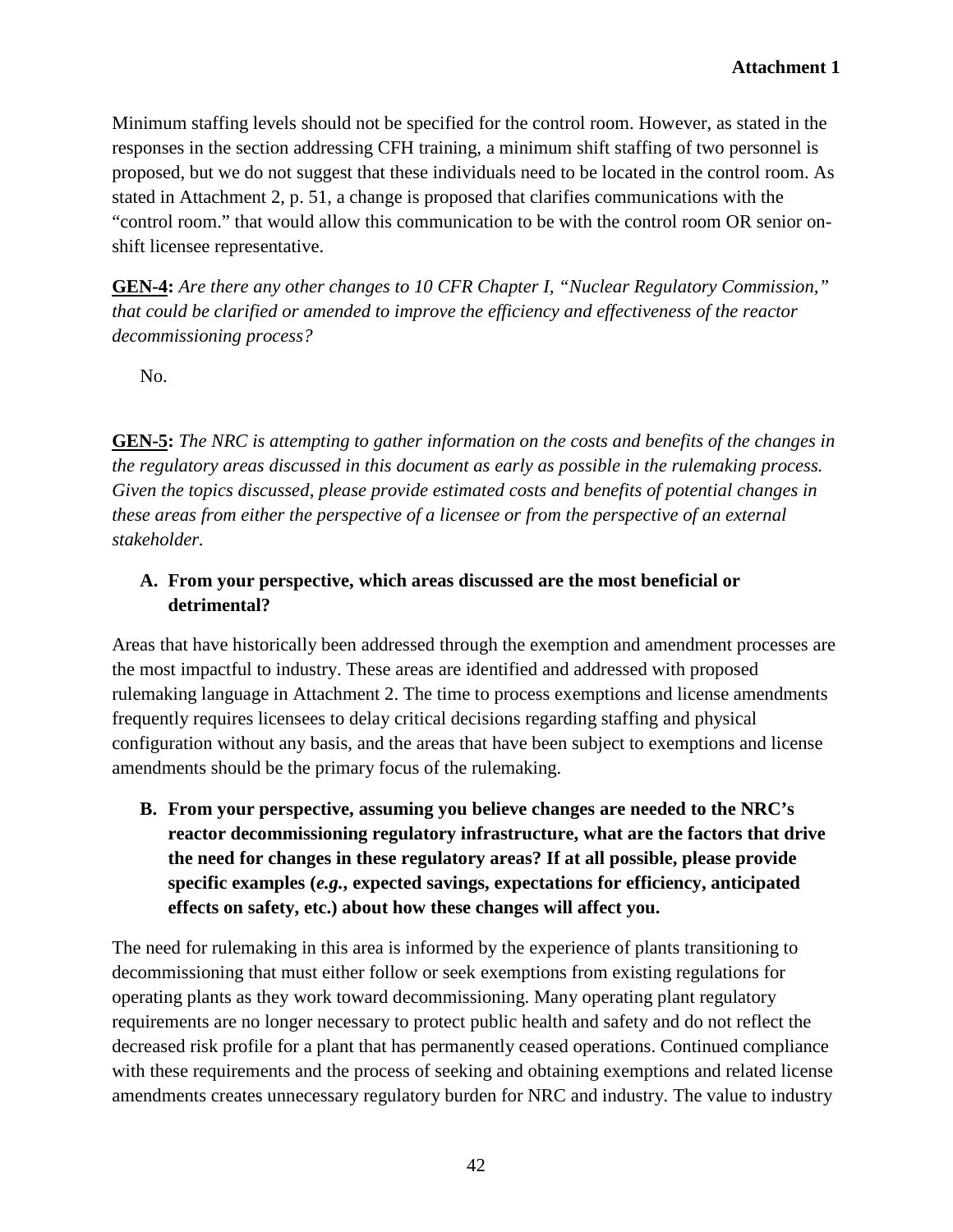of supporting a limited scope rulemaking that would address the transition of plants from operating to decommissioned status is the avoided costs of preparing and pursuing exemption requests and license amendment requests and delayed implementation of decisions relative to reduction of staffing and removal of structures, systems, and components from the site. Savings estimates are provided in Attachment 3.

### **C. Are there areas that are of particular interest to you, and for what reason?**

The industry recommends that the NRC move forward with a limited-scope rulemaking to codify the changes proposed in Attachment 2. This would allow the agency to expedite consideration of those rule changes that are directly related to NRC's stated primary objective, which is to "reduce the number of licensing actions needed during decommissioning." This approach would place priority focus specifically on the issues which are currently creating inefficiencies in the transitions to and through decommissioning. In support of this recommendation, we have included specific targeted rule changes in Attachment 2 to address the limitations of the existing regulatory framework.

Our proposal would establish new generic requirements in the following areas:

- emergency planning
- security
- insurance
- fitness for duty
- foreign ownership, control or domination
- staffing/training
- backfitting
- Decommissioning Trust Fund usage.

In each of these areas, our proposed language would define, by rule, the transition in requirements that occurs at four key points once a plant has ceased operations. This will obviate the need for licensees to seek and NRC to consider individual licensing actions, such as exemptions or license amendments, at the following transition points:

- permanently defueled—50.82(a)(1) or 52.110(a) certification submitted (all fuel out of reactor)
- permanently defueled with qualifying spent fuel pool analysis
- all fuel in dry storage
- all fuel removed from site.

Because such a targeted rule is derived from the exemptions and license amendments that NRC has already considered at decommissioning projects we believe that there already exists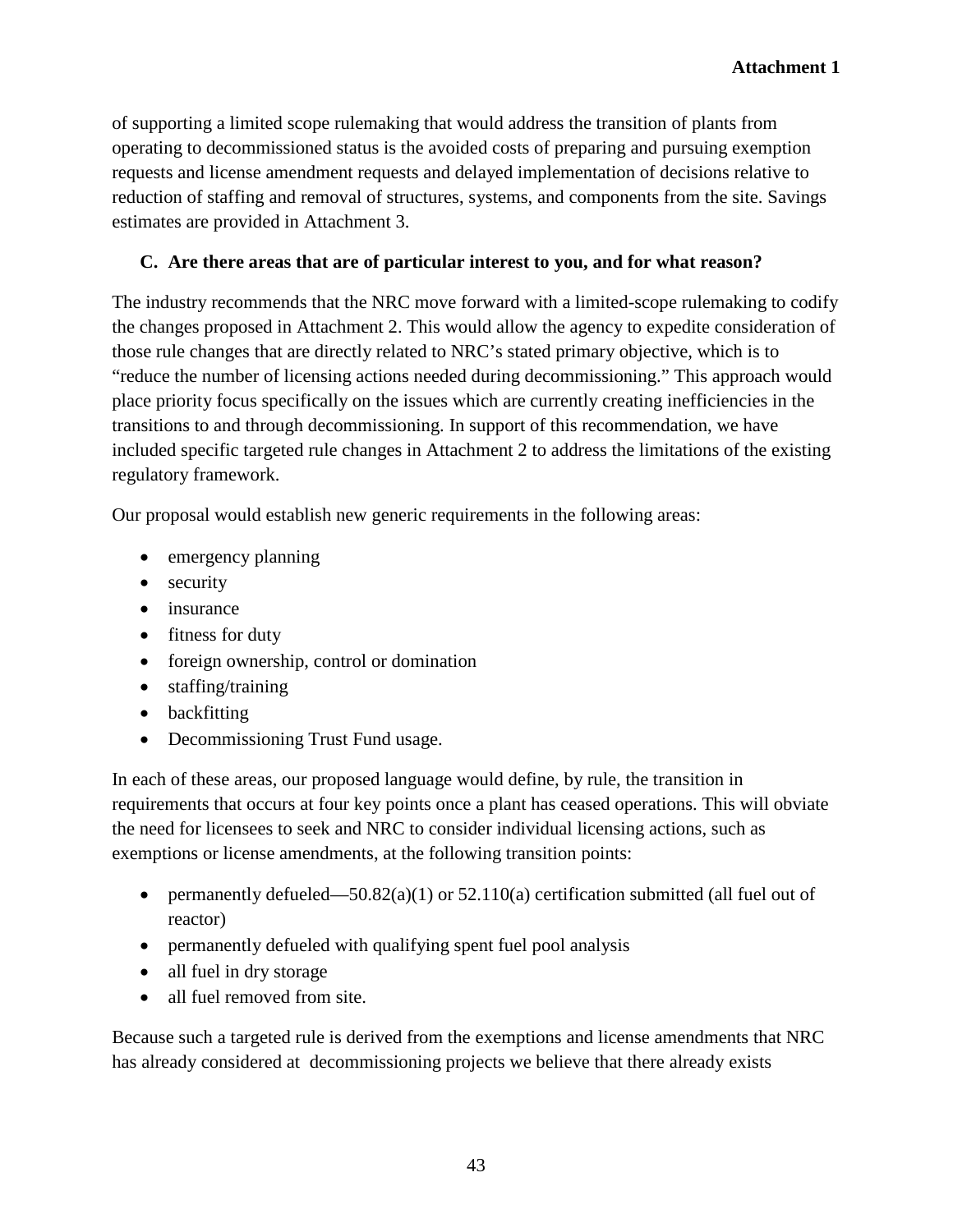sufficient regulatory basis for taking such an action, as explained in response to question GEN-5.D below.

### **D. Please provide any suggested changes that would further enhance benefits or reduce risks that may not have been addressed in this ANPR.**

Importantly, although the ANPR does not mention NRC's Project AIM (which sets forth a strong vision for making the agency more efficient), accomplishment of NRC's stated primary objective for this rulemaking in a timely manner is absolutely necessary in order for the vision of Project AIM to be realized for decommissioning plants. The industry's proposal for a limited-scope rulemaking would allow the agency to expedite those changes that are directly related to the NRC's primary objective and would facilitate this accomplishment consistently with the Project AIM vision.

In limiting the scope of the proposed rulemaking and expediting those changes that directly relate to the NRC's stated primary objective (to reduce the number of licensing actions needed during decommissioning), it is important that the NRC clearly articulate that a strong regulatory basis for doing so already exists. This regulatory basis is derived from the NRC's consideration of exemptions and license amendments for plants undergoing decommissioning.

Between November 2014 and December 2015, the NRC approved exemptions to adjust emergency preparedness (EP) requirements at four recently shutdown plant sites. In each case, the NRC concluded that the plants had been shut down for a sufficient period of time that: (1) there was no longer any possibility of an offsite radiological release from a design basis accident (DBA) that could exceed the U.S. Environmental Protection Agency's Protective Action Guidelines (EPA PAGs); and (2) that the licensee had demonstrated the ability to mitigate a conservative beyond-design-basis scenario, consistent with NUREG-1738. The industry and the NRC would benefit greatly from expediting consideration of the language put forth in the recently approved EP exemptions in a Rulemaking for Decommissioning nuclear power plants in time for the next group of plants scheduled to enter decommissioning (in the 2017 to 2019 timeframe). This would ensure regulatory clarity and predictability, consistency in implementation of regulatory guidance, reduced regulatory burden on licensees and the NRC staff, and effective NRC inspection and enforcement process implementation. The generic transition points being requested in the industry's proposal (Attachment 2) are derived from the NRC's prior approvals. The industry's proposal would allow these transition points to occur by rule (e.g., without the need for exemption or other licensing action) as long as the licensee was using a methodology previously approved by the NRC as the basis for the transition.

Records are retained by licensees according to the regulatory requirements and their licenses. As plants transition in the decommissioning process from an operating status to permanently shutdown and defueled, to fully dismantled with nuclear fuel in dry storage, the regulatory and business needs for maintenance of many types of records no longer exist. As structures, systems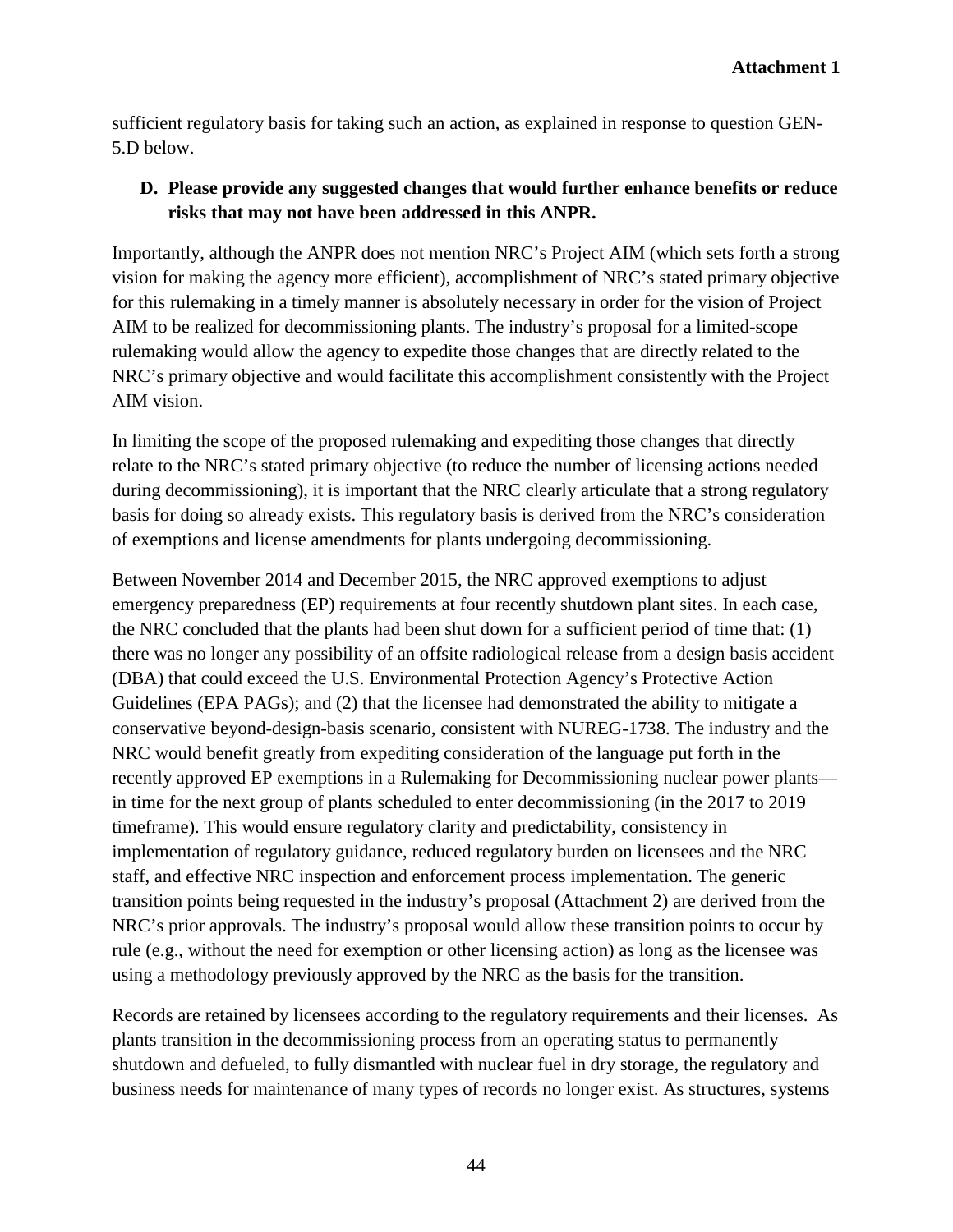and components are removed from the licensing basis and the need to retain their associated records is eliminated, licensees should be no longer be required to retain as records, information related to historical activities no longer relevant. Proposed changes that adjust records retention requirements are presented in Attachment 2, pp. 98-101.

#### Synergies between Proposed Decommissioning Rulemaking and Future Emergency Preparedness Rulemaking for Small Modular Reactors

Finally, although well beyond the scope of this ANPR, industry believes that there is much that will be learned in the course of completing a Decommissioning Rulemaking that will have utility in a separate rulemaking addressing emergency preparedness requirements for small modular reactors (SMRs). In NRC memorandum, "Staff Requirements - SECY-15-0077 – Options for Emergency Preparedness for Small Modular Reactors and Other New Technologies," Vietti-Cook to Satorius, dated August 4, 2015, the Nuclear Regulatory Commission (NRC) approved the staff's recommendation to initiate a rulemaking to revise regulations and guidance for emergency preparedness (EP) for SMRs and other new technologies, such as non-light-water reactors (non-LWRs) and medical isotope production facilities. The Commissioners also noted that some aspects of the technical work related to the ongoing "Power Reactors Transition to Decommissioning" rulemaking will inform the technical work on the SMR EP rulemaking. The staff was encouraged to coordinate these two rulemaking efforts, as appropriate; however, the two rules should be developed separately so as not to delay the decommissioning rulemaking.

NEI and the industry agree with the Commission's direction provided in the above Staff Requirements Memorandum (SRM). We believe there are synergies between the pending "Power Reactors Transition to Decommissioning" rulemaking, the subject of "Regulatory Improvements for Decommissioning Power Reactors" (80 FR 72358), and a future rulemaking to revise EP regulations and guidance for SMRs. Similar to the objective of the proposed decommissioning rulemaking, changes to EP regulations are warranted to clarify and remove certain requirements for SMR facilities based on the substantial reduction in radiological risk compared to currently operating power reactors. This lowered risk is realized through a combination of features including smaller cores and source terms, simplified passive-safety designs that reduce the number of potential accident sequences, and slower accident progression which permits more time for personnel to take mitigative actions.

Like a nuclear power reactor that has permanently ceased operations, the risk of an offsite radiological release from an SMR facility is expected to be significantly lower than that associated with currently operating reactors, and the types of possible accidents are fewer. It is anticipated that the designers of an SMR facility will be able to demonstrate that there are no possible design-basis accidents that could result in a radiological release exceeding the limits set by the U.S. Environmental Protection Agency's (EPA) early-phase Protective Action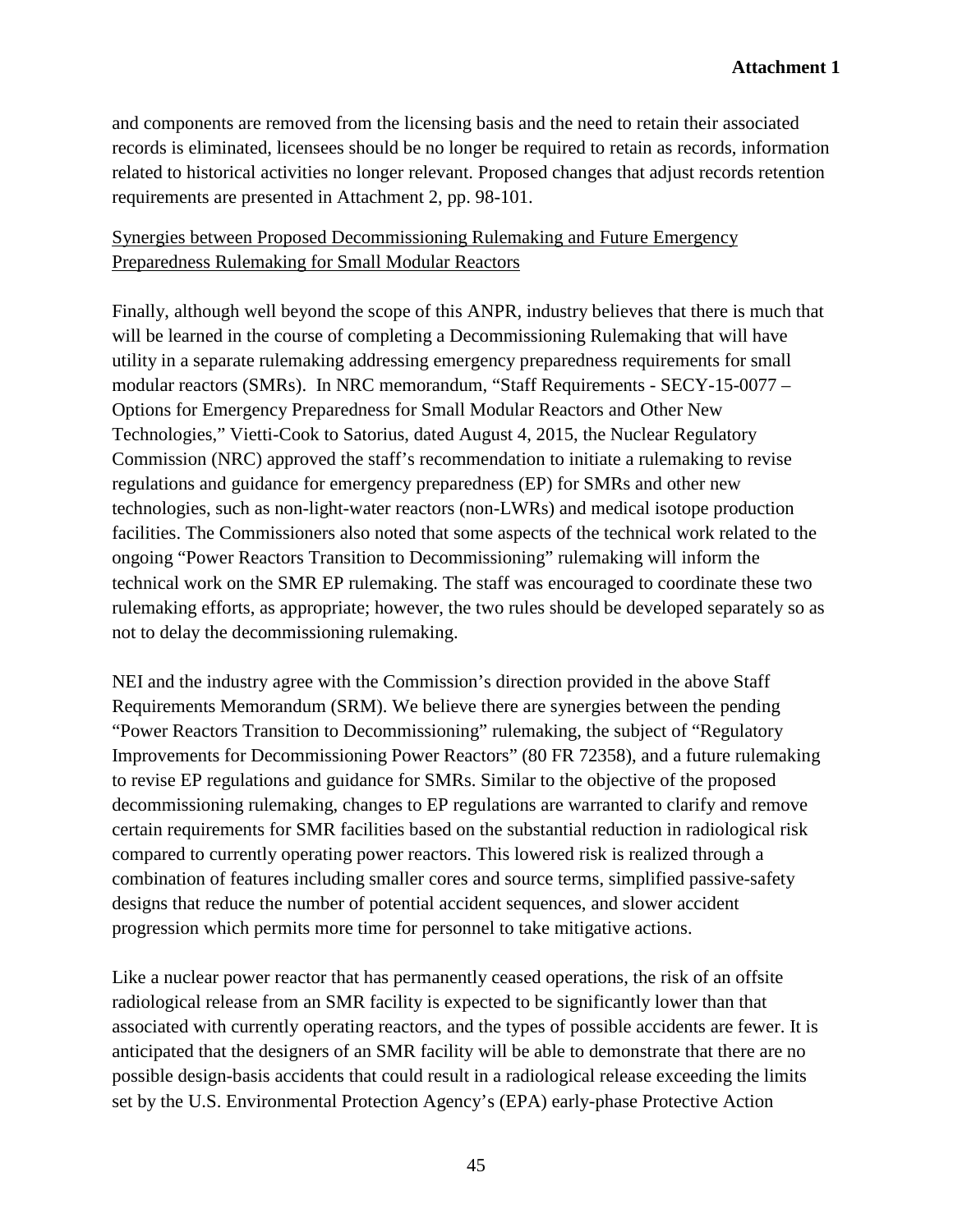Guidelines of 1 roentgen equivalent man at the exclusion area boundary. In addition, it is expected the designers will be able to demonstrate that a beyond design basis accident or event leading to significant offsite radiological consequences is highly unlikely because sufficient time would be available for the licensee to implement onsite mitigative strategies, or offsite authorities to take actions in accordance with comprehensive emergency management plans (i.e., all hazards plans). With this technical basis established (as part of the NRC's design certification process), the licensee of an SMR facility should not be required to maintain formal offsite radiological emergency preparedness, including an offsite emergency planning zone.

Given that the rationale underpinning the subject decommissioning rulemaking and planned SMR EP rulemaking are both based on a reduced risk profile, the decommissioning rulemaking can and should be used to inform similar efforts supporting future rulemaking on emergency preparedness for SMR facilities, as recommended by the NRC Commissioners in SRM-SECY-15-0077. Doing so would promote consistent regulatory positions for facilities with lower public risk profiles. NEI and the industry, including facility designers, are prepared to support the engagement necessary for the staff to maximize the synergies between the two rulemakings.

# **XI. CUMULATIVE EFFECTS OF REGULATION**

# **A. In light of any current or projected CER challenges, what should be a reasonable effective date, compliance date, or submittal date(s) from the time the final rule is published to the actual implementation of any new proposed requirements including changes to programs, procedures, or the facility?**

As industry has stated in response to question GEN-5.D, the NRC should pursue a limited-scope rulemaking that focuses on reducing the number of licensing actions needed during decommissioning. This rulemaking should be pursued on an expedited basis so that it is effective prior to the next group of plants permanently shutting down—in the 2017 to 2019 timeframe. However, given the agency's position that the need for this rulemaking is not based upon safety or security concerns, while these changes should be available for the next group of shutdown plants, they should be implemented as an alternative to the requirements that currently apply to both: (1) facilities that have entered decommissioning prior to the effective date of the final rule; and (2) facilities that permanently cease operation after the final rule becomes effective.

# **B. If current or projected CER challenges exist, what should be done to address this situation (***e.g.,* **if more time is required to implement the new requirements, what period of time would be sufficient, and why such a time frame is necessary)?**

The current situation, in which plants must transition to and through decommissioning by exemption and other licensing actions has a significant cumulative effect on both industry and NRC. The CER challenges associated with this situation are likely to grow if NRC does not take